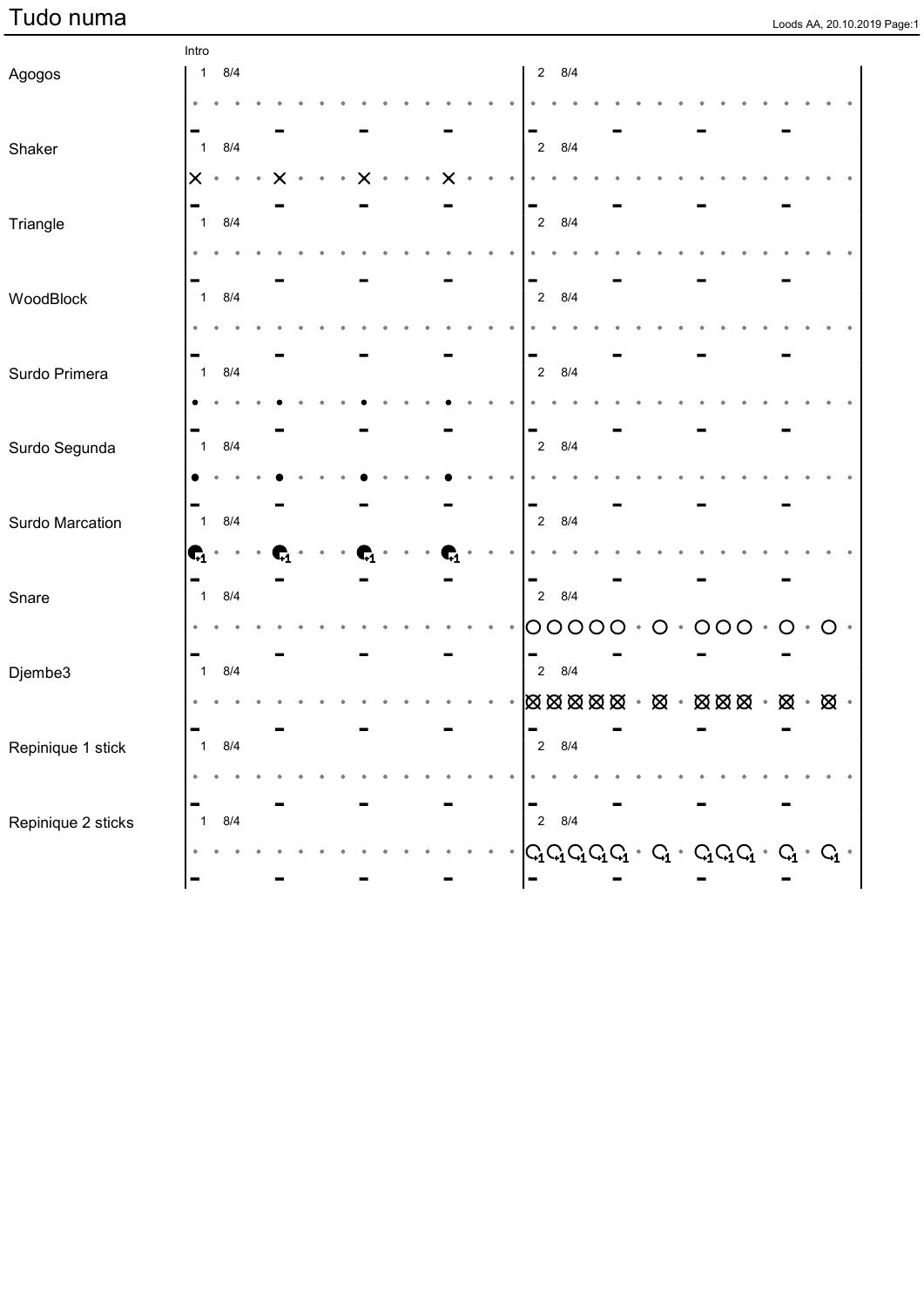|  |  | Loods AA, 20.10.2019 Page:2 |
|--|--|-----------------------------|

|                    | Ritme 1          |                        |  |                            |                |                |   |           |                |                |                         |                                           |                                           |  |              |           |           |  |                 |  |
|--------------------|------------------|------------------------|--|----------------------------|----------------|----------------|---|-----------|----------------|----------------|-------------------------|-------------------------------------------|-------------------------------------------|--|--------------|-----------|-----------|--|-----------------|--|
| Agogos             | $\mathbf{3}$     | 8/4                    |  |                            |                |                |   |           |                |                | 4                       | 8/4                                       |                                           |  |              |           |           |  |                 |  |
|                    |                  |                        |  |                            |                |                |   |           |                |                |                         |                                           |                                           |  |              |           |           |  |                 |  |
|                    |                  |                        |  |                            |                |                |   |           |                |                |                         |                                           |                                           |  |              |           |           |  |                 |  |
| Shaker             | $\mathbf{3}$     | 8/4                    |  |                            |                |                |   |           |                |                | $\overline{4}$          | 8/4                                       |                                           |  |              |           |           |  |                 |  |
|                    |                  |                        |  |                            |                |                |   |           |                |                |                         | <b>××⊠×××⊠×××⊠×××⊠× </b> ××⊠×××⊠×××⊠×××⊠× |                                           |  |              |           |           |  |                 |  |
| Triangle           | $\mathbf{3}$     | 8/4                    |  |                            |                |                |   |           |                |                |                         | 4 8/4                                     |                                           |  |              |           |           |  |                 |  |
|                    |                  |                        |  |                            |                |                |   |           |                |                |                         |                                           |                                           |  |              |           |           |  |                 |  |
| WoodBlock          | $\mathbf{3}$     | 8/4                    |  |                            |                |                |   |           |                |                | $\overline{4}$          | 8/4                                       |                                           |  |              |           |           |  |                 |  |
|                    |                  |                        |  |                            |                |                |   |           |                |                |                         |                                           |                                           |  |              |           |           |  |                 |  |
| Surdo Primera      | $\mathbf{3}$     | 8/4                    |  |                            |                |                |   |           |                |                | $\overline{4}$          | 8/4                                       |                                           |  |              |           |           |  |                 |  |
|                    |                  |                        |  |                            |                |                |   |           |                |                |                         |                                           |                                           |  |              |           |           |  |                 |  |
| Surdo Segunda      | $\mathbf{3}$     | 8/4                    |  |                            |                |                |   |           |                |                |                         | 4 8/4                                     |                                           |  |              |           |           |  |                 |  |
|                    |                  |                        |  |                            |                |                |   |           |                |                |                         |                                           |                                           |  |              |           |           |  |                 |  |
| Surdo Marcation    | $\mathbf{3}$     | 8/4                    |  |                            |                |                |   |           |                |                |                         | 4 8/4                                     |                                           |  |              |           |           |  |                 |  |
|                    | $\mathbf{G}_1$ . |                        |  | $\mathbf{C}_1\mathbf{C}_1$ | $\mathbf{G}_1$ | $\mathbf{G}_1$ |   |           |                | $\blacksquare$ | $\bullet$               | $\bullet$                                 | $\mathbf{C}_1\mathbf{C}_1\cdot\cdot\cdot$ |  | $\mathbb{C}$ | $\bullet$ | $\bullet$ |  |                 |  |
| Snare              | $\mathbf{3}$     | 8/4                    |  |                            |                |                |   |           |                |                |                         | 4 8/4                                     |                                           |  |              |           |           |  |                 |  |
|                    |                  |                        |  |                            |                |                |   |           |                |                |                         |                                           |                                           |  |              |           |           |  |                 |  |
| Djembe3            | $\mathbf{3}$     | 8/4                    |  |                            |                |                |   |           |                |                |                         | 4 8/4                                     |                                           |  |              |           |           |  |                 |  |
|                    |                  | $\cdot$ 000 $\cdot$ 00 |  |                            |                |                | Ø | $\bullet$ | $\otimes$ .    |                |                         | ∩                                         |                                           |  |              |           |           |  | $\otimes \cdot$ |  |
|                    |                  |                        |  |                            |                |                |   |           |                | $\equiv$       |                         |                                           |                                           |  |              |           |           |  |                 |  |
| Repinique 1 stick  | 3                | 8/4                    |  |                            |                |                |   |           |                |                | $\overline{\mathbf{4}}$ | 8/4                                       |                                           |  |              |           |           |  |                 |  |
|                    |                  |                        |  |                            |                |                |   |           |                |                |                         |                                           |                                           |  |              |           |           |  |                 |  |
| Repinique 2 sticks | $\mathbf{3}$     | 8/4                    |  |                            |                |                |   |           |                |                | $\overline{\mathbf{4}}$ | 8/4                                       |                                           |  |              |           |           |  |                 |  |
|                    |                  |                        |  |                            |                |                |   |           | $\mathrm{C}_1$ |                |                         |                                           |                                           |  |              |           |           |  |                 |  |
|                    |                  |                        |  |                            |                |                |   |           |                |                |                         |                                           |                                           |  |              |           |           |  |                 |  |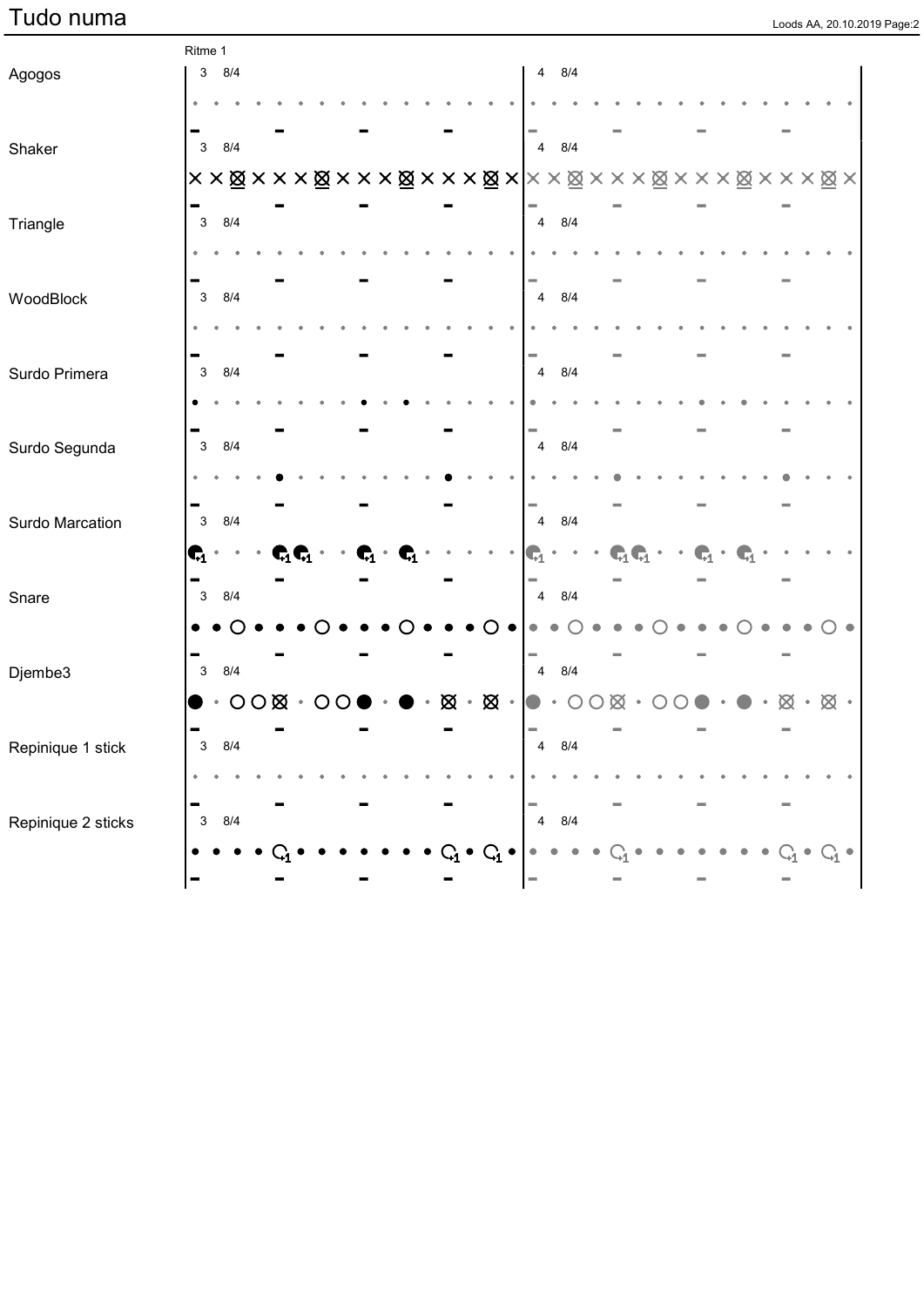|  |  | Loods AA. 20.10.2019 Page:3 |
|--|--|-----------------------------|

| Agogos             | $\,$ 5 $\,$     | 8/4       |                  |   |  |  |  |  |                               | 6              |           | 8/4              |             |                              |           |  |  |                 |                       |  |
|--------------------|-----------------|-----------|------------------|---|--|--|--|--|-------------------------------|----------------|-----------|------------------|-------------|------------------------------|-----------|--|--|-----------------|-----------------------|--|
|                    |                 |           |                  |   |  |  |  |  |                               |                |           |                  |             |                              |           |  |  |                 |                       |  |
| Shaker             | $\sqrt{5}$      | 8/4       |                  |   |  |  |  |  |                               | $\,6\,$        |           | 8/4              |             |                              |           |  |  |                 |                       |  |
|                    |                 |           |                  |   |  |  |  |  |                               |                |           |                  |             |                              |           |  |  |                 |                       |  |
| Triangle           | $5\phantom{.0}$ | 8/4       |                  |   |  |  |  |  |                               | $\,6\,$        |           | 8/4              |             |                              |           |  |  |                 |                       |  |
|                    |                 |           |                  |   |  |  |  |  |                               |                |           |                  |             |                              |           |  |  |                 |                       |  |
| WoodBlock          | $\overline{5}$  | 8/4       |                  |   |  |  |  |  |                               | $\,6\,$        |           | 8/4              |             |                              |           |  |  |                 |                       |  |
|                    |                 |           |                  |   |  |  |  |  |                               |                |           |                  |             |                              |           |  |  |                 |                       |  |
| Surdo Primera      | $\overline{5}$  | 8/4       |                  |   |  |  |  |  |                               | $\,6\,$        |           | 8/4              |             |                              |           |  |  |                 |                       |  |
|                    |                 |           |                  |   |  |  |  |  |                               |                |           |                  |             |                              |           |  |  |                 |                       |  |
| Surdo Segunda      | $\sqrt{5}$      | 8/4       |                  |   |  |  |  |  |                               | $\,6\,$        |           | 8/4              |             |                              |           |  |  |                 |                       |  |
|                    |                 |           |                  |   |  |  |  |  |                               |                |           |                  |             |                              |           |  |  |                 |                       |  |
| Surdo Marcation    | $5\phantom{.0}$ | 8/4       |                  |   |  |  |  |  |                               | $\,6\,$        |           | 8/4              |             |                              |           |  |  |                 |                       |  |
|                    | $\mathbf{G}_1$  |           |                  |   |  |  |  |  |                               | $\mathbf{G}_1$ |           |                  |             | $\mathbf{C}_1\mathbf{C}_1$ . |           |  |  |                 |                       |  |
| Snare              | $5\phantom{.0}$ | 8/4       |                  |   |  |  |  |  |                               | $\,6\,$        |           | 8/4              |             |                              |           |  |  |                 |                       |  |
|                    | $\bullet$       |           |                  |   |  |  |  |  |                               |                |           |                  |             |                              |           |  |  |                 |                       |  |
| Djembe3            | $5\phantom{.0}$ | 8/4       |                  |   |  |  |  |  |                               | $\,6\,$        |           | 8/4              |             |                              |           |  |  |                 |                       |  |
|                    |                 | $\cdot$ O | $\left( \right)$ | ⊠ |  |  |  |  | $\otimes \cdot \otimes \cdot$ |                | $\bullet$ | $\left( \right)$ | $\boxtimes$ |                              | $\cdot$ O |  |  | $\otimes \cdot$ | $\otimes \cdot$       |  |
| Repinique 1 stick  |                 | 5 8/4     |                  |   |  |  |  |  |                               | $\,6\,$        |           | 8/4              |             |                              |           |  |  |                 |                       |  |
|                    |                 |           |                  |   |  |  |  |  |                               |                |           |                  |             |                              |           |  |  |                 |                       |  |
| Repinique 2 sticks | $\overline{5}$  | 8/4       |                  |   |  |  |  |  |                               | $\,6\,$        |           | $8/4$            |             |                              |           |  |  |                 |                       |  |
|                    |                 |           |                  |   |  |  |  |  |                               |                |           |                  |             |                              |           |  |  |                 | $\mathrm{G}_1\bullet$ |  |
|                    | ш               |           |                  |   |  |  |  |  |                               |                |           |                  |             |                              |           |  |  |                 |                       |  |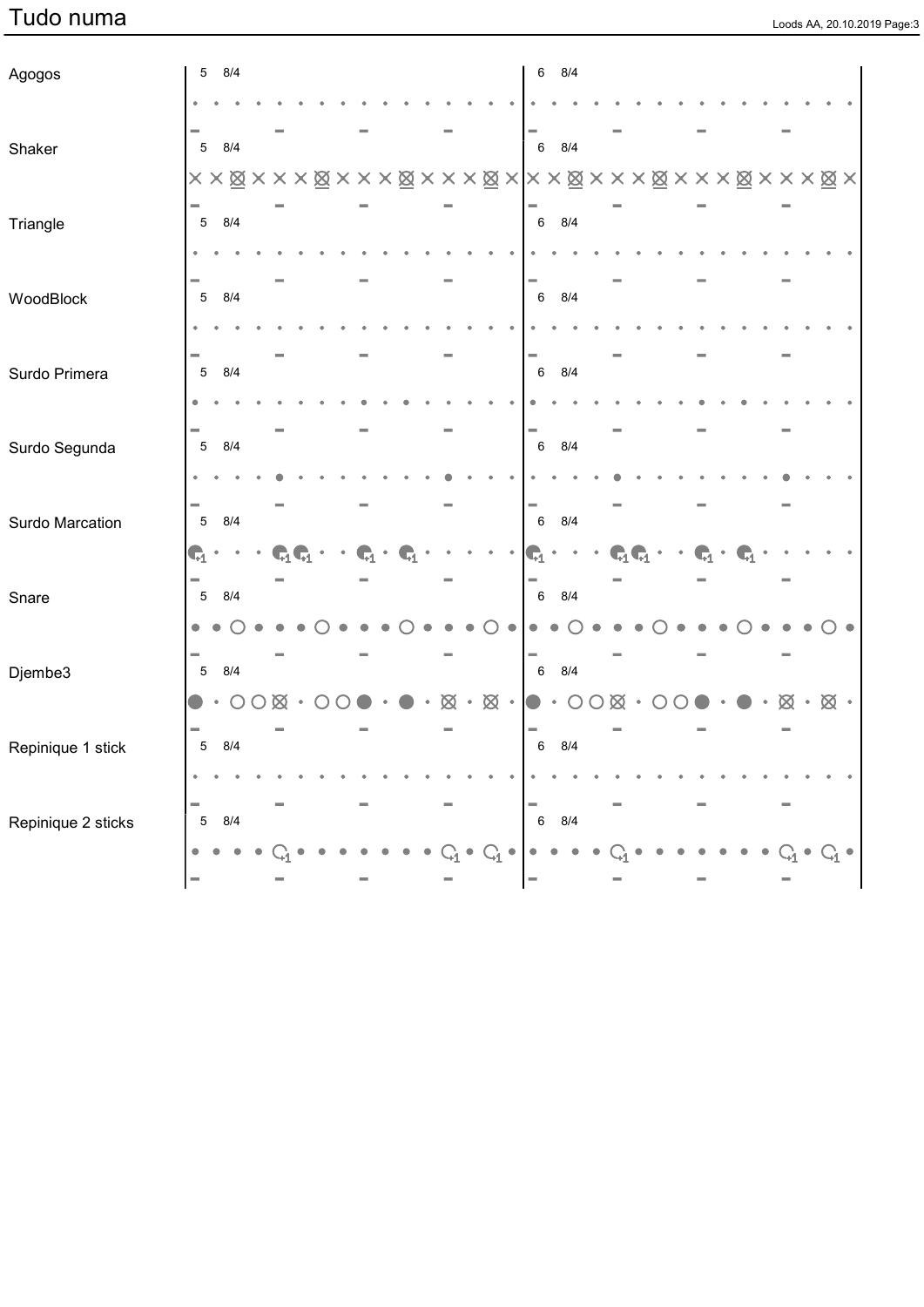### $Tudo \ numa$

| Loods AA, 20.10.2019 Page:4 |  |  |
|-----------------------------|--|--|

|                    | Break 1                           |       |     |   |  |  |  |   |                     |                                                  | Ritme 1                  |                                                                                                                        |                               |  |  |                                   |                                             |  |  |
|--------------------|-----------------------------------|-------|-----|---|--|--|--|---|---------------------|--------------------------------------------------|--------------------------|------------------------------------------------------------------------------------------------------------------------|-------------------------------|--|--|-----------------------------------|---------------------------------------------|--|--|
| Agogos             |                                   | 7 8/4 |     |   |  |  |  |   |                     |                                                  |                          | 8 8/4                                                                                                                  |                               |  |  |                                   |                                             |  |  |
|                    |                                   |       |     |   |  |  |  |   |                     |                                                  |                          |                                                                                                                        |                               |  |  |                                   |                                             |  |  |
| Shaker             | $\overline{7}$                    |       | 8/4 |   |  |  |  |   |                     |                                                  | $\bf 8$                  | 8/4                                                                                                                    |                               |  |  |                                   |                                             |  |  |
|                    | ∣⊗ ∗ <u>⊗</u>                     |       |     | ⊠ |  |  |  | ⊠ | $\hat{\phantom{a}}$ |                                                  |                          | $\boxtimes \cdot   \times \times \boxtimes \times \times \times \boxtimes \times \times \times \times \times \times  $ |                               |  |  |                                   |                                             |  |  |
| Triangle           | 7 8/4                             |       |     |   |  |  |  |   |                     |                                                  | $\bf 8$                  | 8/4                                                                                                                    |                               |  |  |                                   |                                             |  |  |
|                    |                                   |       |     |   |  |  |  |   |                     |                                                  |                          |                                                                                                                        |                               |  |  |                                   |                                             |  |  |
| WoodBlock          | 7 8/4                             |       |     |   |  |  |  |   |                     |                                                  | $\,8\,$                  | 8/4                                                                                                                    |                               |  |  |                                   |                                             |  |  |
|                    |                                   |       |     |   |  |  |  |   |                     |                                                  |                          |                                                                                                                        |                               |  |  |                                   |                                             |  |  |
| Surdo Primera      | $\overline{7}$                    | 8/4   |     |   |  |  |  |   |                     |                                                  | $\bf 8$                  | 8/4                                                                                                                    |                               |  |  |                                   |                                             |  |  |
|                    |                                   |       |     |   |  |  |  |   |                     |                                                  |                          |                                                                                                                        |                               |  |  |                                   |                                             |  |  |
| Surdo Segunda      | $\overline{7}$                    | 8/4   |     |   |  |  |  |   |                     |                                                  | $\bf 8$                  | 8/4                                                                                                                    |                               |  |  |                                   |                                             |  |  |
|                    |                                   |       |     |   |  |  |  |   |                     |                                                  |                          |                                                                                                                        |                               |  |  |                                   |                                             |  |  |
| Surdo Marcation    |                                   | 7 8/4 |     |   |  |  |  |   |                     |                                                  | -<br>$\bf 8$             | 8/4                                                                                                                    |                               |  |  |                                   |                                             |  |  |
|                    | $\mathbf{C}_1 \cdot \mathbf{C}_1$ |       |     |   |  |  |  |   |                     | $\mathbf{c}_{\!\!1}\cdot\mathbf{c}_{\!\!1}\cdot$ | $\vert_{\mathbb{C}_1}$   |                                                                                                                        | $\mathbf{C}_1 \mathbf{C}_1$ . |  |  | $\mathbf{C}_1 \cdot \mathbf{C}_1$ |                                             |  |  |
| Snare              |                                   | 7 8/4 |     |   |  |  |  |   |                     |                                                  | ▀<br>$\bf{8}$            | 8/4                                                                                                                    |                               |  |  |                                   |                                             |  |  |
|                    |                                   |       |     |   |  |  |  |   |                     |                                                  |                          |                                                                                                                        |                               |  |  |                                   |                                             |  |  |
| Djembe3            |                                   | 7 8/4 |     |   |  |  |  |   |                     |                                                  | -<br>$\bf8$              | 8/4                                                                                                                    |                               |  |  |                                   |                                             |  |  |
|                    |                                   |       |     |   |  |  |  |   |                     |                                                  |                          |                                                                                                                        | $OO$ $\otimes$ $\cdot$ $OO$   |  |  |                                   | $\cdot$ $\otimes$ $\cdot$ $\otimes$ $\cdot$ |  |  |
| Repinique 1 stick  | $\overline{7}$                    |       | 8/4 |   |  |  |  |   |                     |                                                  | ı —                      | 8 8/4                                                                                                                  |                               |  |  |                                   |                                             |  |  |
|                    |                                   |       |     |   |  |  |  |   |                     |                                                  |                          |                                                                                                                        |                               |  |  |                                   |                                             |  |  |
| Repinique 2 sticks | $\overline{7}$                    |       | 8/4 |   |  |  |  |   |                     |                                                  | -<br>$\bf8$              | $8/4\,$                                                                                                                |                               |  |  |                                   |                                             |  |  |
|                    |                                   |       |     |   |  |  |  |   |                     |                                                  |                          |                                                                                                                        |                               |  |  |                                   |                                             |  |  |
|                    |                                   |       |     |   |  |  |  |   |                     |                                                  | $\overline{\phantom{a}}$ |                                                                                                                        |                               |  |  |                                   |                                             |  |  |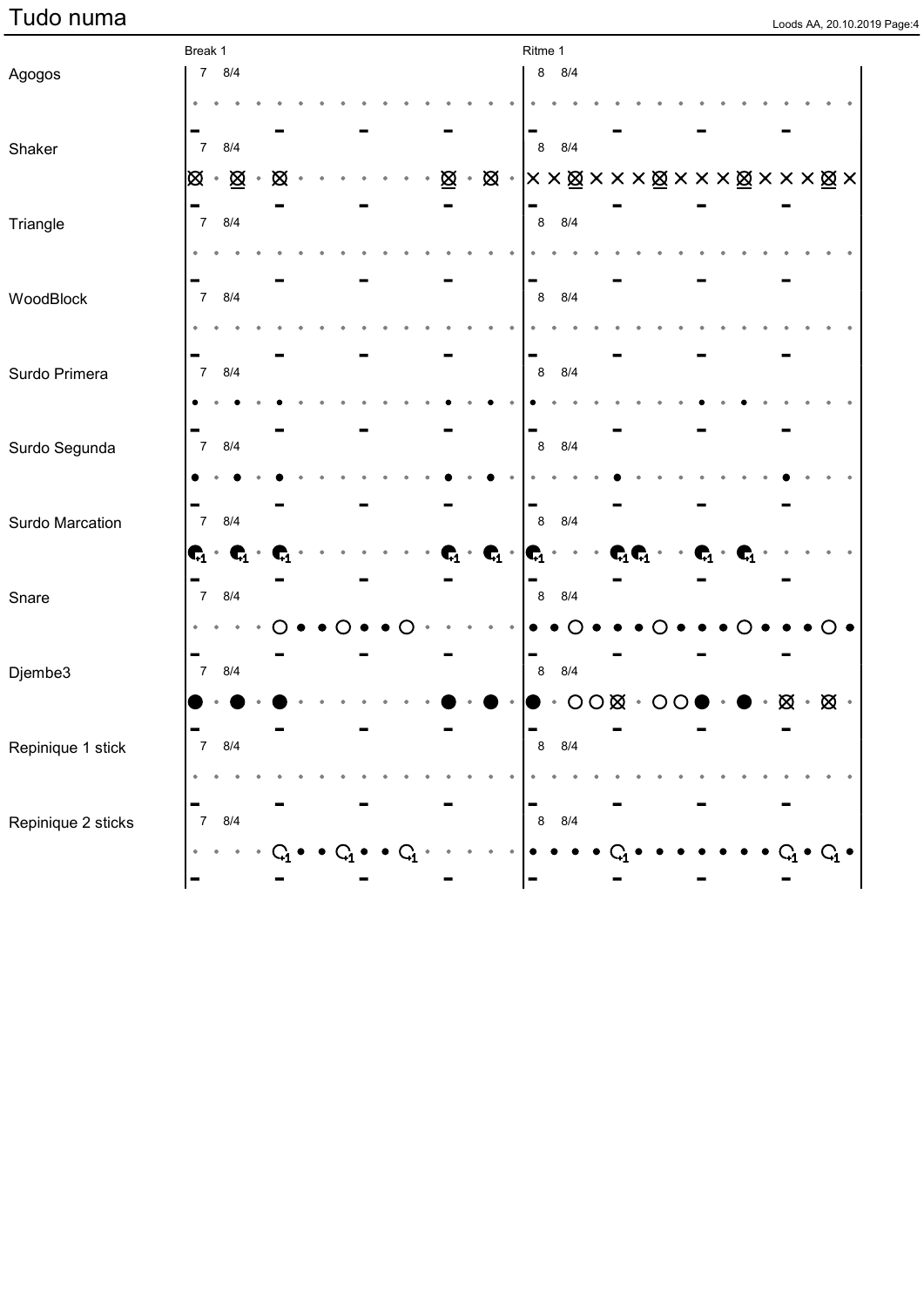### Tudo numa loods AA, 20.10.2019 Page is a lood of the set of the set of the set of the set of the set of the set of the set of the set of the set of the set of the set of the set of the set of the set of the set of the set

|  |  | Loods AA, 20.10.2019 Page:5 |
|--|--|-----------------------------|

| Agogos             | $\boldsymbol{9}$ |           | 8/4        |   |  |  |  |   |           |                 |                                                                                                            | 10 8/4 |     |           |  |  |  |             |             |  |
|--------------------|------------------|-----------|------------|---|--|--|--|---|-----------|-----------------|------------------------------------------------------------------------------------------------------------|--------|-----|-----------|--|--|--|-------------|-------------|--|
|                    |                  |           |            |   |  |  |  |   |           |                 |                                                                                                            |        |     |           |  |  |  |             |             |  |
| Shaker             | 9                |           | 8/4        |   |  |  |  |   |           |                 |                                                                                                            | 10 8/4 |     |           |  |  |  |             |             |  |
|                    |                  |           |            |   |  |  |  |   |           |                 |                                                                                                            |        |     |           |  |  |  |             |             |  |
| Triangle           | 9                |           | 8/4        |   |  |  |  |   |           |                 |                                                                                                            | 10 8/4 |     |           |  |  |  |             |             |  |
|                    |                  |           |            |   |  |  |  |   |           |                 |                                                                                                            |        |     |           |  |  |  |             |             |  |
| WoodBlock          | 9                |           | 8/4        |   |  |  |  |   |           |                 |                                                                                                            | 10 8/4 |     |           |  |  |  |             |             |  |
|                    |                  |           |            |   |  |  |  |   |           |                 |                                                                                                            |        |     |           |  |  |  |             |             |  |
| Surdo Primera      | $\boldsymbol{9}$ |           | 8/4        |   |  |  |  |   |           |                 |                                                                                                            | 10 8/4 |     |           |  |  |  |             |             |  |
|                    |                  |           |            |   |  |  |  |   |           |                 |                                                                                                            |        |     |           |  |  |  |             |             |  |
| Surdo Segunda      | $\boldsymbol{9}$ |           | 8/4        |   |  |  |  |   |           |                 |                                                                                                            | 10 8/4 |     |           |  |  |  |             |             |  |
|                    |                  |           |            |   |  |  |  |   |           |                 |                                                                                                            |        |     |           |  |  |  |             |             |  |
| Surdo Marcation    | 9                |           | 8/4        |   |  |  |  |   |           |                 |                                                                                                            | 10 8/4 |     |           |  |  |  |             |             |  |
|                    | $\mathbf{C}_1$   |           |            |   |  |  |  |   |           |                 | $\mathbf{G}_1$                                                                                             |        | Бł. | $\bullet$ |  |  |  |             |             |  |
| Snare              | 9                |           | 8/4        |   |  |  |  |   |           |                 |                                                                                                            | 10 8/4 |     |           |  |  |  |             |             |  |
|                    | 0                |           |            |   |  |  |  |   |           |                 |                                                                                                            |        |     |           |  |  |  |             |             |  |
| Djembe3            | 9                |           | 8/4        |   |  |  |  |   |           |                 |                                                                                                            | 10 8/4 |     |           |  |  |  |             |             |  |
|                    |                  | $\bullet$ | $\bigcirc$ | ⊠ |  |  |  | ∞ | $\bullet$ | $\otimes \cdot$ |                                                                                                            |        | Ø   |           |  |  |  | $\boxtimes$ | $\boxtimes$ |  |
| Repinique 1 stick  |                  | $9$ $8/4$ |            |   |  |  |  |   |           |                 |                                                                                                            | 10 8/4 |     |           |  |  |  |             |             |  |
|                    |                  |           |            |   |  |  |  |   |           |                 |                                                                                                            |        |     |           |  |  |  |             |             |  |
| Repinique 2 sticks | 9                |           | 8/4        |   |  |  |  |   |           |                 | $\begin{array}{c} \n\begin{array}{ccc} \n\end{array} & \n\begin{array}{ccc} \n\end{array} & \n\end{array}$ |        |     |           |  |  |  |             |             |  |
|                    |                  |           |            |   |  |  |  |   |           |                 |                                                                                                            |        |     |           |  |  |  |             |             |  |
|                    |                  |           |            |   |  |  |  |   |           |                 |                                                                                                            |        |     |           |  |  |  |             |             |  |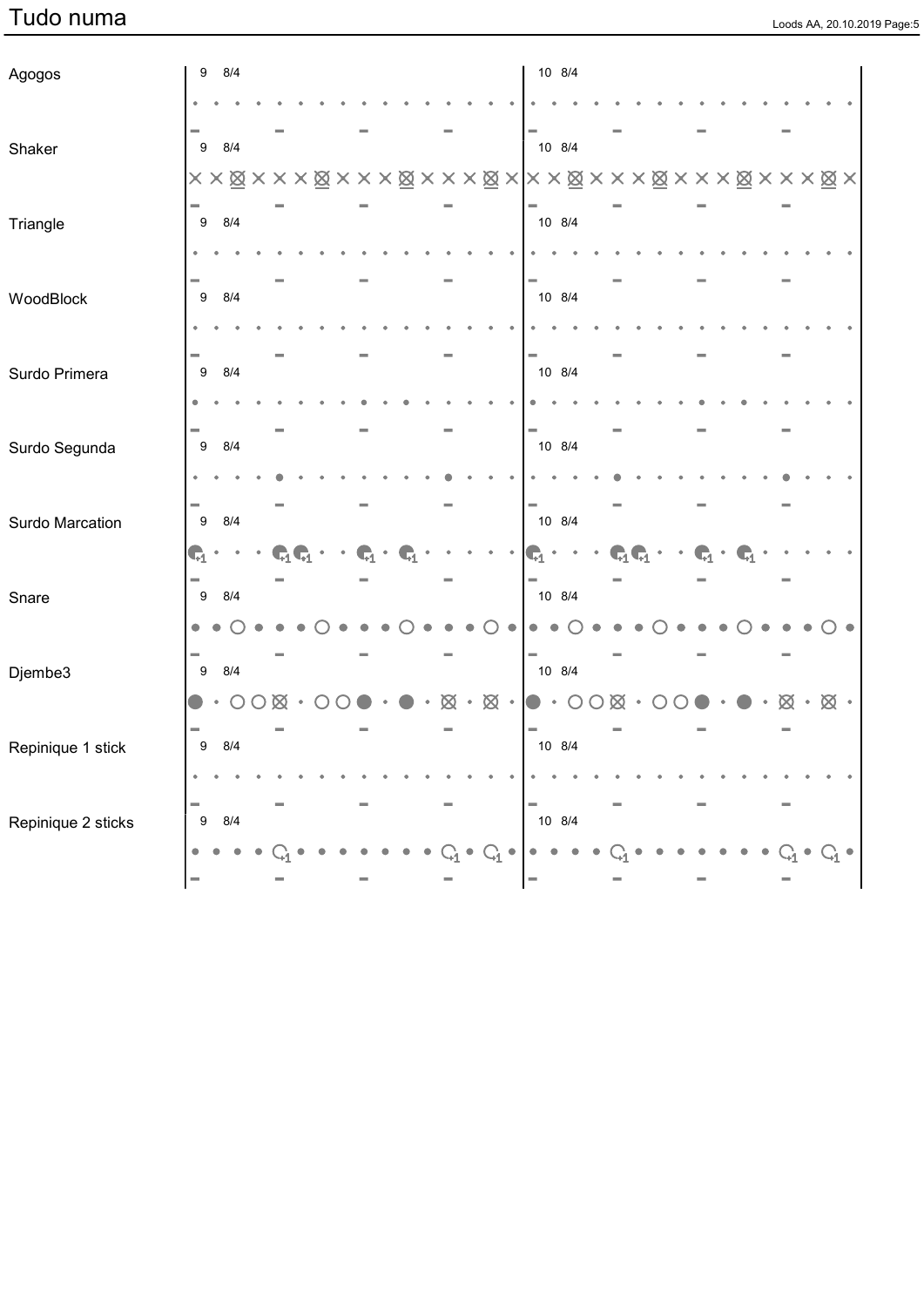|  | Loods AA, 20.10.2019 Page:6 |  |
|--|-----------------------------|--|

|                    |                                              |                    |        |   |                              |           |           |             |               |                                | Freeze |        |  |  |  |  |  |  |  |
|--------------------|----------------------------------------------|--------------------|--------|---|------------------------------|-----------|-----------|-------------|---------------|--------------------------------|--------|--------|--|--|--|--|--|--|--|
| Agogos             |                                              | 11 8/4             |        |   |                              |           |           |             |               |                                | 12 8/4 |        |  |  |  |  |  |  |  |
|                    |                                              |                    |        |   |                              |           |           |             |               |                                |        |        |  |  |  |  |  |  |  |
| Shaker             |                                              | 11 8/4             |        |   |                              |           |           |             |               |                                | 12 8/4 |        |  |  |  |  |  |  |  |
|                    |                                              |                    |        |   |                              |           |           |             |               |                                |        |        |  |  |  |  |  |  |  |
|                    |                                              |                    |        |   |                              |           |           |             |               |                                |        |        |  |  |  |  |  |  |  |
| Triangle           |                                              | 11 8/4             |        |   |                              |           |           |             |               |                                | 12 8/4 |        |  |  |  |  |  |  |  |
|                    |                                              |                    |        |   |                              |           |           |             |               |                                |        |        |  |  |  |  |  |  |  |
| WoodBlock          |                                              | 11 8/4             |        |   |                              |           |           |             |               |                                | 12 8/4 |        |  |  |  |  |  |  |  |
|                    |                                              |                    |        |   |                              |           |           |             |               |                                |        |        |  |  |  |  |  |  |  |
|                    |                                              |                    |        |   |                              |           |           |             |               |                                |        |        |  |  |  |  |  |  |  |
| Surdo Primera      |                                              | 11 8/4             |        |   |                              |           |           |             |               |                                | 12 8/4 |        |  |  |  |  |  |  |  |
|                    |                                              |                    |        |   |                              |           |           |             |               |                                |        |        |  |  |  |  |  |  |  |
| Surdo Segunda      |                                              | 11 8/4             |        |   |                              |           |           |             |               |                                | 12 8/4 |        |  |  |  |  |  |  |  |
|                    |                                              |                    |        |   |                              |           |           |             |               |                                |        |        |  |  |  |  |  |  |  |
|                    |                                              |                    |        |   |                              |           |           |             |               |                                |        |        |  |  |  |  |  |  |  |
| Surdo Marcation    |                                              | 11 8/4             |        |   |                              |           |           |             |               |                                | 12 8/4 |        |  |  |  |  |  |  |  |
|                    | $\mathbf{C}_1$ .                             |                    | $\sim$ |   | $\mathbf{C}_1\mathbf{C}_1$ . | $\bullet$ | $\bullet$ | $\bullet_1$ |               |                                |        |        |  |  |  |  |  |  |  |
| Snare              |                                              | 11 8/4             |        |   |                              |           |           |             |               |                                | 12 8/4 |        |  |  |  |  |  |  |  |
|                    | $\bullet\hspace{0.4mm}\bullet\hspace{0.4mm}$ |                    |        |   |                              |           |           |             |               |                                |        |        |  |  |  |  |  |  |  |
|                    |                                              |                    |        |   |                              |           |           |             |               |                                |        |        |  |  |  |  |  |  |  |
| Djembe3            |                                              | 11 8/4             |        |   |                              |           |           |             |               |                                | 12 8/4 |        |  |  |  |  |  |  |  |
|                    |                                              | $\bullet \cdot$ 00 |        | ⊠ |                              |           |           |             | $\boxtimes$ . | $\otimes \cdot$                |        |        |  |  |  |  |  |  |  |
|                    |                                              | 11 8/4             |        |   |                              |           |           |             |               |                                |        | 12 8/4 |  |  |  |  |  |  |  |
| Repinique 1 stick  | $\bullet$                                    |                    |        |   |                              |           |           |             |               |                                |        |        |  |  |  |  |  |  |  |
|                    |                                              |                    |        |   |                              |           |           |             |               |                                |        |        |  |  |  |  |  |  |  |
| Repinique 2 sticks |                                              | 11 8/4             |        |   |                              |           |           |             |               |                                |        | 12 8/4 |  |  |  |  |  |  |  |
|                    | $\bullet$                                    |                    |        |   |                              |           |           |             |               | $\rm{C}^{\phantom{\dagger}}_1$ |        |        |  |  |  |  |  |  |  |
|                    | ш                                            |                    |        |   |                              |           |           |             |               |                                | -      |        |  |  |  |  |  |  |  |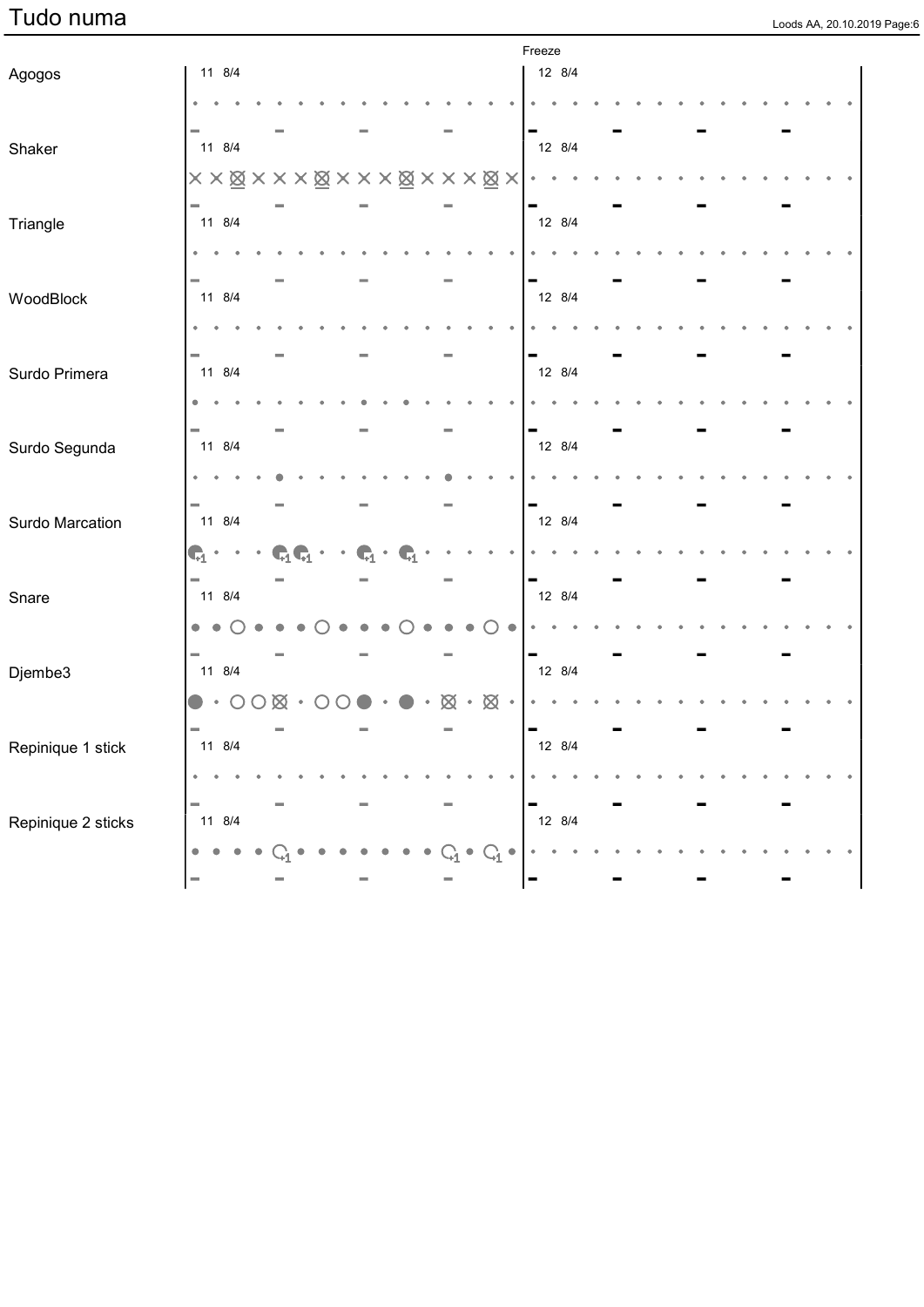|  |  | Loods AA, 20.10.2019 Page:7 |
|--|--|-----------------------------|

|                    | Ritme 1                 |                                   |  |                         |           |  |  |   |           |                |                |                |                              |  |  |  |   |    |  |
|--------------------|-------------------------|-----------------------------------|--|-------------------------|-----------|--|--|---|-----------|----------------|----------------|----------------|------------------------------|--|--|--|---|----|--|
| Agogos             |                         | 13 8/4                            |  |                         |           |  |  |   |           |                |                | 14 8/4         |                              |  |  |  |   |    |  |
|                    |                         |                                   |  |                         |           |  |  |   |           |                |                |                |                              |  |  |  |   |    |  |
|                    |                         | 13 8/4                            |  |                         |           |  |  |   |           |                |                | 14 8/4         |                              |  |  |  |   |    |  |
| Shaker             |                         |                                   |  |                         |           |  |  |   |           |                |                |                |                              |  |  |  |   |    |  |
|                    |                         | ××⊠×××⊠×××⊠×××⊠× ××⊠×××⊠×××⊠×××⊠× |  |                         |           |  |  |   |           |                |                |                |                              |  |  |  |   |    |  |
| Triangle           |                         | 13 8/4                            |  |                         |           |  |  |   |           |                |                | 14 8/4         |                              |  |  |  |   |    |  |
|                    |                         |                                   |  |                         |           |  |  |   |           |                |                |                |                              |  |  |  |   |    |  |
| WoodBlock          |                         | 13 8/4                            |  |                         |           |  |  |   |           |                |                | 14 8/4         |                              |  |  |  |   |    |  |
|                    |                         |                                   |  |                         |           |  |  |   |           |                |                |                |                              |  |  |  |   |    |  |
| Surdo Primera      |                         | 13 8/4                            |  |                         |           |  |  |   |           |                |                | 14 8/4         |                              |  |  |  |   |    |  |
|                    |                         |                                   |  |                         |           |  |  |   |           |                |                |                |                              |  |  |  |   |    |  |
| Surdo Segunda      |                         | 13 8/4                            |  |                         |           |  |  |   |           |                |                | 14 8/4         |                              |  |  |  |   |    |  |
|                    |                         |                                   |  |                         |           |  |  |   |           |                |                |                |                              |  |  |  |   |    |  |
| Surdo Marcation    |                         | 13 8/4                            |  |                         |           |  |  |   |           |                |                | 14 8/4         |                              |  |  |  |   |    |  |
|                    | $\mathbf{c}_\text{i}$ . |                                   |  | $\mathbf{C}^{\!\top\!}$ |           |  |  |   |           |                | $\mathbf{C}_1$ |                | $\mathbf{C}_1\mathbf{C}_1$ . |  |  |  |   |    |  |
| Snare              |                         | 13 8/4                            |  |                         |           |  |  |   |           |                |                | 14 8/4         |                              |  |  |  |   |    |  |
|                    |                         |                                   |  |                         |           |  |  |   |           |                |                |                |                              |  |  |  |   |    |  |
| Djembe3            |                         | 13 8/4                            |  |                         |           |  |  |   |           |                |                | 14 8/4         |                              |  |  |  |   |    |  |
|                    |                         | $\cdot$ OO $\otimes$ $\cdot$      |  |                         | $\bigcap$ |  |  | ⊠ | $\bullet$ | $\boxtimes$    |                | $OO@ \cdot CO$ |                              |  |  |  | Ø | ⊠⊸ |  |
| Repinique 1 stick  |                         | 13 8/4                            |  |                         |           |  |  |   |           |                |                | 14 8/4         |                              |  |  |  |   |    |  |
|                    |                         |                                   |  |                         |           |  |  |   |           |                |                |                |                              |  |  |  |   |    |  |
|                    |                         |                                   |  |                         |           |  |  |   |           |                |                |                |                              |  |  |  |   |    |  |
| Repinique 2 sticks |                         | 13 8/4                            |  |                         |           |  |  |   |           |                |                | 14 8/4         |                              |  |  |  |   |    |  |
|                    |                         |                                   |  |                         |           |  |  |   |           | $\mathbf{C}_1$ |                |                |                              |  |  |  |   |    |  |
|                    |                         |                                   |  |                         |           |  |  |   |           |                |                |                |                              |  |  |  |   |    |  |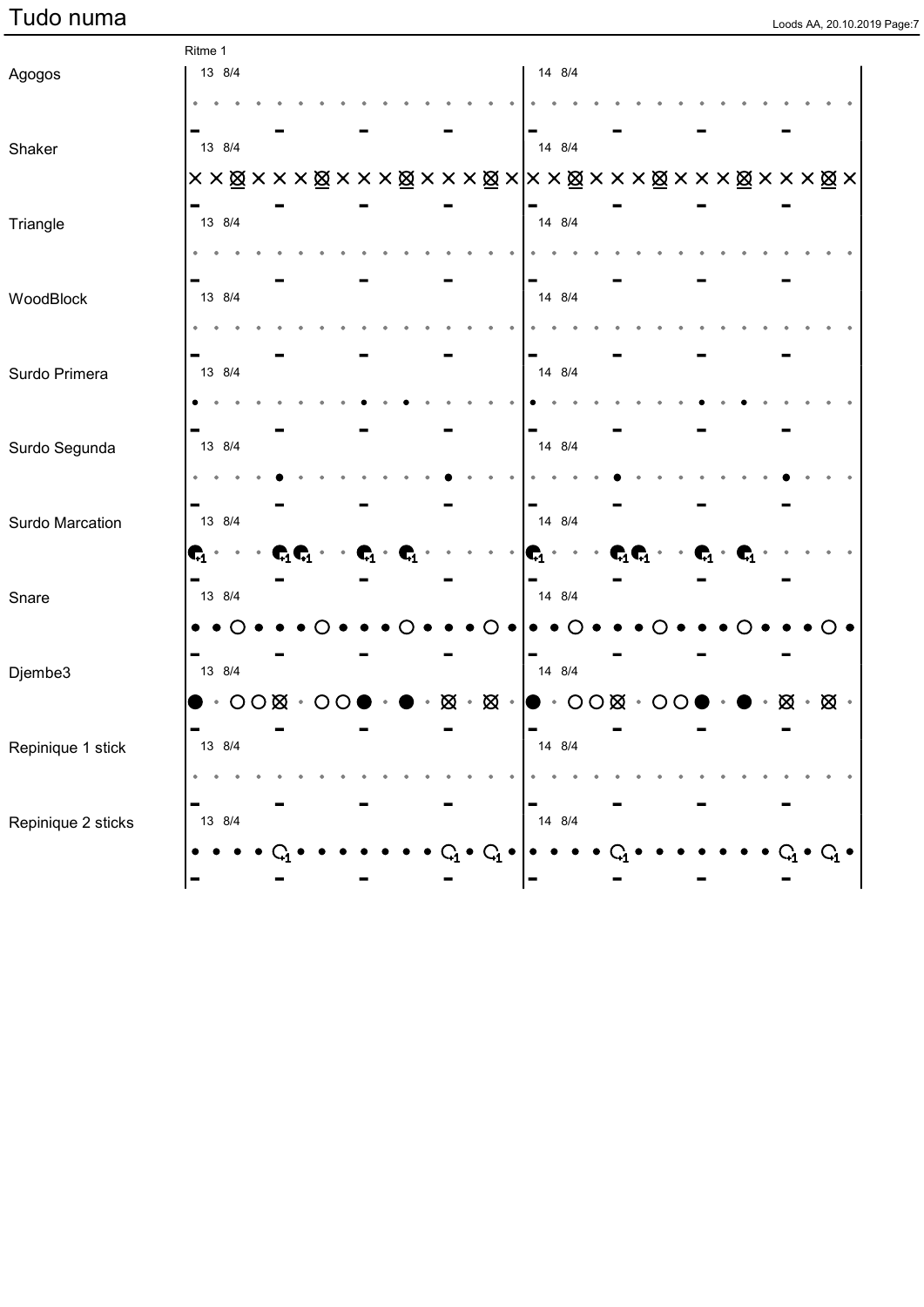|  |  | Loods AA, 20.10.2019 Page:8 |
|--|--|-----------------------------|

| Agogos             |                  | 15 8/4 |                               |  |                              |  |                |                                     |  |                  |                                                                                                       | 16 8/4 |  |                                                                                                      |  |  |                |  |                                                       |  |  |
|--------------------|------------------|--------|-------------------------------|--|------------------------------|--|----------------|-------------------------------------|--|------------------|-------------------------------------------------------------------------------------------------------|--------|--|------------------------------------------------------------------------------------------------------|--|--|----------------|--|-------------------------------------------------------|--|--|
|                    |                  |        |                               |  |                              |  |                |                                     |  |                  |                                                                                                       |        |  |                                                                                                      |  |  |                |  |                                                       |  |  |
| Shaker             |                  | 15 8/4 |                               |  |                              |  |                |                                     |  |                  |                                                                                                       | 16 8/4 |  |                                                                                                      |  |  |                |  |                                                       |  |  |
|                    |                  |        |                               |  |                              |  |                |                                     |  |                  | ××⊠×××⊠×××⊠×××⊠× ××⊠×××⊠×××⊠×××⊠×                                                                     |        |  |                                                                                                      |  |  |                |  |                                                       |  |  |
| Triangle           |                  | 15 8/4 |                               |  |                              |  |                |                                     |  |                  |                                                                                                       | 16 8/4 |  |                                                                                                      |  |  |                |  |                                                       |  |  |
|                    |                  |        |                               |  |                              |  |                |                                     |  |                  |                                                                                                       |        |  |                                                                                                      |  |  |                |  |                                                       |  |  |
| WoodBlock          |                  | 15 8/4 |                               |  |                              |  |                |                                     |  |                  |                                                                                                       | 16 8/4 |  |                                                                                                      |  |  |                |  |                                                       |  |  |
|                    |                  |        |                               |  |                              |  |                |                                     |  |                  |                                                                                                       |        |  |                                                                                                      |  |  |                |  |                                                       |  |  |
| Surdo Primera      |                  | 15 8/4 |                               |  |                              |  |                |                                     |  |                  |                                                                                                       | 16 8/4 |  |                                                                                                      |  |  |                |  |                                                       |  |  |
|                    |                  |        |                               |  |                              |  |                |                                     |  |                  |                                                                                                       |        |  |                                                                                                      |  |  |                |  |                                                       |  |  |
| Surdo Segunda      |                  | 15 8/4 |                               |  |                              |  |                |                                     |  |                  |                                                                                                       | 16 8/4 |  |                                                                                                      |  |  |                |  |                                                       |  |  |
|                    |                  |        |                               |  |                              |  |                |                                     |  |                  |                                                                                                       |        |  |                                                                                                      |  |  |                |  |                                                       |  |  |
| Surdo Marcation    |                  | 15 8/4 |                               |  |                              |  |                |                                     |  |                  |                                                                                                       | 16 8/4 |  |                                                                                                      |  |  |                |  |                                                       |  |  |
|                    | $\mathbf{C}_1$ . |        |                               |  | $\mathbf{C}_1\mathbf{C}_1$ . |  | $\mathbf{G}_1$ | $\mathbf{r}_{\scriptscriptstyle 1}$ |  |                  | $\vert \mathbf{C}_1$ .                                                                                |        |  | $\qquad \qquad \cdot \quad \textbf{C}_1 \textbf{C}_1 \qquad \qquad \textbf{C}_1 \qquad \textbf{C}_1$ |  |  |                |  |                                                       |  |  |
| Snare              |                  | 15 8/4 |                               |  |                              |  |                |                                     |  |                  |                                                                                                       | 16 8/4 |  |                                                                                                      |  |  |                |  |                                                       |  |  |
|                    |                  |        |                               |  |                              |  |                |                                     |  |                  |                                                                                                       |        |  |                                                                                                      |  |  |                |  |                                                       |  |  |
| Djembe3            |                  | 15 8/4 |                               |  |                              |  |                |                                     |  |                  |                                                                                                       | 16 8/4 |  |                                                                                                      |  |  |                |  |                                                       |  |  |
|                    |                  |        | $\bullet \cdot$ oox $\cdot$ o |  |                              |  |                |                                     |  |                  | $\boxtimes \cdot \boxtimes \cdot \, \vert \bullet \cdot \text{OO} \boxtimes \cdot \text{OO} \, \vert$ |        |  |                                                                                                      |  |  | $\blacksquare$ |  | $\bullet$ $\cdot$ $\otimes$ $\cdot$ $\otimes$ $\cdot$ |  |  |
| Repinique 1 stick  |                  | 15 8/4 |                               |  |                              |  |                |                                     |  |                  |                                                                                                       | 16 8/4 |  |                                                                                                      |  |  |                |  |                                                       |  |  |
|                    |                  |        |                               |  |                              |  |                |                                     |  |                  |                                                                                                       |        |  |                                                                                                      |  |  |                |  |                                                       |  |  |
| Repinique 2 sticks |                  | 15 8/4 |                               |  |                              |  |                |                                     |  |                  |                                                                                                       | 16 8/4 |  |                                                                                                      |  |  |                |  |                                                       |  |  |
|                    |                  |        |                               |  |                              |  |                |                                     |  | $\mathfrak{c}_1$ |                                                                                                       |        |  |                                                                                                      |  |  |                |  |                                                       |  |  |
|                    |                  |        |                               |  |                              |  |                |                                     |  |                  |                                                                                                       |        |  |                                                                                                      |  |  |                |  |                                                       |  |  |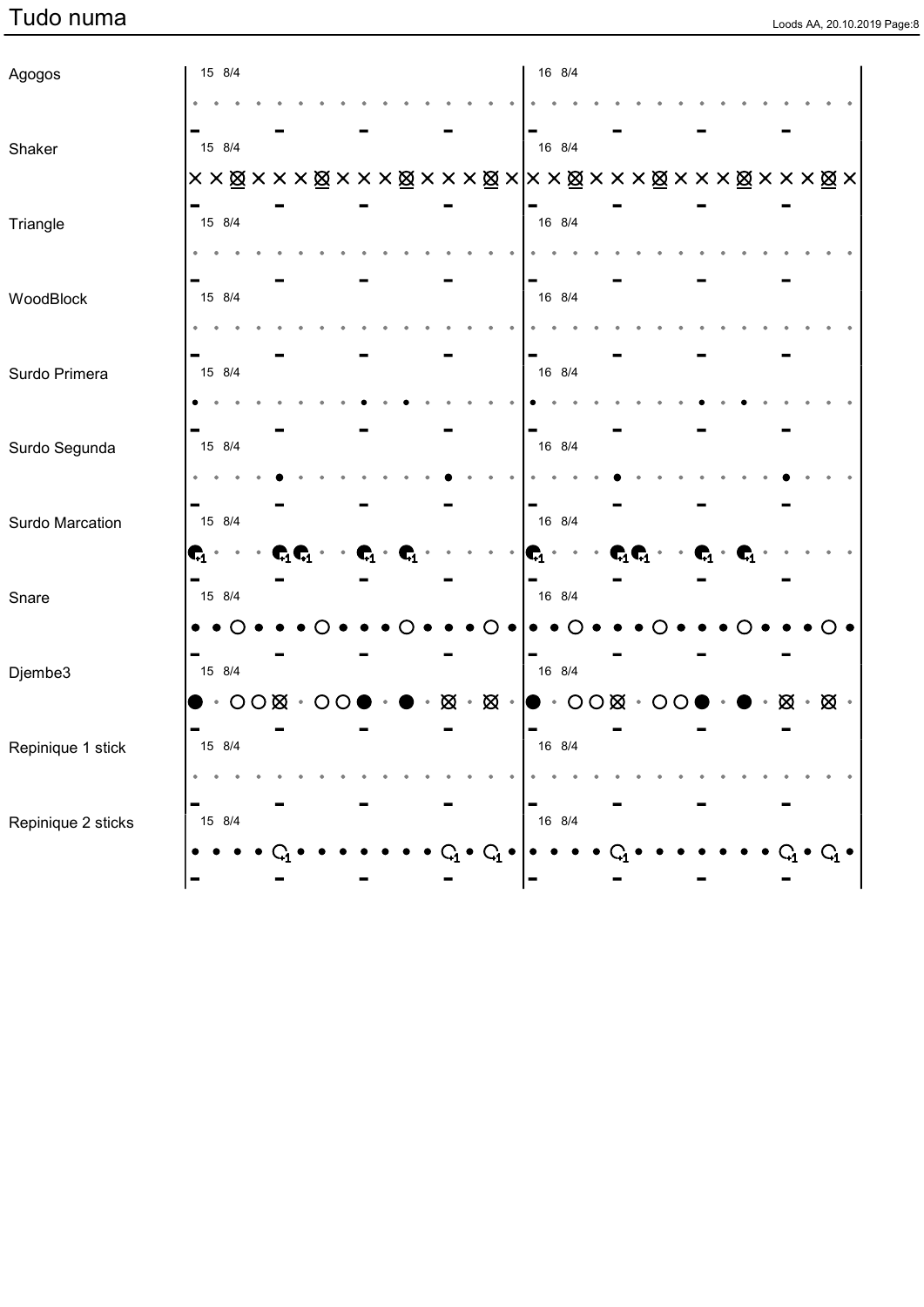| Loods AA, 20.10.2019 Page:9 |  |  |
|-----------------------------|--|--|

|                    | Break 2                  |  |  |  |  | Ritme 2                                                                                    |        |                             |                                  |                                  |   |  |
|--------------------|--------------------------|--|--|--|--|--------------------------------------------------------------------------------------------|--------|-----------------------------|----------------------------------|----------------------------------|---|--|
| Agogos             | 17 8/4                   |  |  |  |  |                                                                                            | 18 8/4 |                             |                                  |                                  |   |  |
|                    |                          |  |  |  |  |                                                                                            |        | ( )                         | $\left( \right)$                 |                                  |   |  |
| Shaker             | 17 8/4                   |  |  |  |  |                                                                                            | 18 8/4 |                             |                                  |                                  |   |  |
|                    |                          |  |  |  |  |                                                                                            |        |                             |                                  |                                  |   |  |
| Triangle           | 17 8/4                   |  |  |  |  |                                                                                            | 18 8/4 |                             |                                  |                                  |   |  |
|                    |                          |  |  |  |  |                                                                                            |        |                             |                                  |                                  |   |  |
| WoodBlock          | 17 8/4                   |  |  |  |  |                                                                                            | 18 8/4 |                             |                                  |                                  |   |  |
|                    |                          |  |  |  |  |                                                                                            |        |                             |                                  |                                  |   |  |
| Surdo Primera      | 17 8/4                   |  |  |  |  |                                                                                            | 18 8/4 |                             |                                  |                                  |   |  |
|                    |                          |  |  |  |  |                                                                                            |        |                             |                                  |                                  |   |  |
| Surdo Segunda      | 17 8/4                   |  |  |  |  | -                                                                                          | 18 8/4 |                             |                                  |                                  |   |  |
|                    |                          |  |  |  |  |                                                                                            |        |                             |                                  |                                  |   |  |
| Surdo Marcation    | 17 8/4                   |  |  |  |  | -                                                                                          | 18 8/4 |                             |                                  |                                  |   |  |
|                    |                          |  |  |  |  | $\vert \mathbf{C}_1 \cdot \mathbf{C}_1 \cdot \mathbf{C}_1 \mathbf{C}_1 \mathbf{C}_1 \vert$ |        |                             |                                  | $\mathbf{\mathbf{\mathsf{G}}}_1$ |   |  |
| Snare              | 17 8/4                   |  |  |  |  | -                                                                                          | 18 8/4 |                             |                                  |                                  |   |  |
|                    | 00000                    |  |  |  |  |                                                                                            |        |                             |                                  |                                  |   |  |
| Djembe3            | 17 8/4                   |  |  |  |  |                                                                                            | 18 8/4 |                             |                                  |                                  |   |  |
|                    | $00000$                  |  |  |  |  | $\boxtimes$ OO $\triangle$                                                                 |        | $\boxtimes \cdot \boxtimes$ |                                  |                                  | ∞ |  |
| Repinique 1 stick  | $\blacksquare$<br>17 8/4 |  |  |  |  | $\blacksquare$                                                                             | 18 8/4 |                             |                                  |                                  |   |  |
|                    |                          |  |  |  |  |                                                                                            |        |                             |                                  |                                  |   |  |
| Repinique 2 sticks | 17 8/4                   |  |  |  |  |                                                                                            | 18 8/4 |                             |                                  |                                  |   |  |
|                    | $C_1$ $C_1$ $C_1$ $C_1$  |  |  |  |  | $\mathbb{G}_1$                                                                             |        |                             | $\bullet$ $C_1 \bullet$ $C_2C_1$ |                                  |   |  |
|                    |                          |  |  |  |  | -                                                                                          |        |                             |                                  |                                  |   |  |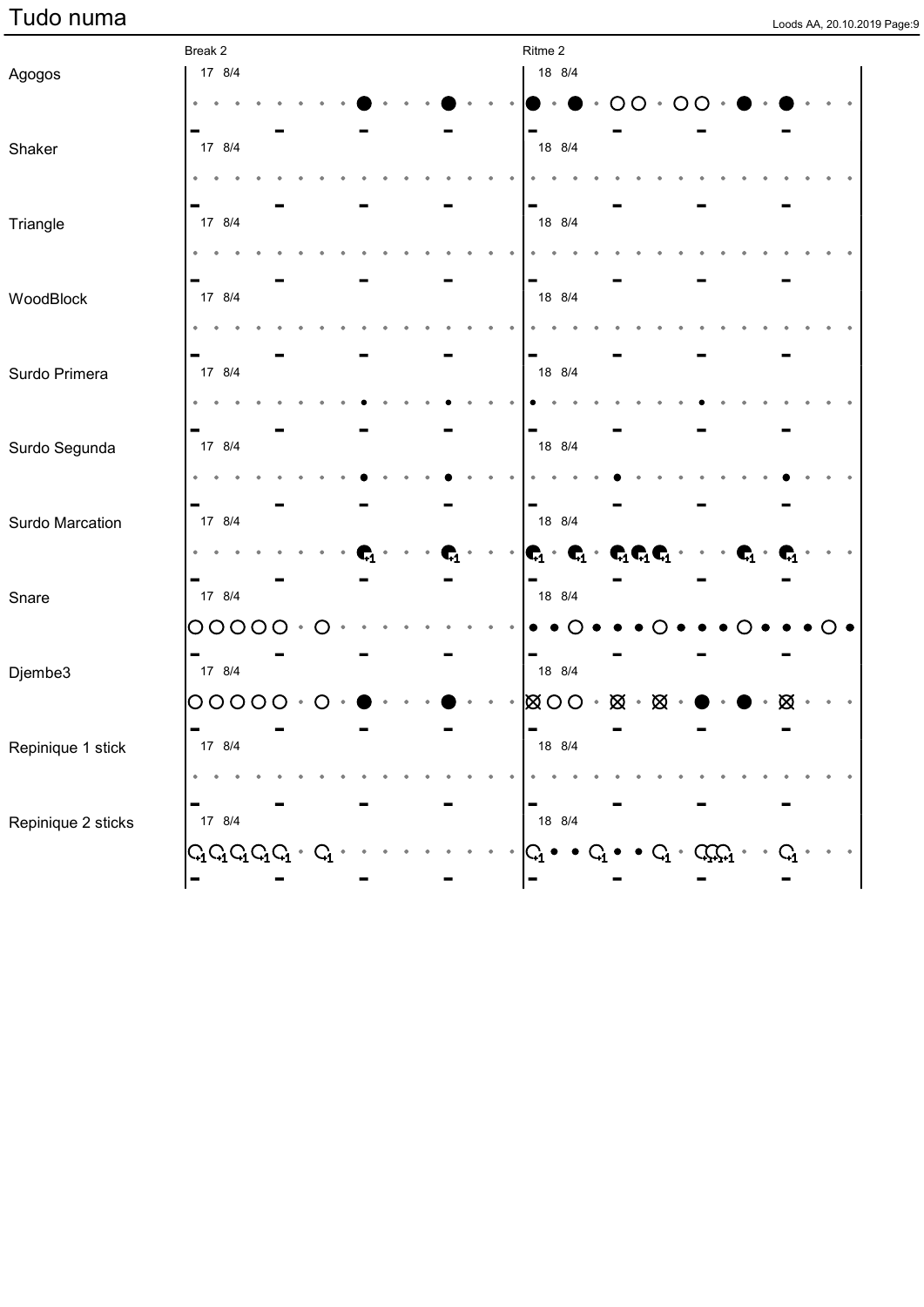|  |  | Loods AA, 20.10.2019 Page:10 |
|--|--|------------------------------|

| Agogos             | 19 8/4                                                            |  |     |                |   | 20 8/4                  |                                                                                                                 |                       |                            |  |  |
|--------------------|-------------------------------------------------------------------|--|-----|----------------|---|-------------------------|-----------------------------------------------------------------------------------------------------------------|-----------------------|----------------------------|--|--|
|                    |                                                                   |  | ( ) |                |   |                         | O                                                                                                               | $\Omega$<br>$\bullet$ |                            |  |  |
| Shaker             | 19 8/4                                                            |  |     |                |   | 20 8/4                  |                                                                                                                 |                       |                            |  |  |
|                    |                                                                   |  |     |                |   |                         |                                                                                                                 |                       |                            |  |  |
| Triangle           | 19 8/4                                                            |  |     |                |   | 20 8/4                  |                                                                                                                 |                       |                            |  |  |
|                    |                                                                   |  |     |                |   |                         |                                                                                                                 |                       |                            |  |  |
| WoodBlock          | 19 8/4                                                            |  |     |                |   | 20 8/4                  |                                                                                                                 |                       |                            |  |  |
|                    |                                                                   |  |     |                |   |                         |                                                                                                                 |                       |                            |  |  |
| Surdo Primera      | 19 8/4                                                            |  |     |                |   | 20 8/4                  |                                                                                                                 |                       |                            |  |  |
|                    |                                                                   |  |     |                |   |                         |                                                                                                                 |                       |                            |  |  |
| Surdo Segunda      | 19 8/4                                                            |  |     |                |   | 20 8/4                  |                                                                                                                 |                       |                            |  |  |
|                    |                                                                   |  |     |                |   |                         |                                                                                                                 |                       |                            |  |  |
| Surdo Marcation    | 19 8/4                                                            |  |     |                |   | 20 8/4                  |                                                                                                                 |                       |                            |  |  |
|                    | $\mathbf{C}_1 \cdot \mathbf{C}_1 \cdot \mathbf{C}_1 \mathbf{C}_1$ |  |     | $\mathbf{G}_1$ |   |                         | $\begin{bmatrix} \mathbf{C}_1 & \mathbf{C}_1 & \mathbf{C}_1 \mathbf{C}_1 & \cdots & \mathbf{C}_n \end{bmatrix}$ |                       | $\bullet$ $\blacksquare_1$ |  |  |
| Snare              | 19 8/4                                                            |  |     |                |   | 20 8/4                  |                                                                                                                 |                       |                            |  |  |
|                    |                                                                   |  |     |                |   |                         |                                                                                                                 |                       |                            |  |  |
| Djembe3            | 19 8/4                                                            |  |     |                |   | 20 8/4                  |                                                                                                                 |                       |                            |  |  |
|                    | $ \boxtimes$ 00 $\cdot$ $ \boxtimes \cdot $ $\otimes$             |  |     |                | ∞ |                         | $\boxtimes$ 00 $\cdot$ $\boxtimes$ $\cdot$ $\boxtimes$ $\cdot$                                                  |                       |                            |  |  |
| Repinique 1 stick  | 19 8/4                                                            |  |     |                |   | 20 8/4                  |                                                                                                                 |                       |                            |  |  |
|                    |                                                                   |  |     |                |   |                         |                                                                                                                 |                       |                            |  |  |
| Repinique 2 sticks | 19 8/4                                                            |  |     |                |   | ▬<br>20 8/4             |                                                                                                                 |                       |                            |  |  |
|                    | $\varsigma_{\scriptscriptstyle 1}$                                |  |     |                |   | $\mathsf{G}_\mathbf{1}$ |                                                                                                                 | $Q_1$ .               |                            |  |  |
|                    |                                                                   |  |     |                |   |                         |                                                                                                                 |                       |                            |  |  |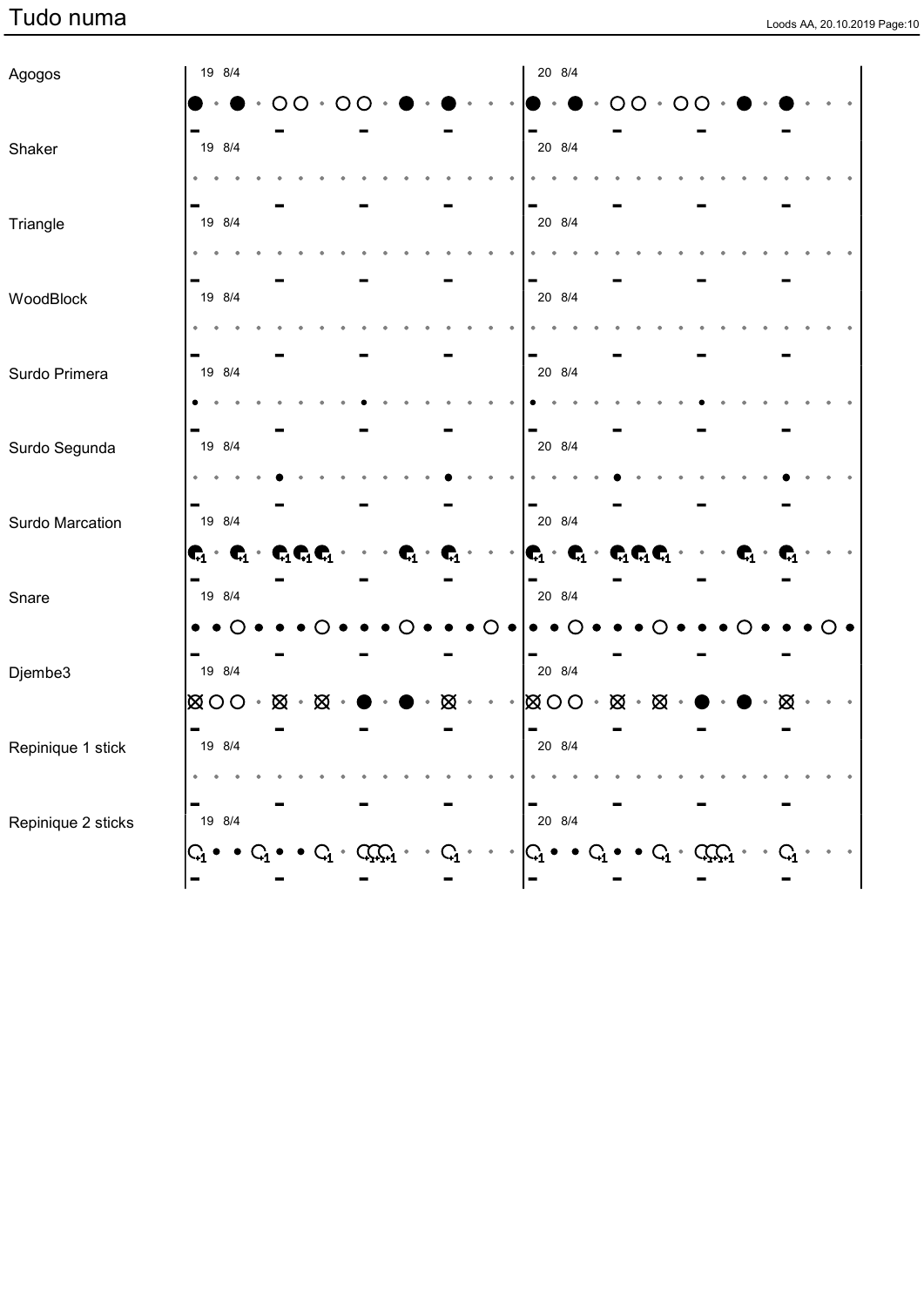| Loods AA, 20.10.2019 Page:11 |  |
|------------------------------|--|

|                    |                                                                                                        |   |                |           |     |                |  | Break 4        |        |  |           |    |                                             |         |  |  |
|--------------------|--------------------------------------------------------------------------------------------------------|---|----------------|-----------|-----|----------------|--|----------------|--------|--|-----------|----|---------------------------------------------|---------|--|--|
| Agogos             | 21 8/4                                                                                                 |   |                |           |     |                |  |                | 22 8/4 |  |           |    |                                             |         |  |  |
|                    |                                                                                                        | Ω | ∩              | ( )       |     |                |  |                |        |  |           |    |                                             |         |  |  |
|                    |                                                                                                        |   |                |           |     |                |  |                |        |  |           |    |                                             |         |  |  |
| Shaker             | 21 8/4                                                                                                 |   |                |           |     |                |  |                | 22 8/4 |  |           |    |                                             |         |  |  |
|                    |                                                                                                        |   |                |           |     |                |  |                |        |  |           |    |                                             |         |  |  |
| Triangle           | 21 8/4                                                                                                 |   |                |           |     |                |  |                | 22 8/4 |  |           |    |                                             |         |  |  |
|                    |                                                                                                        |   |                |           |     |                |  |                |        |  |           |    |                                             |         |  |  |
|                    |                                                                                                        |   |                |           |     |                |  |                |        |  |           |    |                                             |         |  |  |
| WoodBlock          | 21 8/4                                                                                                 |   |                |           |     |                |  |                | 22 8/4 |  |           |    |                                             |         |  |  |
|                    |                                                                                                        |   |                |           |     |                |  |                |        |  |           |    |                                             |         |  |  |
|                    |                                                                                                        |   |                |           |     |                |  |                |        |  |           |    |                                             |         |  |  |
| Surdo Primera      | 21 8/4                                                                                                 |   |                |           |     |                |  |                | 22 8/4 |  |           |    |                                             |         |  |  |
|                    |                                                                                                        |   |                |           |     |                |  |                |        |  |           |    |                                             |         |  |  |
| Surdo Segunda      | 21 8/4                                                                                                 |   |                |           |     |                |  |                | 22 8/4 |  |           |    |                                             |         |  |  |
|                    |                                                                                                        |   |                |           |     |                |  |                |        |  |           |    |                                             |         |  |  |
|                    |                                                                                                        |   |                |           |     |                |  |                |        |  |           |    |                                             |         |  |  |
| Surdo Marcation    | 21 8/4                                                                                                 |   |                |           |     |                |  |                | 22 8/4 |  |           |    |                                             |         |  |  |
|                    | $\begin{bmatrix} \mathbf{C}_1 & \mathbf{C}_1 & \mathbf{C}_1 \mathbf{C}_1 & \mathbf{C}_1 \end{bmatrix}$ |   |                |           |     | $\mathbf{G}_1$ |  | $\mathbf{G}_1$ |        |  |           |    |                                             |         |  |  |
|                    |                                                                                                        |   |                |           |     |                |  |                |        |  |           |    |                                             |         |  |  |
| Snare              | 21 8/4                                                                                                 |   |                |           |     |                |  |                | 22 8/4 |  |           |    |                                             |         |  |  |
|                    |                                                                                                        |   |                |           |     |                |  |                |        |  |           | OO | O                                           |         |  |  |
| Djembe3            | 21 8/4                                                                                                 |   |                |           |     |                |  |                | 22 8/4 |  |           |    |                                             |         |  |  |
|                    | $\otimes$ $\otimes$ $\circ$                                                                            |   | ⊠              |           |     |                |  |                |        |  |           |    | $\otimes \otimes \otimes$                   | ⊠       |  |  |
|                    | $\blacksquare$                                                                                         |   |                |           |     |                |  |                |        |  |           |    |                                             |         |  |  |
| Repinique 1 stick  | 21 8/4                                                                                                 |   |                |           |     |                |  |                | 22 8/4 |  |           |    |                                             |         |  |  |
|                    | ۰                                                                                                      |   |                |           |     |                |  |                |        |  |           |    |                                             |         |  |  |
|                    | ۰                                                                                                      |   |                |           |     |                |  |                |        |  |           |    |                                             |         |  |  |
| Repinique 2 sticks | 21 8/4                                                                                                 |   |                |           |     |                |  |                | 22 8/4 |  |           |    |                                             |         |  |  |
|                    |                                                                                                        |   | $\mathrm{G}_1$ | $\bullet$ | CCC |                |  | ٠              |        |  | $\bullet$ |    | $\mathcal{C}_1\mathcal{C}_1\mathcal{C}_1$ . | $\rm G$ |  |  |
|                    |                                                                                                        |   |                |           |     |                |  |                |        |  |           |    |                                             |         |  |  |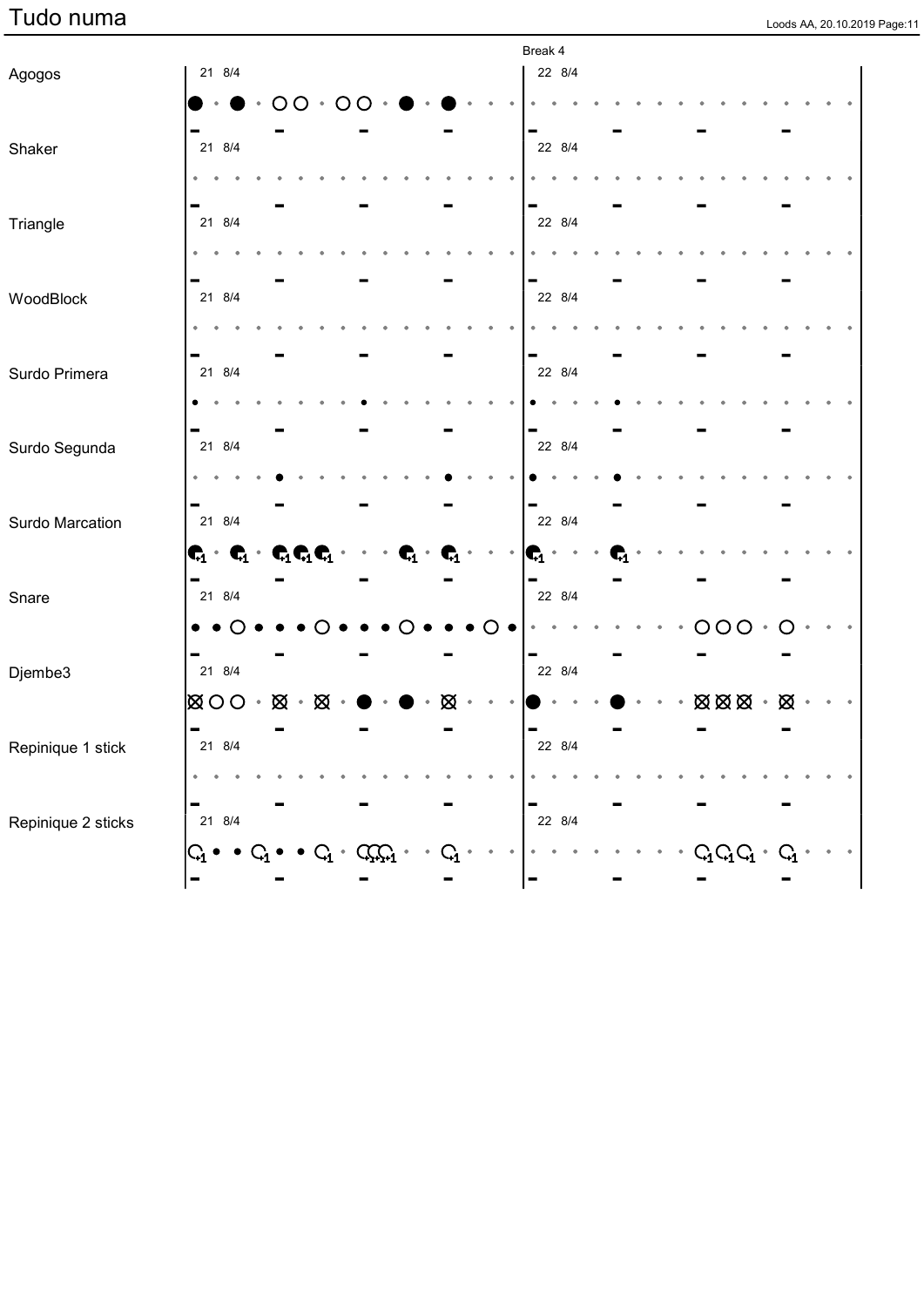| Loods AA, 20.10.2019 Page:12 |  |  |
|------------------------------|--|--|

|                    |                                                       |         |             |  |  |    |  | Ritme 2                 |                                                                                                                                                                                                                                                                                                                                                                                                                                          |               |                   |         |                                   |                |   |  |  |
|--------------------|-------------------------------------------------------|---------|-------------|--|--|----|--|-------------------------|------------------------------------------------------------------------------------------------------------------------------------------------------------------------------------------------------------------------------------------------------------------------------------------------------------------------------------------------------------------------------------------------------------------------------------------|---------------|-------------------|---------|-----------------------------------|----------------|---|--|--|
| Agogos             | 23 8/4                                                |         |             |  |  |    |  |                         | 24 8/4                                                                                                                                                                                                                                                                                                                                                                                                                                   |               |                   |         |                                   |                |   |  |  |
|                    |                                                       |         |             |  |  |    |  |                         |                                                                                                                                                                                                                                                                                                                                                                                                                                          |               | $\circ$ O $\circ$ | $\circ$ | $\bigcap$                         |                |   |  |  |
| Shaker             | 23 8/4                                                |         |             |  |  |    |  |                         | 24 8/4                                                                                                                                                                                                                                                                                                                                                                                                                                   |               |                   |         |                                   |                |   |  |  |
|                    |                                                       |         |             |  |  |    |  |                         |                                                                                                                                                                                                                                                                                                                                                                                                                                          |               |                   |         |                                   |                |   |  |  |
| Triangle           | 23 8/4                                                |         |             |  |  |    |  |                         | 24 8/4                                                                                                                                                                                                                                                                                                                                                                                                                                   |               |                   |         |                                   |                |   |  |  |
|                    |                                                       |         |             |  |  |    |  |                         |                                                                                                                                                                                                                                                                                                                                                                                                                                          |               |                   |         |                                   |                |   |  |  |
| WoodBlock          | 23 8/4                                                |         |             |  |  |    |  |                         | 24 8/4                                                                                                                                                                                                                                                                                                                                                                                                                                   |               |                   |         |                                   |                |   |  |  |
|                    |                                                       |         |             |  |  |    |  |                         |                                                                                                                                                                                                                                                                                                                                                                                                                                          |               |                   |         |                                   |                |   |  |  |
| Surdo Primera      | 23 8/4                                                |         |             |  |  |    |  |                         | 24 8/4                                                                                                                                                                                                                                                                                                                                                                                                                                   |               |                   |         |                                   |                |   |  |  |
|                    |                                                       |         |             |  |  |    |  |                         |                                                                                                                                                                                                                                                                                                                                                                                                                                          |               |                   |         |                                   |                |   |  |  |
| Surdo Segunda      | 23 8/4                                                |         |             |  |  |    |  |                         | 24 8/4                                                                                                                                                                                                                                                                                                                                                                                                                                   |               |                   |         |                                   |                |   |  |  |
|                    |                                                       |         |             |  |  |    |  |                         |                                                                                                                                                                                                                                                                                                                                                                                                                                          |               |                   |         |                                   |                |   |  |  |
| Surdo Marcation    | 23 8/4                                                |         |             |  |  |    |  |                         | 24 8/4                                                                                                                                                                                                                                                                                                                                                                                                                                   |               |                   |         |                                   |                |   |  |  |
|                    |                                                       |         |             |  |  | г, |  |                         | $\begin{array}{ccccccccc} \mathbf{C}_1 & \mathbf{C}_1 & \mathbf{C}_1 & \mathbf{C}_1 & \mathbf{C}_2 & \mathbf{C}_1 & \mathbf{C}_2 & \mathbf{C}_2 & \mathbf{C}_2 & \mathbf{C}_2 & \mathbf{C}_2 & \mathbf{C}_2 & \mathbf{C}_2 & \mathbf{C}_2 & \mathbf{C}_2 & \mathbf{C}_2 & \mathbf{C}_2 & \mathbf{C}_2 & \mathbf{C}_2 & \mathbf{C}_2 & \mathbf{C}_2 & \mathbf{C}_2 & \mathbf{C}_2 & \mathbf{C}_2 & \mathbf{C}_2 & \mathbf{C}_2 & \mathbf$ |               |                   |         |                                   | $\mathbf{G}_1$ |   |  |  |
| Snare              | 23 8/4                                                |         |             |  |  |    |  | -                       | 24 8/4                                                                                                                                                                                                                                                                                                                                                                                                                                   |               |                   |         |                                   |                |   |  |  |
|                    | 000                                                   |         |             |  |  |    |  |                         |                                                                                                                                                                                                                                                                                                                                                                                                                                          |               |                   |         |                                   |                |   |  |  |
| Djembe3            | 23 8/4                                                |         |             |  |  |    |  | -                       | 24 8/4                                                                                                                                                                                                                                                                                                                                                                                                                                   |               |                   |         |                                   |                |   |  |  |
|                    | $\boxtimes \boxtimes \boxtimes \cdot \boxtimes \cdot$ |         | $\boxtimes$ |  |  |    |  |                         | $\boxtimes$ 00 $\cdot$                                                                                                                                                                                                                                                                                                                                                                                                                   | $\boxtimes$ . |                   | ⊠       |                                   |                | ⊠ |  |  |
| Repinique 1 stick  | $\blacksquare$<br>23 8/4                              |         |             |  |  |    |  | $\blacksquare$          | 24 8/4                                                                                                                                                                                                                                                                                                                                                                                                                                   |               |                   |         |                                   |                |   |  |  |
|                    |                                                       |         |             |  |  |    |  |                         |                                                                                                                                                                                                                                                                                                                                                                                                                                          |               |                   |         |                                   |                |   |  |  |
| Repinique 2 sticks | 23 8/4                                                |         |             |  |  |    |  |                         | 24 8/4                                                                                                                                                                                                                                                                                                                                                                                                                                   |               |                   |         |                                   |                |   |  |  |
|                    | $G_{1}G_{1}$ .                                        | $C_{1}$ |             |  |  |    |  | $\mathsf{G}_\mathbf{1}$ |                                                                                                                                                                                                                                                                                                                                                                                                                                          |               |                   |         | $\bullet$ $C_1 \bullet$ $C_{n+1}$ |                |   |  |  |
|                    | -                                                     |         |             |  |  |    |  |                         |                                                                                                                                                                                                                                                                                                                                                                                                                                          |               |                   |         |                                   |                |   |  |  |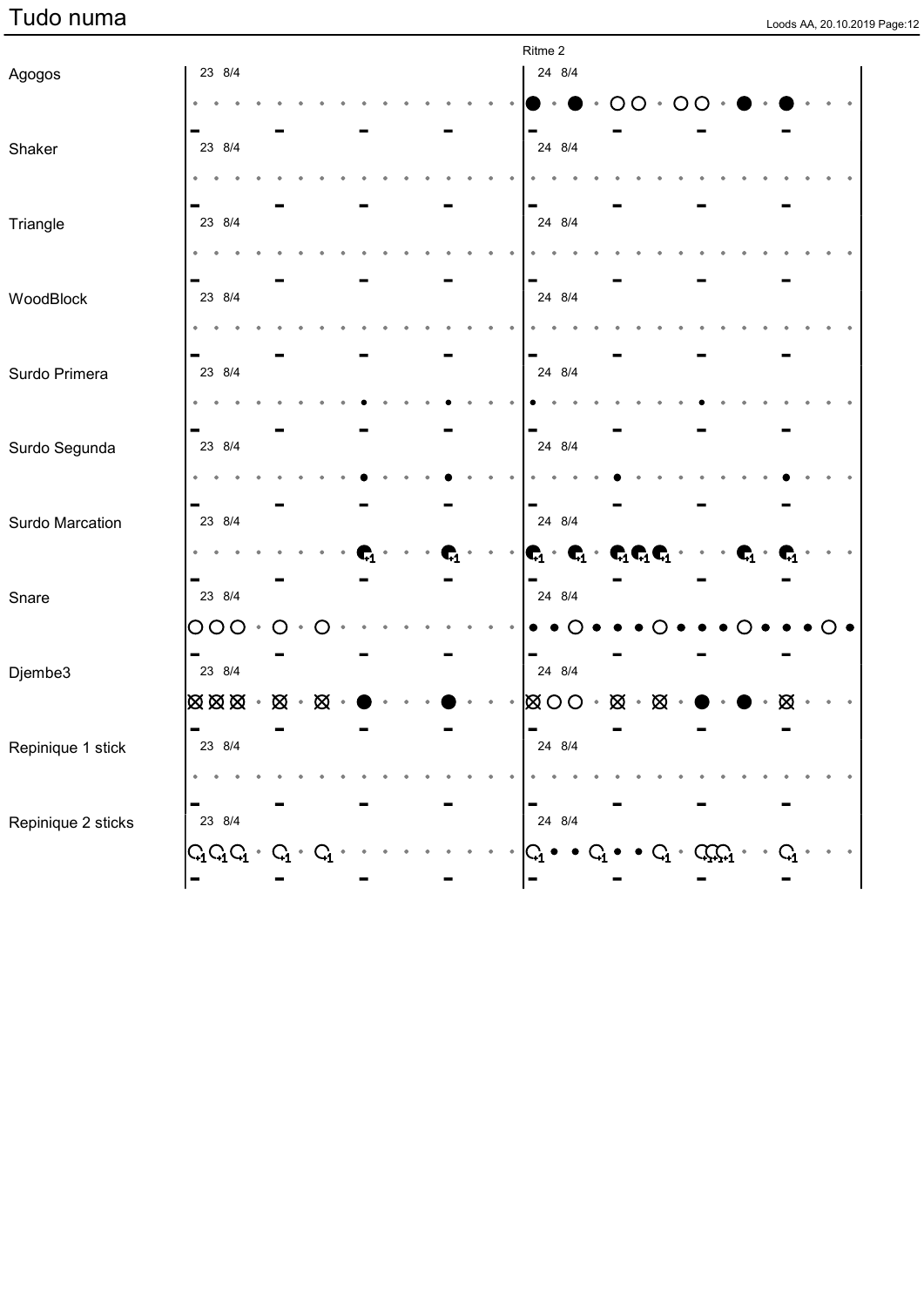| Loods AA, 20.10.2019 Page:13 |  |
|------------------------------|--|

| Agogos             | 25 8/4                                                            |  |           |                             |                 |              |  |                                                                   | 26 8/4 |           |                |   |   |                     |                |    |  |  |
|--------------------|-------------------------------------------------------------------|--|-----------|-----------------------------|-----------------|--------------|--|-------------------------------------------------------------------|--------|-----------|----------------|---|---|---------------------|----------------|----|--|--|
|                    |                                                                   |  | $\bigcap$ |                             |                 |              |  |                                                                   |        |           | $\bigcap$      |   | O |                     |                |    |  |  |
| Shaker             | 25 8/4                                                            |  |           |                             |                 |              |  |                                                                   | 26 8/4 |           |                |   |   |                     |                |    |  |  |
|                    |                                                                   |  |           |                             |                 |              |  |                                                                   |        |           |                |   |   |                     |                |    |  |  |
| Triangle           | 25 8/4                                                            |  |           |                             |                 |              |  |                                                                   | 26 8/4 |           |                |   |   |                     |                |    |  |  |
|                    |                                                                   |  |           |                             |                 |              |  |                                                                   |        |           |                |   |   |                     |                |    |  |  |
| WoodBlock          | 25 8/4                                                            |  |           |                             |                 |              |  |                                                                   | 26 8/4 |           |                |   |   |                     |                |    |  |  |
|                    |                                                                   |  |           |                             |                 |              |  |                                                                   |        |           |                |   |   |                     |                |    |  |  |
| Surdo Primera      | 25 8/4                                                            |  |           |                             |                 |              |  |                                                                   | 26 8/4 |           |                |   |   |                     |                |    |  |  |
|                    |                                                                   |  |           |                             |                 |              |  |                                                                   |        |           |                |   |   |                     |                |    |  |  |
| Surdo Segunda      | 25 8/4                                                            |  |           |                             |                 |              |  |                                                                   | 26 8/4 |           |                |   |   |                     |                |    |  |  |
|                    |                                                                   |  |           |                             |                 |              |  |                                                                   |        |           |                |   |   |                     |                |    |  |  |
| Surdo Marcation    | 25 8/4                                                            |  |           |                             |                 |              |  |                                                                   | 26 8/4 |           |                |   |   |                     |                |    |  |  |
|                    | $\mathbf{C}_1 \cdot \mathbf{C}_1 \cdot \mathbf{C}_1 \mathbf{C}_1$ |  |           |                             | $\mathbf{\P}_1$ |              |  | $\mathbf{C}_1 \cdot \mathbf{C}_1 \cdot \mathbf{C}_1 \mathbf{C}_1$ |        |           |                |   |   |                     | $\mathbf{G}_1$ |    |  |  |
| Snare              | -<br>25 8/4                                                       |  |           |                             |                 |              |  | -                                                                 | 26 8/4 |           |                |   |   |                     |                |    |  |  |
|                    |                                                                   |  |           |                             |                 |              |  |                                                                   |        |           |                |   |   |                     |                |    |  |  |
| Djembe3            | 25 8/4                                                            |  |           |                             |                 |              |  |                                                                   | 26 8/4 |           |                |   |   |                     |                |    |  |  |
|                    | $\overline{\otimes}$ OO $\cdot$ $\overline{\otimes}$ $\cdot$      |  | ⊠         |                             |                 |              |  | 図〇〇                                                               |        | $\bullet$ | ⊠<br>$\bullet$ | ⊠ |   |                     |                |    |  |  |
| Repinique 1 stick  | 25 8/4                                                            |  |           |                             |                 |              |  |                                                                   | 26 8/4 |           |                |   |   |                     |                |    |  |  |
|                    |                                                                   |  |           |                             |                 |              |  |                                                                   |        |           |                |   |   |                     |                |    |  |  |
| Repinique 2 sticks | 25 8/4                                                            |  |           |                             |                 |              |  |                                                                   | 26 8/4 |           |                |   |   |                     |                |    |  |  |
|                    | $\rm{G}_1$                                                        |  | $G_i$ .   | $C_{\mathbf{Q},\mathbf{Q}}$ |                 | $\mathbf{G}$ |  | $\Gamma_1 \bullet \bullet$                                        |        |           |                |   |   | $C_1 \cdot C_2 C_1$ |                | Q, |  |  |
|                    |                                                                   |  |           |                             |                 |              |  |                                                                   |        |           |                |   |   |                     |                |    |  |  |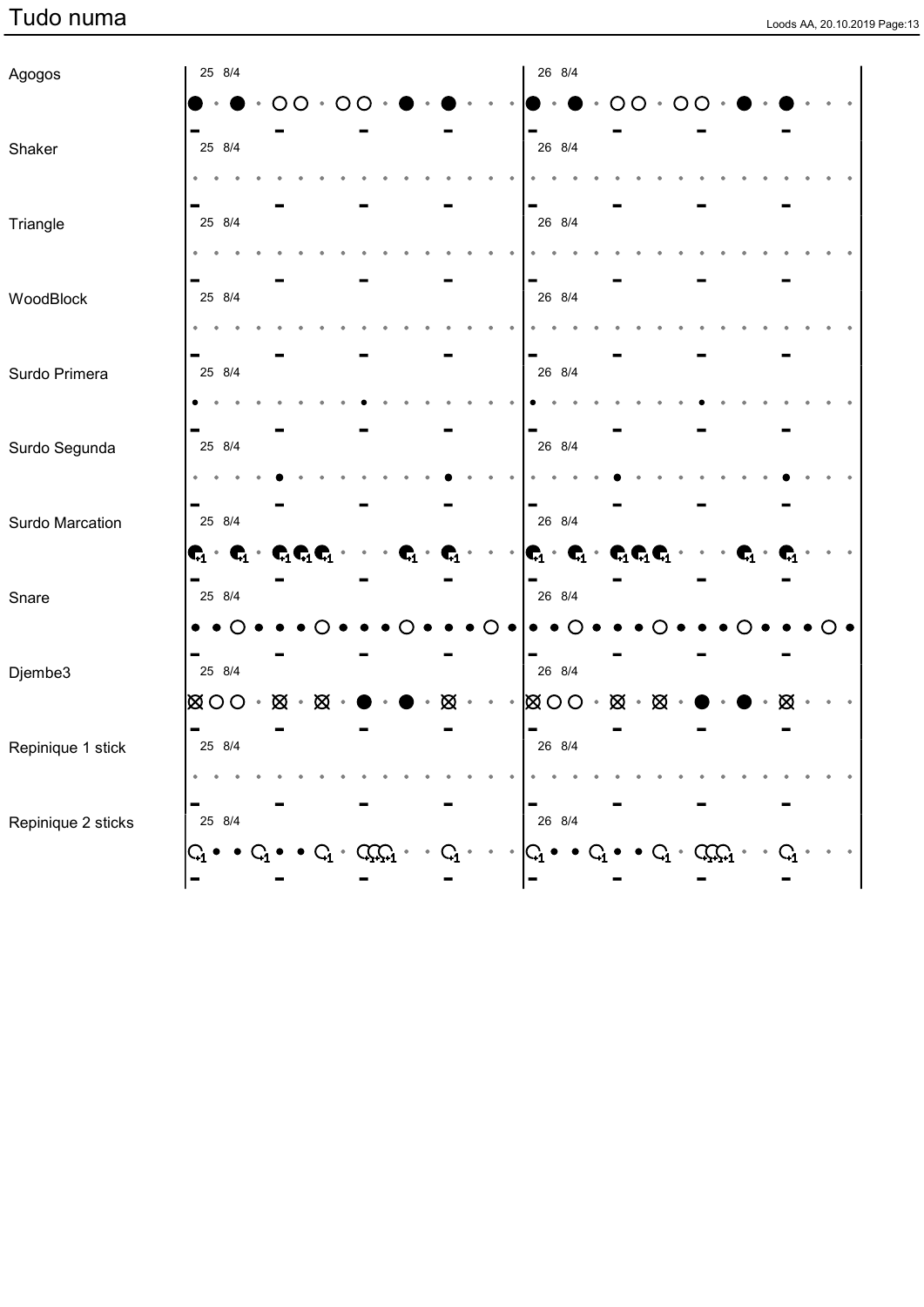| Loods AA, 20.10.2019 Page:14 |  |  |
|------------------------------|--|--|

|                    |                                                                                      |               |                |     |                                    |   |  | Break 2                 |                 |  |  |  |  |  |  |
|--------------------|--------------------------------------------------------------------------------------|---------------|----------------|-----|------------------------------------|---|--|-------------------------|-----------------|--|--|--|--|--|--|
| Agogos             | 27 8/4                                                                               |               |                |     |                                    |   |  | 28 8/4                  |                 |  |  |  |  |  |  |
|                    |                                                                                      | ∩<br>$\Omega$ | $\bullet$<br>O |     |                                    |   |  |                         |                 |  |  |  |  |  |  |
| Shaker             | 27 8/4                                                                               |               |                |     |                                    |   |  | 28 8/4                  |                 |  |  |  |  |  |  |
|                    |                                                                                      |               |                |     |                                    |   |  |                         |                 |  |  |  |  |  |  |
|                    |                                                                                      |               |                |     |                                    |   |  |                         |                 |  |  |  |  |  |  |
| Triangle           | 27 8/4                                                                               |               |                |     |                                    |   |  | 28 8/4                  |                 |  |  |  |  |  |  |
|                    |                                                                                      |               |                |     |                                    |   |  |                         |                 |  |  |  |  |  |  |
| WoodBlock          | 27 8/4                                                                               |               |                |     |                                    |   |  | 28 8/4                  |                 |  |  |  |  |  |  |
|                    |                                                                                      |               |                |     |                                    |   |  |                         |                 |  |  |  |  |  |  |
|                    |                                                                                      |               |                |     |                                    |   |  |                         |                 |  |  |  |  |  |  |
| Surdo Primera      | 27 8/4                                                                               |               |                |     |                                    |   |  | 28 8/4                  |                 |  |  |  |  |  |  |
|                    |                                                                                      |               |                |     |                                    |   |  |                         |                 |  |  |  |  |  |  |
|                    | 27 8/4                                                                               |               |                |     |                                    |   |  | 28 8/4                  |                 |  |  |  |  |  |  |
| Surdo Segunda      |                                                                                      |               |                |     |                                    |   |  |                         |                 |  |  |  |  |  |  |
|                    | -                                                                                    |               |                |     |                                    |   |  |                         |                 |  |  |  |  |  |  |
| Surdo Marcation    | 27 8/4                                                                               |               |                |     |                                    |   |  | 28 8/4                  |                 |  |  |  |  |  |  |
|                    | $\vert \textbf{C}_1 \cdot \textbf{C}_1 \cdot \textbf{C}_1 \textbf{C}_1 \textbf{C}_1$ |               |                |     | $\mathbf{\mathbf{\mathfrak{c}}}_1$ |   |  |                         |                 |  |  |  |  |  |  |
| Snare              | -<br>27 8/4                                                                          |               |                |     |                                    |   |  | 28 8/4                  |                 |  |  |  |  |  |  |
|                    |                                                                                      |               |                |     |                                    |   |  | $\circ$<br>O            | $\bigcirc$      |  |  |  |  |  |  |
|                    |                                                                                      |               |                |     |                                    |   |  |                         |                 |  |  |  |  |  |  |
| Djembe3            | 27 8/4                                                                               |               |                |     |                                    |   |  | 28 8/4                  |                 |  |  |  |  |  |  |
|                    | $\otimes$ $\circ$ $\circ$                                                            | $\boxtimes$ . | $\boxtimes$    |     |                                    |   |  | O                       | $\overline{O}O$ |  |  |  |  |  |  |
|                    | $\blacksquare$                                                                       |               |                |     |                                    |   |  |                         |                 |  |  |  |  |  |  |
| Repinique 1 stick  | 27 8/4                                                                               |               |                |     |                                    |   |  | 28 8/4                  |                 |  |  |  |  |  |  |
|                    | $\bullet$<br>۰                                                                       |               |                |     |                                    |   |  |                         |                 |  |  |  |  |  |  |
| Repinique 2 sticks | 27 8/4                                                                               |               |                |     |                                    |   |  | 28 8/4                  |                 |  |  |  |  |  |  |
|                    | $\varsigma_{\scriptscriptstyle 1}$                                                   |               | $Q_1$ .        | CCC |                                    | G |  | $G_1G_1G_1G_1\cdot G_1$ |                 |  |  |  |  |  |  |
|                    |                                                                                      |               |                |     |                                    |   |  |                         |                 |  |  |  |  |  |  |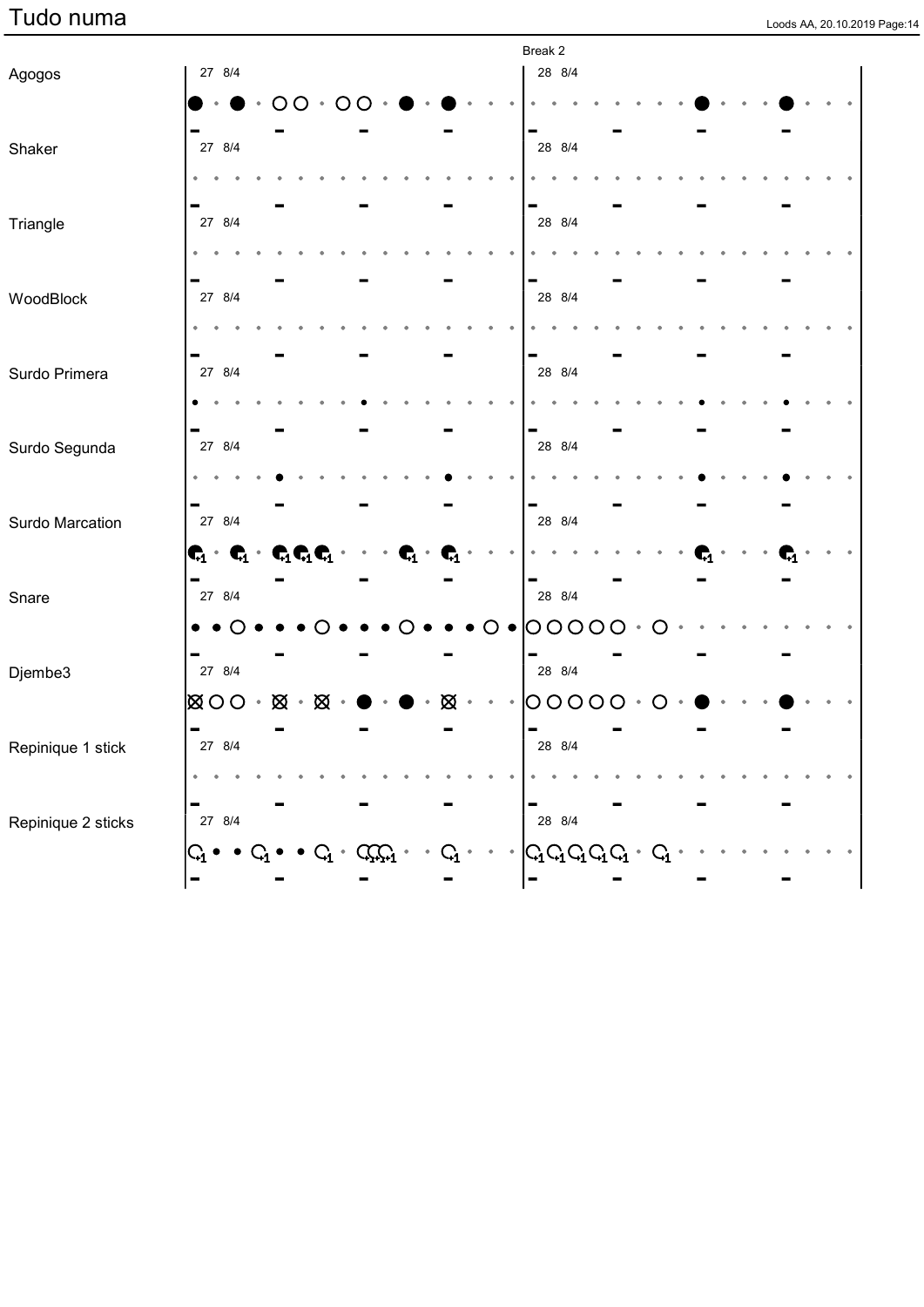|  |  | Loods AA, 20.10.2019 Page:15 |
|--|--|------------------------------|

|                    | Ritme 2                                                                        |        |               |              |      |  |  |                                                                                                                                  |        |           |               |               |                     |  |                  |  |
|--------------------|--------------------------------------------------------------------------------|--------|---------------|--------------|------|--|--|----------------------------------------------------------------------------------------------------------------------------------|--------|-----------|---------------|---------------|---------------------|--|------------------|--|
| Agogos             |                                                                                | 29 8/4 |               |              |      |  |  |                                                                                                                                  | 30 8/4 |           |               |               |                     |  |                  |  |
|                    |                                                                                |        |               | $OO \cdot O$ |      |  |  |                                                                                                                                  |        |           |               | $OO \cdot OO$ |                     |  |                  |  |
|                    |                                                                                |        |               |              |      |  |  |                                                                                                                                  |        |           |               |               |                     |  |                  |  |
| Shaker             | 29 8/4                                                                         |        |               |              |      |  |  |                                                                                                                                  | 30 8/4 |           |               |               |                     |  |                  |  |
|                    |                                                                                |        |               |              |      |  |  |                                                                                                                                  |        |           |               |               |                     |  |                  |  |
| Triangle           | 29 8/4                                                                         |        |               |              |      |  |  |                                                                                                                                  | 30 8/4 |           |               |               |                     |  |                  |  |
|                    |                                                                                |        |               |              |      |  |  |                                                                                                                                  |        |           |               |               |                     |  |                  |  |
|                    |                                                                                |        |               |              |      |  |  |                                                                                                                                  |        |           |               |               |                     |  |                  |  |
| WoodBlock          | 29 8/4                                                                         |        |               |              |      |  |  |                                                                                                                                  | 30 8/4 |           |               |               |                     |  |                  |  |
|                    |                                                                                |        |               |              |      |  |  |                                                                                                                                  |        |           |               |               |                     |  |                  |  |
|                    |                                                                                |        |               |              |      |  |  |                                                                                                                                  |        |           |               |               |                     |  |                  |  |
| Surdo Primera      |                                                                                | 29 8/4 |               |              |      |  |  |                                                                                                                                  | 30 8/4 |           |               |               |                     |  |                  |  |
|                    |                                                                                |        |               |              |      |  |  |                                                                                                                                  |        |           |               |               |                     |  |                  |  |
|                    |                                                                                |        |               |              |      |  |  |                                                                                                                                  |        |           |               |               |                     |  |                  |  |
| Surdo Segunda      | 29 8/4                                                                         |        |               |              |      |  |  |                                                                                                                                  | 30 8/4 |           |               |               |                     |  |                  |  |
|                    |                                                                                |        |               |              |      |  |  |                                                                                                                                  |        |           |               |               |                     |  |                  |  |
| Surdo Marcation    | 29 8/4                                                                         |        |               |              |      |  |  |                                                                                                                                  | 30 8/4 |           |               |               |                     |  |                  |  |
|                    |                                                                                |        |               |              |      |  |  |                                                                                                                                  |        |           |               |               |                     |  |                  |  |
|                    | $\textbf{C}_1 \cdot \textbf{C}_1 \cdot \textbf{C}_1 \textbf{C}_1 \textbf{C}_1$ |        |               |              |      |  |  | $\begin{array}{ccccccccc}\n\mathbf{C}_1 & \mathbf{C}_1 & \mathbf{C}_1 & \mathbf{C}_1 & \mathbf{C}_1 & \mathbf{C}_1\n\end{array}$ |        |           |               |               |                     |  |                  |  |
| Snare              | 29 8/4                                                                         |        |               |              |      |  |  |                                                                                                                                  | 30 8/4 |           |               |               |                     |  |                  |  |
|                    |                                                                                |        |               |              |      |  |  |                                                                                                                                  |        |           |               |               |                     |  |                  |  |
|                    |                                                                                |        |               |              |      |  |  |                                                                                                                                  |        |           |               |               |                     |  |                  |  |
| Djembe3            | 29 8/4                                                                         |        |               |              |      |  |  |                                                                                                                                  | 30 8/4 |           |               |               |                     |  |                  |  |
|                    | ⊠ O O ∗                                                                        |        | $\boxtimes$ . | ⊠            |      |  |  | 図〇〇                                                                                                                              |        | $\bullet$ | $\boxtimes$ . | ⊠             |                     |  |                  |  |
|                    | $\qquad \qquad \blacksquare$                                                   |        |               |              |      |  |  | $\blacksquare$                                                                                                                   |        |           |               |               |                     |  |                  |  |
| Repinique 1 stick  |                                                                                | 29 8/4 |               |              |      |  |  |                                                                                                                                  | 30 8/4 |           |               |               |                     |  |                  |  |
|                    |                                                                                |        |               |              |      |  |  |                                                                                                                                  |        |           |               |               |                     |  |                  |  |
|                    |                                                                                | 29 8/4 |               |              |      |  |  |                                                                                                                                  | 30 8/4 |           |               |               |                     |  |                  |  |
| Repinique 2 sticks |                                                                                |        |               |              |      |  |  |                                                                                                                                  |        |           |               |               |                     |  |                  |  |
|                    | $\mathsf{G}_\mathbf{1}$                                                        |        |               | $\rm G_{1}$  | CCC1 |  |  | $\mathbb{G}_1$                                                                                                                   |        |           |               |               | $C_1 \cdot C_2 C_1$ |  | $\mathbf{C_{1}}$ |  |
|                    |                                                                                |        |               |              |      |  |  |                                                                                                                                  |        |           |               |               |                     |  |                  |  |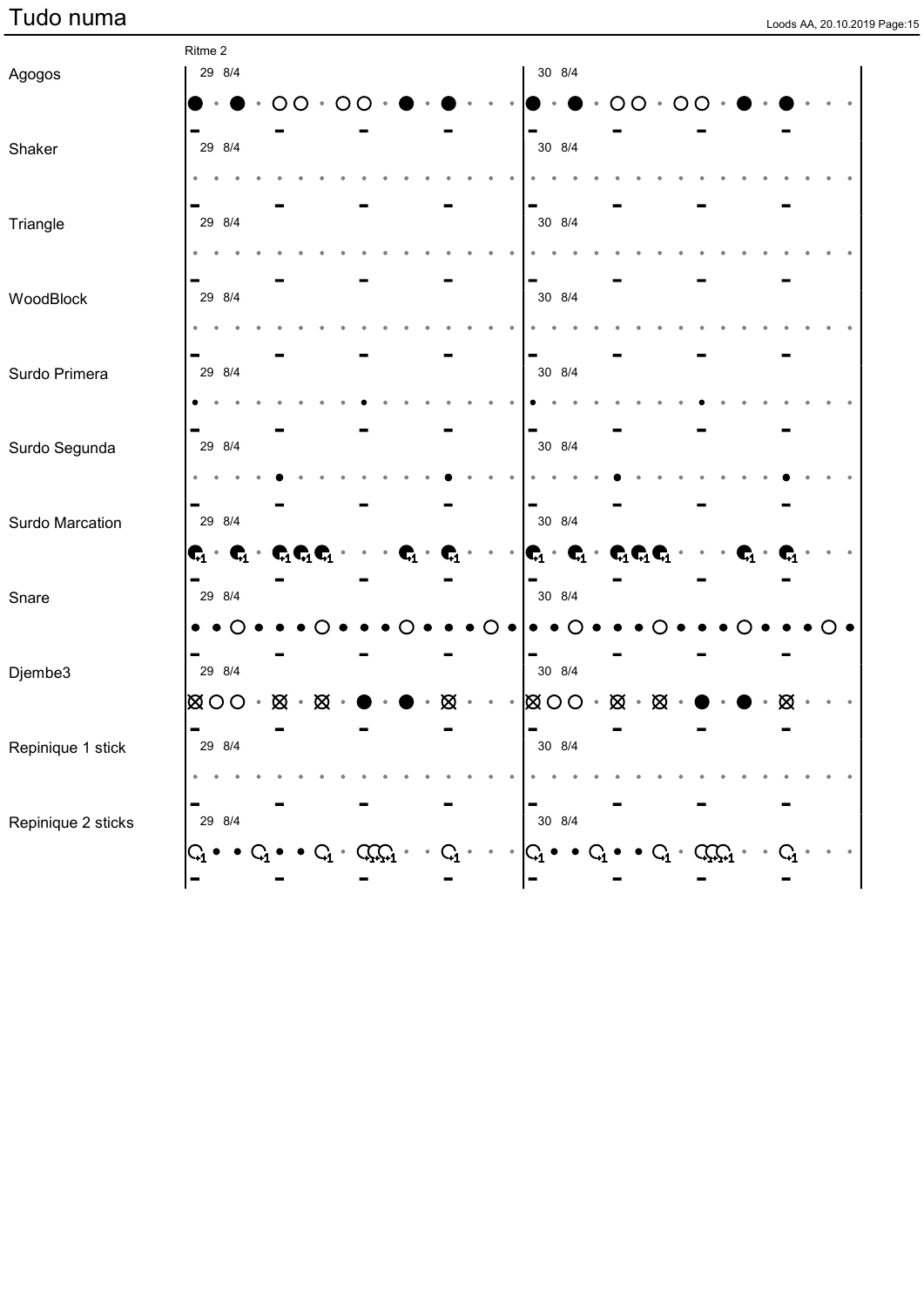|  |  | Loods AA, 20.10.2019 Page:16 |
|--|--|------------------------------|

| Agogos             | 31 8/4                                  |               |                                        |  |                         |   |  | 32 8/4                                                            |  |                             |         |     |  |    |  |  |
|--------------------|-----------------------------------------|---------------|----------------------------------------|--|-------------------------|---|--|-------------------------------------------------------------------|--|-----------------------------|---------|-----|--|----|--|--|
|                    |                                         |               |                                        |  |                         |   |  |                                                                   |  |                             |         | ( ) |  |    |  |  |
| Shaker             | 31 8/4                                  |               |                                        |  |                         |   |  | 32 8/4                                                            |  |                             |         |     |  |    |  |  |
|                    |                                         |               |                                        |  |                         |   |  |                                                                   |  |                             |         |     |  |    |  |  |
| Triangle           | 31 8/4                                  |               |                                        |  |                         |   |  | 32 8/4                                                            |  |                             |         |     |  |    |  |  |
|                    |                                         |               |                                        |  |                         |   |  |                                                                   |  |                             |         |     |  |    |  |  |
| WoodBlock          | 31 8/4                                  |               |                                        |  |                         |   |  | 32 8/4                                                            |  |                             |         |     |  |    |  |  |
|                    |                                         |               |                                        |  |                         |   |  |                                                                   |  |                             |         |     |  |    |  |  |
| Surdo Primera      | 31 8/4                                  |               |                                        |  |                         |   |  | 32 8/4                                                            |  |                             |         |     |  |    |  |  |
|                    |                                         |               |                                        |  |                         |   |  |                                                                   |  |                             |         |     |  |    |  |  |
| Surdo Segunda      | 31 8/4                                  |               |                                        |  |                         |   |  | 32 8/4                                                            |  |                             |         |     |  |    |  |  |
|                    |                                         |               |                                        |  |                         |   |  |                                                                   |  |                             |         |     |  |    |  |  |
| Surdo Marcation    | 31 8/4                                  |               |                                        |  |                         |   |  | 32 8/4                                                            |  |                             |         |     |  |    |  |  |
|                    | $\mathbf{C}_1 \cdot \mathbf{C}_1 \cdot$ |               | $\mathbf{C}_1\mathbf{C}_1\mathbf{C}_1$ |  | $\mathbf{\mathbf{q}}_1$ |   |  | $\mathbf{C}_1 \cdot \mathbf{C}_1 \cdot \mathbf{C}_1 \mathbf{C}_1$ |  |                             |         |     |  | Г. |  |  |
| Snare              | 31 8/4                                  |               |                                        |  |                         |   |  | 32 8/4                                                            |  |                             |         |     |  |    |  |  |
|                    |                                         | $\bullet$ ( ) |                                        |  |                         |   |  |                                                                   |  |                             |         |     |  |    |  |  |
| Djembe3            | 31 8/4                                  |               |                                        |  |                         |   |  | 32 8/4                                                            |  |                             |         |     |  |    |  |  |
|                    | $\otimes$ $\circ$ $\circ$               |               | $\boxtimes \cdot \boxtimes$            |  |                         | ⊠ |  | $\boxtimes$ 00 $\cdot$                                            |  | $\boxtimes \cdot \boxtimes$ |         |     |  |    |  |  |
| Repinique 1 stick  | 31 8/4                                  |               |                                        |  |                         |   |  | 32 8/4                                                            |  |                             |         |     |  |    |  |  |
|                    |                                         |               |                                        |  |                         |   |  |                                                                   |  |                             |         |     |  |    |  |  |
| Repinique 2 sticks | 31 8/4                                  |               |                                        |  |                         |   |  | 32 8/4                                                            |  |                             |         |     |  |    |  |  |
|                    |                                         |               |                                        |  |                         |   |  | $\bm{\mathsf{G}}_{\!\!\mathtt{i}}$                                |  |                             | $Q_1$ . |     |  |    |  |  |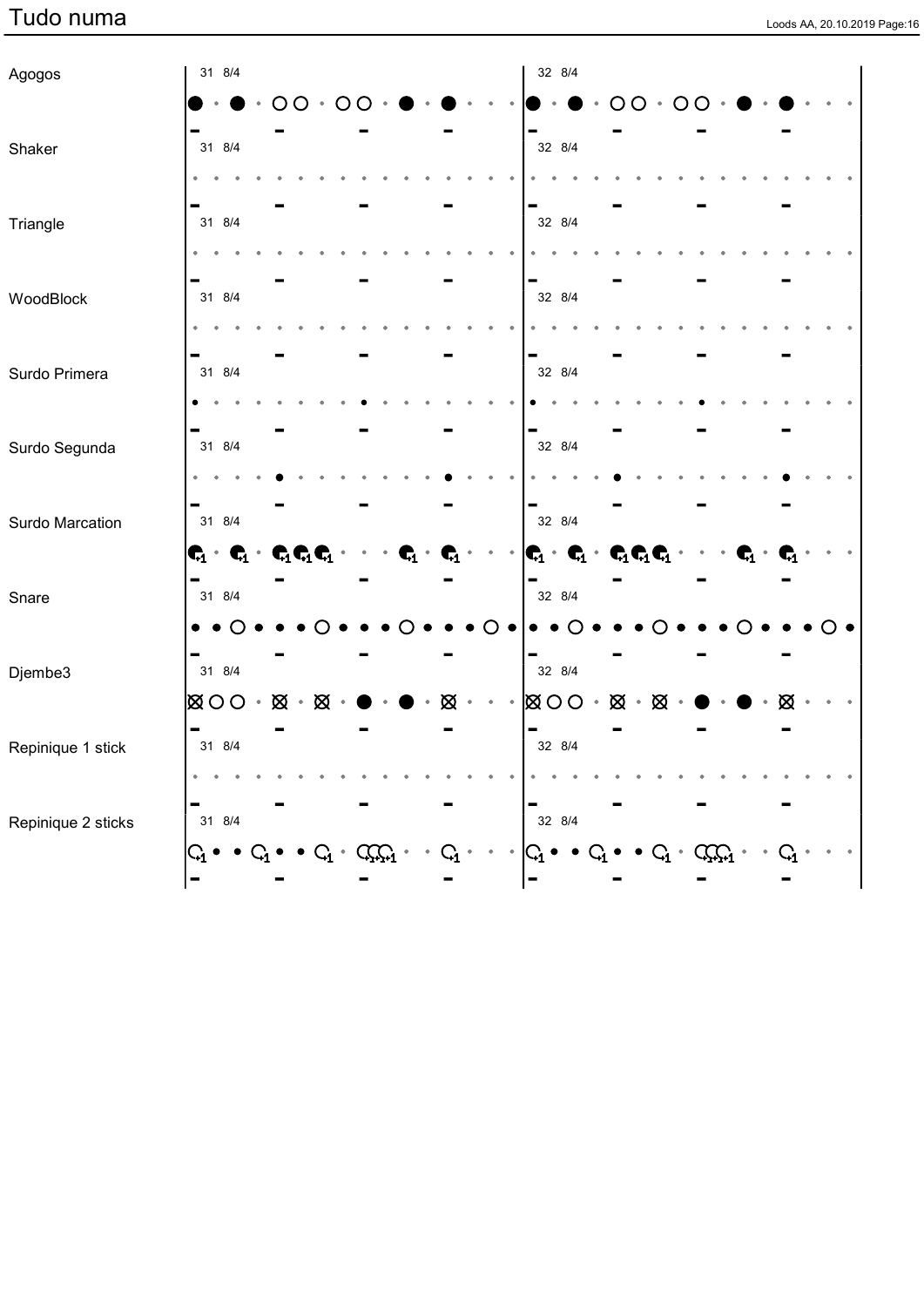|  |  | Loods AA, 20,10,2019 Page:17 |
|--|--|------------------------------|

|                    | Break 3                  |  |  |  |  |  |                                                                               | Ritme 1                                                                                                         |  |                              |   |  |   |               |  |
|--------------------|--------------------------|--|--|--|--|--|-------------------------------------------------------------------------------|-----------------------------------------------------------------------------------------------------------------|--|------------------------------|---|--|---|---------------|--|
| Agogos             | 33 8/4                   |  |  |  |  |  |                                                                               | 34 8/4                                                                                                          |  |                              |   |  |   |               |  |
|                    |                          |  |  |  |  |  |                                                                               |                                                                                                                 |  |                              |   |  |   |               |  |
|                    |                          |  |  |  |  |  |                                                                               |                                                                                                                 |  |                              |   |  |   |               |  |
| Shaker             | 33 8/4                   |  |  |  |  |  |                                                                               | 34 8/4                                                                                                          |  |                              |   |  |   |               |  |
|                    |                          |  |  |  |  |  |                                                                               | $\boxtimes \cdot \boxtimes \cdot  X \times \boxtimes X \times X \times \boxtimes X \times X \times X \times X $ |  |                              |   |  |   |               |  |
|                    | 33 8/4                   |  |  |  |  |  |                                                                               | 34 8/4                                                                                                          |  |                              |   |  |   |               |  |
| Triangle           |                          |  |  |  |  |  |                                                                               |                                                                                                                 |  |                              |   |  |   |               |  |
|                    |                          |  |  |  |  |  |                                                                               |                                                                                                                 |  |                              |   |  |   |               |  |
|                    | 33 8/4                   |  |  |  |  |  |                                                                               | 34 8/4                                                                                                          |  |                              |   |  |   |               |  |
| WoodBlock          |                          |  |  |  |  |  |                                                                               |                                                                                                                 |  |                              |   |  |   |               |  |
|                    |                          |  |  |  |  |  |                                                                               |                                                                                                                 |  |                              |   |  |   |               |  |
| Surdo Primera      | 33 8/4                   |  |  |  |  |  |                                                                               | 34 8/4                                                                                                          |  |                              |   |  |   |               |  |
|                    |                          |  |  |  |  |  |                                                                               |                                                                                                                 |  |                              |   |  |   |               |  |
|                    |                          |  |  |  |  |  |                                                                               |                                                                                                                 |  |                              |   |  |   |               |  |
|                    | 33 8/4                   |  |  |  |  |  |                                                                               | 34 8/4                                                                                                          |  |                              |   |  |   |               |  |
| Surdo Segunda      |                          |  |  |  |  |  |                                                                               |                                                                                                                 |  |                              |   |  |   |               |  |
|                    |                          |  |  |  |  |  |                                                                               |                                                                                                                 |  |                              |   |  |   |               |  |
|                    | 33 8/4                   |  |  |  |  |  |                                                                               | 34 8/4                                                                                                          |  |                              |   |  |   |               |  |
| Surdo Marcation    |                          |  |  |  |  |  |                                                                               |                                                                                                                 |  |                              |   |  |   |               |  |
|                    |                          |  |  |  |  |  | $\mathbf{C}_1\mathbf{C}_1\mathbf{C}_1\cdot\mathbf{C}_1\cdot\mathbf{C}_1\cdot$ | $\vert \mathbf{G}_1 \vert$                                                                                      |  | $\mathbf{C}_1\mathbf{C}_1$ . | 4 |  |   |               |  |
| Snare              | 33 8/4                   |  |  |  |  |  |                                                                               | 34 8/4                                                                                                          |  |                              |   |  |   |               |  |
|                    |                          |  |  |  |  |  |                                                                               |                                                                                                                 |  |                              |   |  |   |               |  |
|                    |                          |  |  |  |  |  | O                                                                             |                                                                                                                 |  |                              |   |  |   |               |  |
| Djembe3            | 33 8/4                   |  |  |  |  |  |                                                                               | 34 8/4                                                                                                          |  |                              |   |  |   |               |  |
|                    |                          |  |  |  |  |  |                                                                               |                                                                                                                 |  |                              |   |  |   |               |  |
|                    | <b>EXOOXOOX</b>          |  |  |  |  |  |                                                                               |                                                                                                                 |  | $OO$ $\otimes$ $\cdot$ $OO$  |   |  | ⊠ | $\boxtimes$ . |  |
| Repinique 1 stick  | $\blacksquare$<br>33 8/4 |  |  |  |  |  |                                                                               | $\qquad \qquad \blacksquare$<br>34 8/4                                                                          |  |                              |   |  |   |               |  |
|                    |                          |  |  |  |  |  |                                                                               |                                                                                                                 |  |                              |   |  |   |               |  |
|                    |                          |  |  |  |  |  |                                                                               |                                                                                                                 |  |                              |   |  |   |               |  |
|                    | 33 8/4                   |  |  |  |  |  |                                                                               | 34 8/4                                                                                                          |  |                              |   |  |   |               |  |
| Repinique 2 sticks |                          |  |  |  |  |  |                                                                               |                                                                                                                 |  |                              |   |  |   |               |  |
|                    |                          |  |  |  |  |  | $\mathbf{G}_\mathbf{1}$                                                       |                                                                                                                 |  |                              |   |  |   |               |  |
|                    |                          |  |  |  |  |  |                                                                               | -                                                                                                               |  |                              |   |  |   |               |  |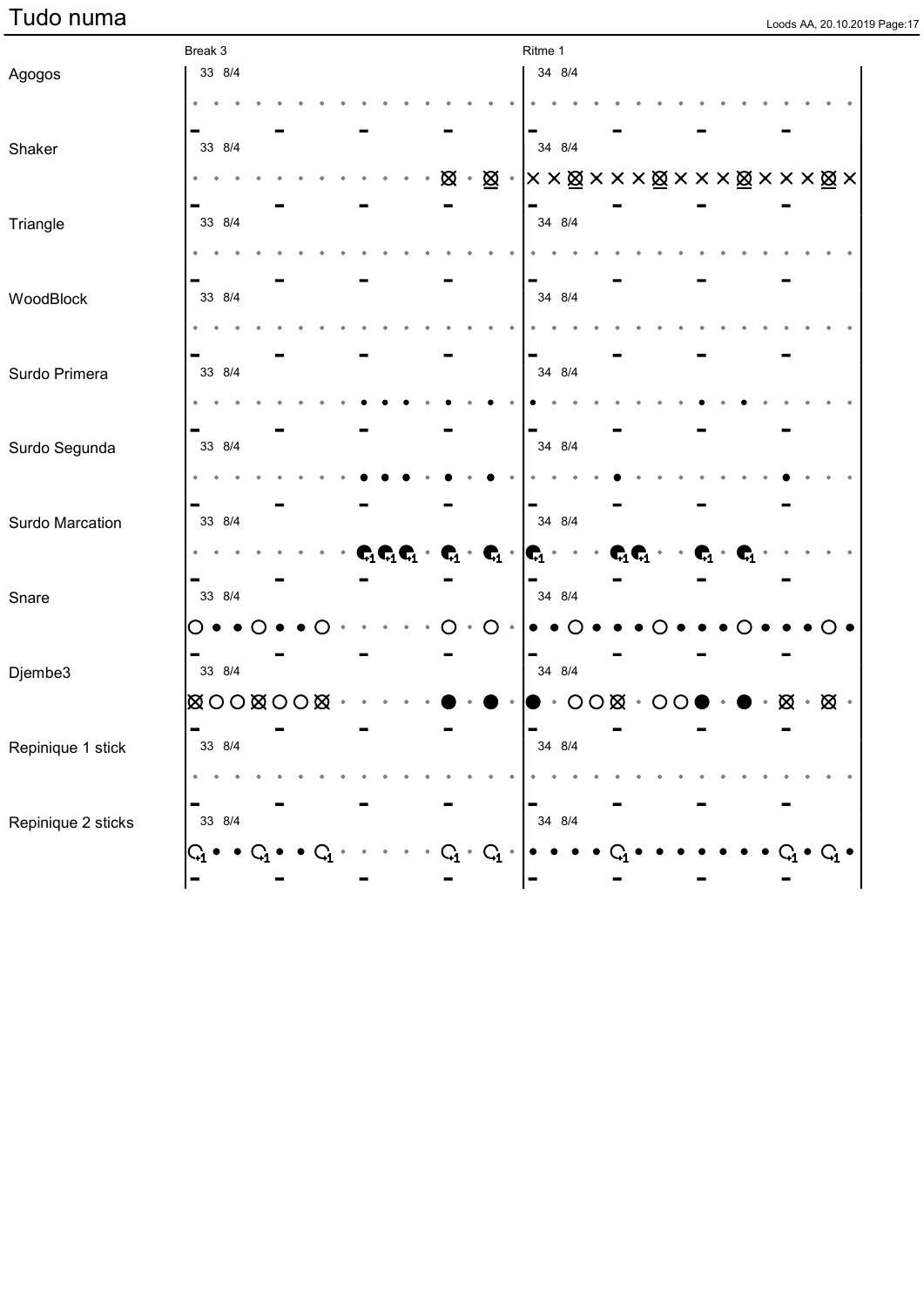|  |  | Loods AA, 20.10.2019 Page:18 |
|--|--|------------------------------|

| Agogos             |                         | 35 8/4                 |  |                              |  |                |                |  |          |                                                                                             | 36 8/4    |  |                                                                              |  |  |                         |                                   |  |  |
|--------------------|-------------------------|------------------------|--|------------------------------|--|----------------|----------------|--|----------|---------------------------------------------------------------------------------------------|-----------|--|------------------------------------------------------------------------------|--|--|-------------------------|-----------------------------------|--|--|
|                    |                         |                        |  |                              |  |                |                |  |          |                                                                                             |           |  |                                                                              |  |  |                         |                                   |  |  |
| Shaker             |                         | 35 8/4                 |  |                              |  |                |                |  |          |                                                                                             | 36 8/4    |  |                                                                              |  |  |                         |                                   |  |  |
|                    |                         |                        |  |                              |  |                |                |  |          |                                                                                             |           |  |                                                                              |  |  |                         |                                   |  |  |
| Triangle           |                         | 35 8/4                 |  |                              |  |                |                |  |          |                                                                                             | 36 8/4    |  |                                                                              |  |  |                         |                                   |  |  |
| WoodBlock          |                         | 35 8/4                 |  |                              |  |                |                |  |          |                                                                                             | 36 8/4    |  |                                                                              |  |  |                         |                                   |  |  |
|                    |                         |                        |  |                              |  |                |                |  |          |                                                                                             |           |  |                                                                              |  |  |                         |                                   |  |  |
| Surdo Primera      |                         | 35 8/4                 |  |                              |  |                |                |  |          |                                                                                             | 36 8/4    |  |                                                                              |  |  |                         |                                   |  |  |
|                    |                         |                        |  |                              |  |                |                |  |          |                                                                                             |           |  |                                                                              |  |  |                         |                                   |  |  |
| Surdo Segunda      |                         | 35 8/4                 |  |                              |  |                |                |  |          |                                                                                             | 36 8/4    |  |                                                                              |  |  |                         |                                   |  |  |
|                    |                         |                        |  |                              |  |                |                |  |          |                                                                                             |           |  |                                                                              |  |  |                         |                                   |  |  |
| Surdo Marcation    |                         | 35 8/4                 |  |                              |  |                |                |  |          |                                                                                             | 36 8/4    |  |                                                                              |  |  |                         |                                   |  |  |
|                    | $\mathbf{c}_\text{i}$ . |                        |  | $\mathbf{C}_1\mathbf{C}_1$ . |  | $\mathbf{G}_1$ | $\mathbf{G}_1$ |  |          | Ġ.                                                                                          | $\bullet$ |  | $\cdot$ C <sub>1</sub> C <sub>1</sub> $\cdot$ $\cdot$ C <sub>1</sub> $\cdot$ |  |  | $\mathbf{G}_1$          |                                   |  |  |
| Snare              |                         | 35 8/4                 |  |                              |  |                |                |  |          |                                                                                             | 36 8/4    |  |                                                                              |  |  |                         |                                   |  |  |
|                    |                         |                        |  |                              |  |                |                |  |          |                                                                                             |           |  |                                                                              |  |  |                         |                                   |  |  |
| Djembe3            |                         | 35 8/4                 |  |                              |  |                |                |  |          |                                                                                             | 36 8/4    |  |                                                                              |  |  |                         |                                   |  |  |
|                    |                         | $\cdot$ 000 $\cdot$ 00 |  |                              |  |                | $\blacksquare$ |  |          | $\boxtimes \cdot \boxtimes \cdot   \bullet \cdot \text{OO} \boxtimes \cdot \text{OO} \cdot$ |           |  |                                                                              |  |  | $\bullet$ . $\bullet$ . | $\boxtimes \cdot \boxtimes \cdot$ |  |  |
| Repinique 1 stick  |                         | 35 8/4                 |  |                              |  |                |                |  |          |                                                                                             | 36 8/4    |  |                                                                              |  |  |                         |                                   |  |  |
|                    |                         |                        |  |                              |  |                |                |  |          |                                                                                             |           |  |                                                                              |  |  |                         |                                   |  |  |
| Repinique 2 sticks |                         | 35 8/4                 |  |                              |  |                |                |  |          |                                                                                             | 36 8/4    |  |                                                                              |  |  |                         |                                   |  |  |
|                    |                         |                        |  |                              |  |                |                |  | $\rm{G}$ |                                                                                             |           |  |                                                                              |  |  |                         |                                   |  |  |
|                    |                         |                        |  |                              |  |                |                |  |          |                                                                                             |           |  |                                                                              |  |  |                         |                                   |  |  |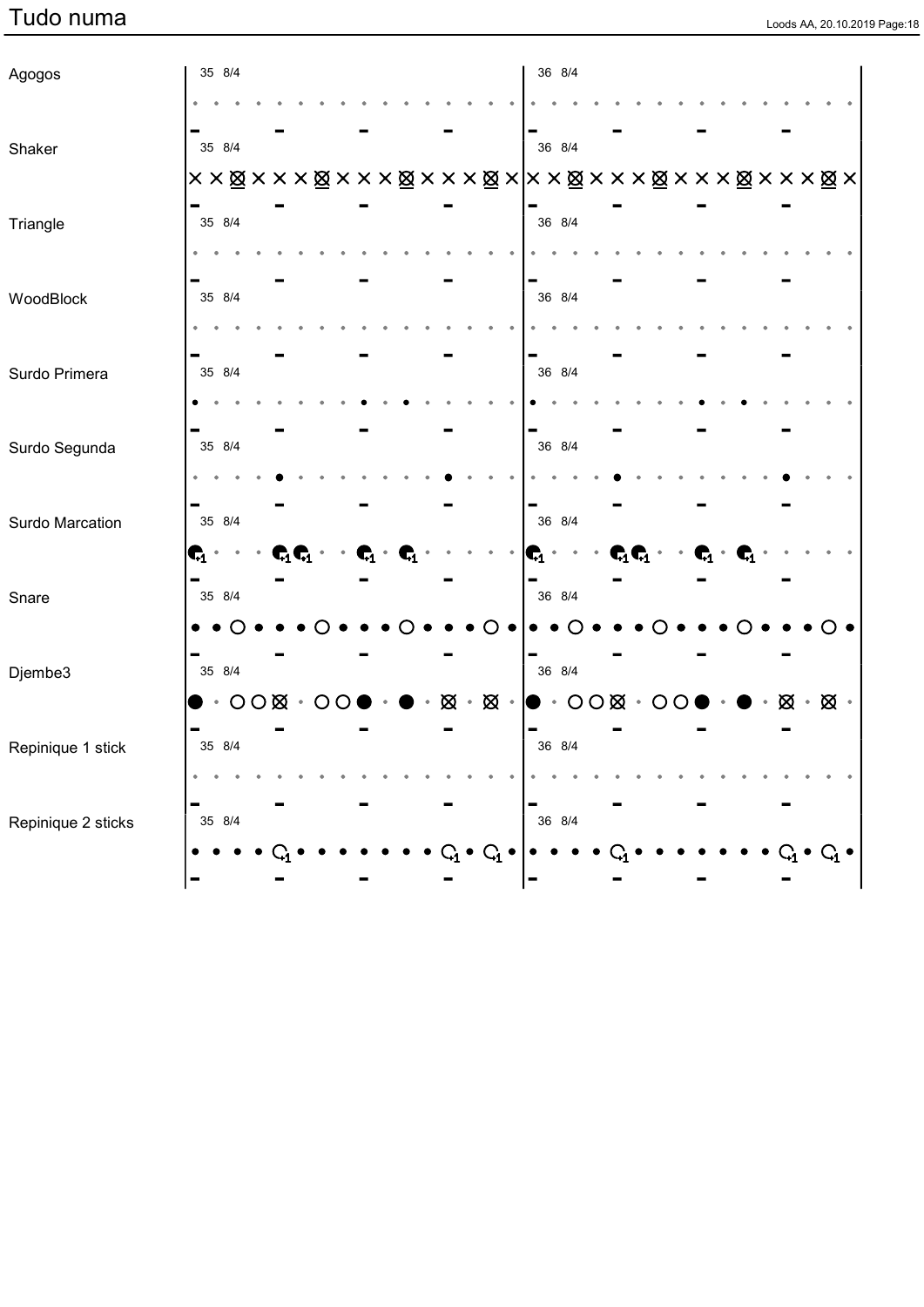|  |  | Loods AA, 20.10.2019 Page:1 |
|--|--|-----------------------------|

|                    |           |                                                   |  |                                                                              |  |  |             |                 | Break 4        |           |  |  |                                               |            |               |                |  |  |
|--------------------|-----------|---------------------------------------------------|--|------------------------------------------------------------------------------|--|--|-------------|-----------------|----------------|-----------|--|--|-----------------------------------------------|------------|---------------|----------------|--|--|
| Agogos             |           | 37 8/4                                            |  |                                                                              |  |  |             |                 |                | 38 8/4    |  |  |                                               |            |               |                |  |  |
|                    |           |                                                   |  |                                                                              |  |  |             |                 |                |           |  |  |                                               |            |               |                |  |  |
| Shaker             |           | 37 8/4                                            |  |                                                                              |  |  |             |                 |                | 38 8/4    |  |  |                                               |            |               |                |  |  |
|                    |           |                                                   |  | ××⊠×××⊠×××⊠×××⊠×                                                             |  |  |             |                 |                |           |  |  |                                               |            |               |                |  |  |
|                    |           |                                                   |  |                                                                              |  |  |             |                 |                |           |  |  |                                               |            |               |                |  |  |
| Triangle           |           | 37 8/4                                            |  |                                                                              |  |  |             |                 |                | 38 8/4    |  |  |                                               |            |               |                |  |  |
|                    |           |                                                   |  |                                                                              |  |  |             |                 |                |           |  |  |                                               |            |               |                |  |  |
| WoodBlock          |           | 37 8/4                                            |  |                                                                              |  |  |             |                 |                | 38 8/4    |  |  |                                               |            |               |                |  |  |
|                    |           |                                                   |  |                                                                              |  |  |             |                 |                |           |  |  |                                               |            |               |                |  |  |
|                    |           |                                                   |  |                                                                              |  |  |             |                 |                |           |  |  |                                               |            |               |                |  |  |
| Surdo Primera      |           | 37 8/4                                            |  |                                                                              |  |  |             |                 |                | 38 8/4    |  |  |                                               |            |               |                |  |  |
|                    |           |                                                   |  |                                                                              |  |  |             |                 |                |           |  |  |                                               |            |               |                |  |  |
| Surdo Segunda      |           | 37 8/4                                            |  |                                                                              |  |  |             |                 |                | 38 8/4    |  |  |                                               |            |               |                |  |  |
|                    |           |                                                   |  |                                                                              |  |  |             |                 |                |           |  |  |                                               |            |               |                |  |  |
|                    |           |                                                   |  |                                                                              |  |  |             |                 |                |           |  |  |                                               |            |               |                |  |  |
| Surdo Marcation    |           | 37 8/4                                            |  |                                                                              |  |  |             |                 |                | 38 8/4    |  |  |                                               |            |               |                |  |  |
|                    |           | $\mathbf{c}_1$ .                                  |  | $\mathbf{C}_1\mathbf{C}_1 \cdot \cdot \cdot \mathbf{C}_1 \cdot \mathbf{C}_1$ |  |  |             |                 | $\mathbf{C}_1$ | $\bullet$ |  |  |                                               |            |               |                |  |  |
| Snare              |           | 37 8/4                                            |  |                                                                              |  |  |             |                 |                | 38 8/4    |  |  |                                               |            |               |                |  |  |
|                    |           |                                                   |  |                                                                              |  |  |             |                 |                |           |  |  |                                               | $\bigcirc$ | $\mathcal{C}$ |                |  |  |
|                    |           |                                                   |  |                                                                              |  |  |             |                 |                |           |  |  |                                               |            |               |                |  |  |
| Djembe3            |           | 37 8/4                                            |  |                                                                              |  |  |             |                 |                | 38 8/4    |  |  |                                               |            |               |                |  |  |
|                    |           | $\bullet \cdot \circ \circ \boxtimes \cdot \circ$ |  |                                                                              |  |  | $\otimes$ . | $\boxtimes$ .   |                |           |  |  | $\boxtimes \boxtimes \boxtimes$ . $\boxtimes$ |            |               |                |  |  |
|                    |           | 37 8/4                                            |  |                                                                              |  |  |             |                 |                | 38 8/4    |  |  |                                               |            |               |                |  |  |
| Repinique 1 stick  | $\bullet$ |                                                   |  |                                                                              |  |  |             |                 |                |           |  |  |                                               |            |               |                |  |  |
|                    |           |                                                   |  |                                                                              |  |  |             |                 |                |           |  |  |                                               |            |               |                |  |  |
| Repinique 2 sticks |           | 37 8/4                                            |  |                                                                              |  |  |             |                 |                | 38 8/4    |  |  |                                               |            |               |                |  |  |
|                    |           |                                                   |  |                                                                              |  |  | $\rm{G}$    | $\bullet$ $C_1$ |                |           |  |  | $C_1C_1C_1$                                   |            |               | $\mathbf{Q}_1$ |  |  |
|                    | -         |                                                   |  |                                                                              |  |  |             |                 |                |           |  |  |                                               |            |               |                |  |  |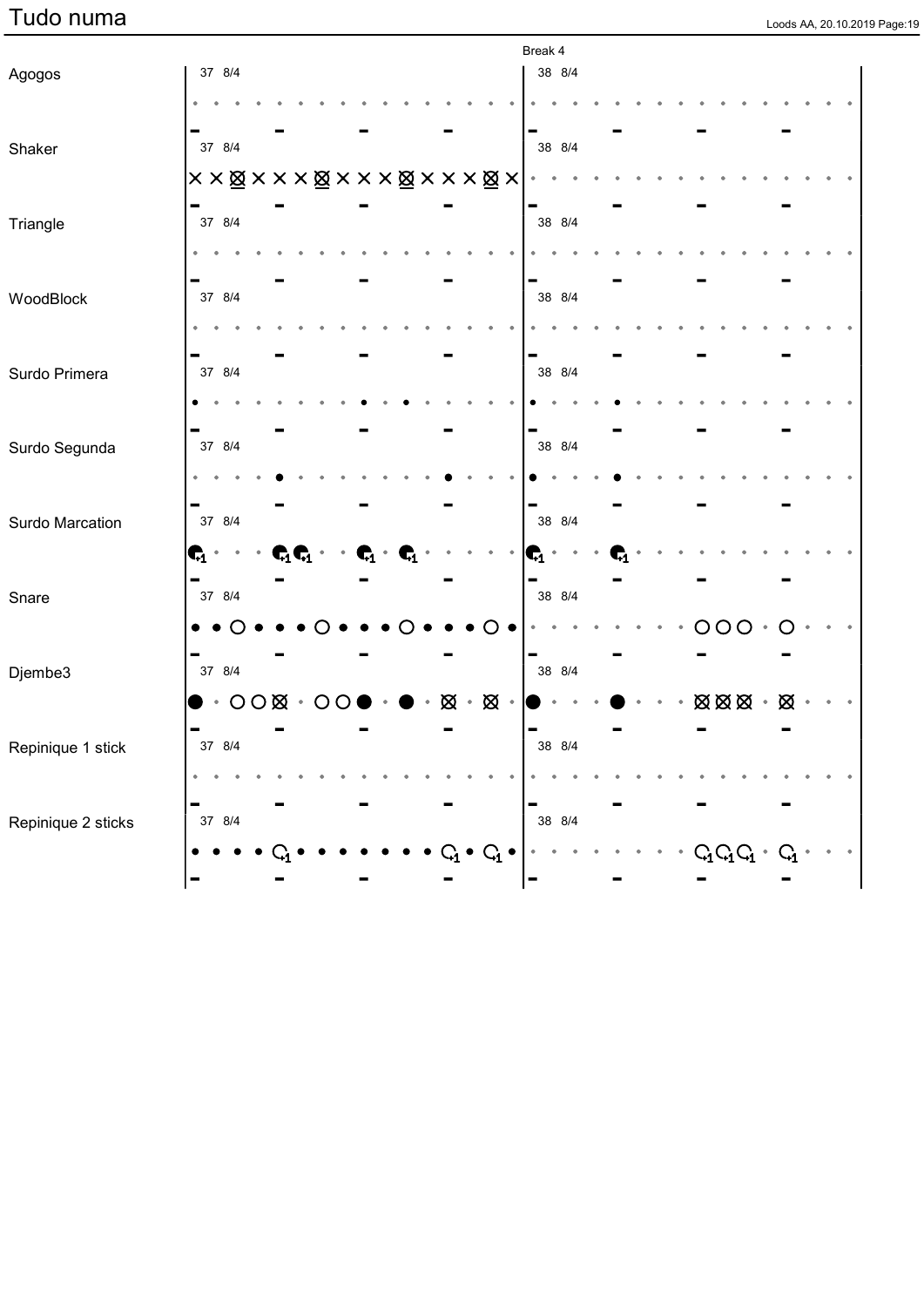| Loods AA, 20.10.2019 Pag |  |  |  |
|--------------------------|--|--|--|

|                    |                                                 |          |  |  |  |                |  | Ritme 1             |                        |  |                                                           |  |                |  |                             |  |
|--------------------|-------------------------------------------------|----------|--|--|--|----------------|--|---------------------|------------------------|--|-----------------------------------------------------------|--|----------------|--|-----------------------------|--|
| Agogos             | 39 8/4                                          |          |  |  |  |                |  |                     | 40 8/4                 |  |                                                           |  |                |  |                             |  |
|                    |                                                 |          |  |  |  |                |  |                     |                        |  |                                                           |  |                |  |                             |  |
| Shaker             | 39 8/4                                          |          |  |  |  |                |  |                     | 40 8/4                 |  |                                                           |  |                |  |                             |  |
|                    |                                                 |          |  |  |  |                |  | ××⊠×××⊠×××⊠×××⊠×    |                        |  |                                                           |  |                |  |                             |  |
| Triangle           | 39 8/4                                          |          |  |  |  |                |  |                     | 40 8/4                 |  |                                                           |  |                |  |                             |  |
|                    |                                                 |          |  |  |  |                |  |                     |                        |  |                                                           |  |                |  |                             |  |
| WoodBlock          | 39 8/4                                          |          |  |  |  |                |  |                     | 40 8/4                 |  |                                                           |  |                |  |                             |  |
|                    |                                                 |          |  |  |  |                |  |                     |                        |  |                                                           |  |                |  |                             |  |
| Surdo Primera      | 39 8/4                                          |          |  |  |  |                |  |                     | 40 8/4                 |  |                                                           |  |                |  |                             |  |
|                    |                                                 |          |  |  |  |                |  |                     |                        |  |                                                           |  |                |  |                             |  |
| Surdo Segunda      | 39 8/4                                          |          |  |  |  |                |  |                     | 40 8/4                 |  |                                                           |  |                |  |                             |  |
|                    |                                                 |          |  |  |  |                |  |                     |                        |  |                                                           |  |                |  |                             |  |
| Surdo Marcation    | 39 8/4                                          |          |  |  |  |                |  |                     | 40 8/4                 |  |                                                           |  |                |  |                             |  |
|                    |                                                 |          |  |  |  | $\mathbf{G}_1$ |  | $ \mathbf{C} \cdot$ |                        |  | $\mathbf{C}_1\mathbf{C}_1 \cdot \cdot \mathbf{C}_1 \cdot$ |  | $\mathbf{G}_1$ |  |                             |  |
| Snare              | 39 8/4                                          |          |  |  |  |                |  |                     | 40 8/4                 |  |                                                           |  |                |  |                             |  |
|                    | 000.                                            | $\circ$  |  |  |  |                |  |                     |                        |  |                                                           |  |                |  |                             |  |
| Djembe3            | 39 8/4                                          |          |  |  |  |                |  |                     | 40 8/4                 |  |                                                           |  |                |  |                             |  |
|                    | $\boxtimes \boxtimes \boxtimes \cdot \boxtimes$ |          |  |  |  |                |  |                     | $\cdot$ 000 $\cdot$ 00 |  |                                                           |  |                |  | $\boxtimes \cdot \boxtimes$ |  |
| Repinique 1 stick  | $\blacksquare$<br>39 8/4                        |          |  |  |  |                |  | $\blacksquare$      | 40 8/4                 |  |                                                           |  |                |  |                             |  |
|                    |                                                 |          |  |  |  |                |  |                     |                        |  |                                                           |  |                |  |                             |  |
| Repinique 2 sticks | 39 8/4                                          |          |  |  |  |                |  |                     | 40 8/4                 |  |                                                           |  |                |  |                             |  |
|                    | $G_1G_1G_1$ .                                   | $\rm{G}$ |  |  |  |                |  |                     |                        |  |                                                           |  |                |  | $\mathsf{G}_1$              |  |
|                    |                                                 |          |  |  |  |                |  | -                   |                        |  |                                                           |  |                |  |                             |  |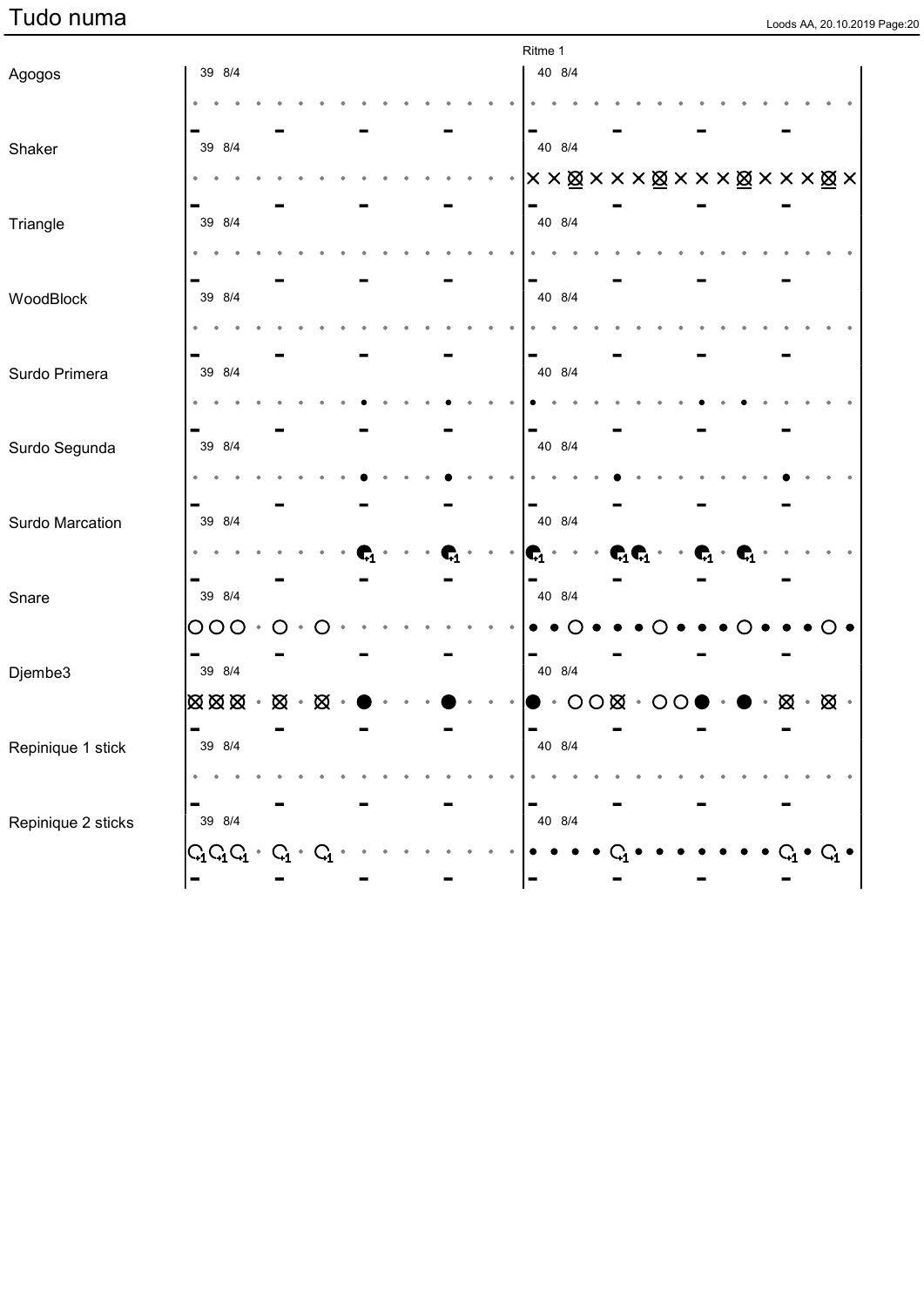| Loods AA, 20.10.2019 Page:21 |  |  |
|------------------------------|--|--|

| Agogos             |                | 41 8/4                 |  |  |                                                 |                |  |  | 42 8/4                                                                                                |           |                                                                                     |  |  |  |                               |  |  |
|--------------------|----------------|------------------------|--|--|-------------------------------------------------|----------------|--|--|-------------------------------------------------------------------------------------------------------|-----------|-------------------------------------------------------------------------------------|--|--|--|-------------------------------|--|--|
|                    |                |                        |  |  |                                                 |                |  |  |                                                                                                       |           |                                                                                     |  |  |  |                               |  |  |
| Shaker             |                | 41 8/4                 |  |  |                                                 |                |  |  | 42 8/4                                                                                                |           |                                                                                     |  |  |  |                               |  |  |
|                    |                |                        |  |  |                                                 |                |  |  | ××⊠×××⊠×××⊠×××⊠× ××⊠×××⊠×××⊠×××⊠×                                                                     |           |                                                                                     |  |  |  |                               |  |  |
| Triangle           |                | 41 8/4                 |  |  |                                                 |                |  |  | 42 8/4                                                                                                |           |                                                                                     |  |  |  |                               |  |  |
|                    |                |                        |  |  |                                                 |                |  |  |                                                                                                       |           |                                                                                     |  |  |  |                               |  |  |
| WoodBlock          |                | 41 8/4                 |  |  |                                                 |                |  |  | 42 8/4                                                                                                |           |                                                                                     |  |  |  |                               |  |  |
|                    |                |                        |  |  |                                                 |                |  |  |                                                                                                       |           |                                                                                     |  |  |  |                               |  |  |
| Surdo Primera      |                | 41 8/4                 |  |  |                                                 |                |  |  | 42 8/4                                                                                                |           |                                                                                     |  |  |  |                               |  |  |
|                    |                |                        |  |  |                                                 |                |  |  |                                                                                                       |           |                                                                                     |  |  |  |                               |  |  |
| Surdo Segunda      |                | 41 8/4                 |  |  |                                                 |                |  |  | 42 8/4                                                                                                |           |                                                                                     |  |  |  |                               |  |  |
|                    |                |                        |  |  |                                                 |                |  |  |                                                                                                       |           |                                                                                     |  |  |  |                               |  |  |
| Surdo Marcation    |                | 41 8/4                 |  |  |                                                 |                |  |  | 42 8/4                                                                                                |           |                                                                                     |  |  |  |                               |  |  |
|                    | $\mathbf{G}$ . |                        |  |  | $\mathbf{C}_1 \mathbf{C}_1 \cdots \mathbf{C}_1$ | $\mathbf{G}_1$ |  |  | $ \mathbf{C}_1 $ .                                                                                    | $\bullet$ | $\cdot$ C <sub>1</sub> C <sub>1</sub> $\cdot$ C <sub>1</sub> $\cdot$ C <sub>1</sub> |  |  |  |                               |  |  |
| Snare              |                | 41 8/4                 |  |  |                                                 |                |  |  | 42 8/4                                                                                                |           |                                                                                     |  |  |  |                               |  |  |
|                    |                |                        |  |  |                                                 |                |  |  |                                                                                                       |           |                                                                                     |  |  |  |                               |  |  |
| Djembe3            |                | 41 8/4                 |  |  |                                                 |                |  |  | 42 8/4                                                                                                |           |                                                                                     |  |  |  |                               |  |  |
|                    |                | $\cdot$ 000 $\cdot$ 00 |  |  |                                                 | $\blacksquare$ |  |  | $\boxtimes \cdot \boxtimes \cdot \, \vert \bullet \cdot \text{OO} \boxtimes \cdot \text{OO} \, \vert$ |           |                                                                                     |  |  |  | $\otimes \cdot \otimes \cdot$ |  |  |
| Repinique 1 stick  |                | 41 8/4                 |  |  |                                                 |                |  |  | 42 8/4                                                                                                |           |                                                                                     |  |  |  |                               |  |  |
|                    |                |                        |  |  |                                                 |                |  |  |                                                                                                       |           |                                                                                     |  |  |  |                               |  |  |
| Repinique 2 sticks |                | 41 8/4                 |  |  |                                                 |                |  |  | 42 8/4                                                                                                |           |                                                                                     |  |  |  |                               |  |  |
|                    |                |                        |  |  |                                                 |                |  |  |                                                                                                       |           |                                                                                     |  |  |  |                               |  |  |
|                    |                |                        |  |  |                                                 |                |  |  |                                                                                                       |           |                                                                                     |  |  |  |                               |  |  |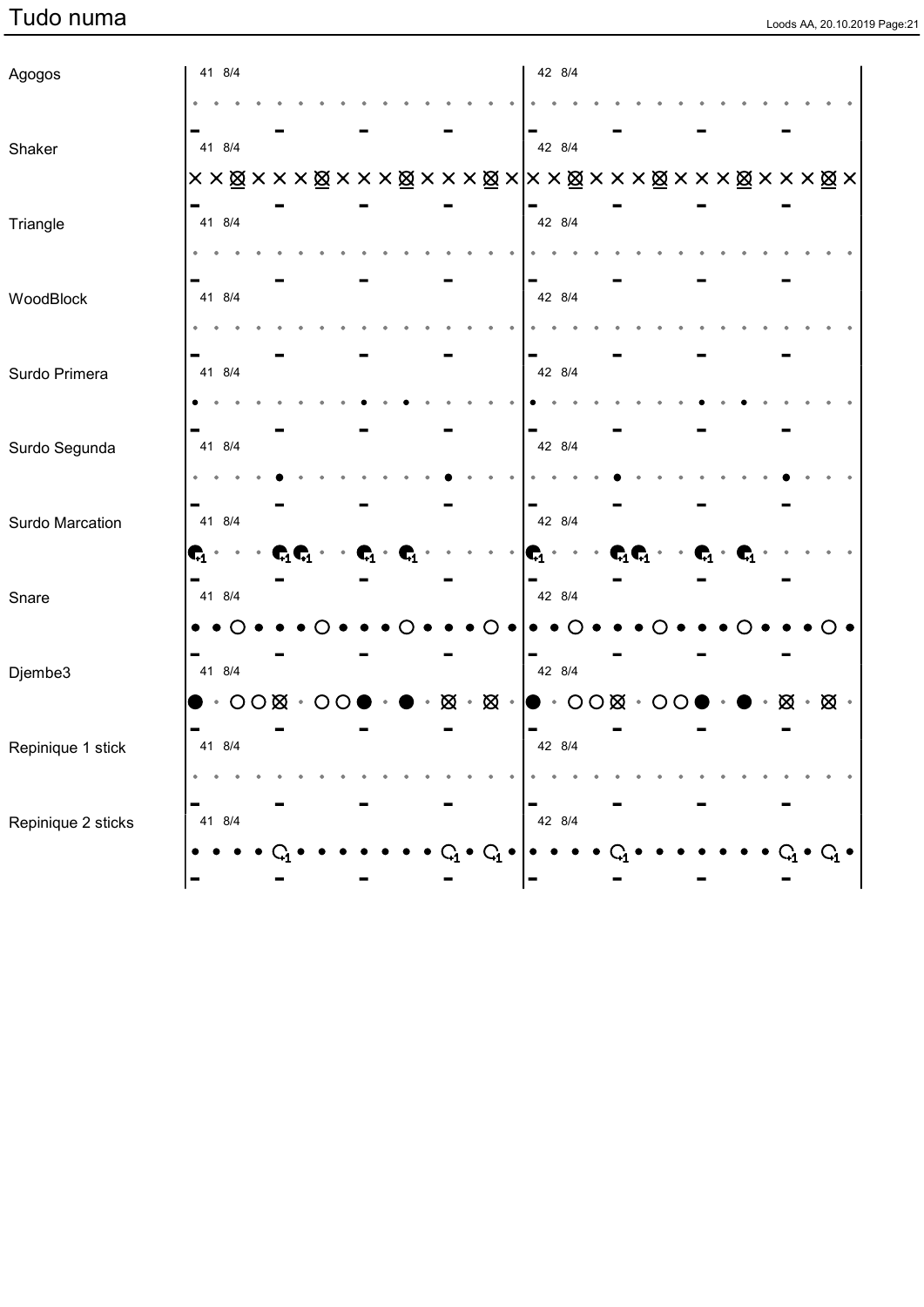|                    |                |                       |  |                              |                |                |   |           |                 | Outro                    |                        |  |  |  |  |   |               |  |
|--------------------|----------------|-----------------------|--|------------------------------|----------------|----------------|---|-----------|-----------------|--------------------------|------------------------|--|--|--|--|---|---------------|--|
| Agogos             |                | 43 8/4                |  |                              |                |                |   |           |                 |                          | 44 8/4                 |  |  |  |  |   |               |  |
|                    |                |                       |  |                              |                |                |   |           |                 |                          |                        |  |  |  |  |   |               |  |
| Shaker             |                | 43 8/4                |  |                              |                |                |   |           |                 |                          | 44 8/4                 |  |  |  |  |   |               |  |
|                    |                |                       |  |                              |                |                |   |           |                 |                          |                        |  |  |  |  |   |               |  |
| Triangle           |                | 43 8/4                |  |                              |                |                |   |           |                 |                          | 44 8/4                 |  |  |  |  |   |               |  |
|                    |                |                       |  |                              |                |                |   |           |                 |                          |                        |  |  |  |  |   |               |  |
| WoodBlock          |                | 43 8/4                |  |                              |                |                |   |           |                 |                          | 44 8/4                 |  |  |  |  |   |               |  |
|                    |                |                       |  |                              |                |                |   |           |                 |                          |                        |  |  |  |  |   |               |  |
| Surdo Primera      |                | 43 8/4                |  |                              |                |                |   |           |                 |                          | 44 8/4                 |  |  |  |  |   |               |  |
|                    |                |                       |  |                              |                |                |   |           |                 |                          |                        |  |  |  |  |   |               |  |
| Surdo Segunda      |                | 43 8/4                |  |                              |                |                |   |           |                 |                          | 44 8/4                 |  |  |  |  |   |               |  |
|                    |                |                       |  |                              |                |                |   |           |                 |                          |                        |  |  |  |  |   |               |  |
| Surdo Marcation    |                | 43 8/4                |  |                              |                |                |   |           |                 | -                        | 44 8/4                 |  |  |  |  |   |               |  |
|                    | $\mathbf{G}$ . |                       |  | $\mathbf{C}_1\mathbf{C}_1$ . | $\mathbf{G}_1$ | $\mathbf{G}_1$ |   |           |                 |                          |                        |  |  |  |  |   |               |  |
| Snare              |                | 43 8/4                |  |                              |                |                |   |           |                 | ▬                        | 44 8/4                 |  |  |  |  |   |               |  |
|                    |                |                       |  |                              |                |                |   |           |                 |                          |                        |  |  |  |  |   |               |  |
| Djembe3            |                | 43 8/4                |  |                              |                |                |   |           |                 | -                        | 44 8/4                 |  |  |  |  |   |               |  |
|                    |                | $\cdot$ OOØ $\cdot$ O |  |                              |                |                | Ø | $\bullet$ | $\otimes \cdot$ |                          | $\cdot$ 000 $\cdot$ 00 |  |  |  |  | ⊠ | $\boxtimes$ . |  |
| Repinique 1 stick  |                | 43 8/4                |  |                              |                |                |   |           |                 | $\overline{\phantom{0}}$ | 44 8/4                 |  |  |  |  |   |               |  |
|                    |                |                       |  |                              |                |                |   |           |                 |                          |                        |  |  |  |  |   |               |  |
| Repinique 2 sticks |                | 43 8/4                |  |                              |                |                |   |           |                 |                          | 44 8/4                 |  |  |  |  |   |               |  |
|                    |                |                       |  |                              |                |                |   |           | $\mathrm{G}_1$  |                          |                        |  |  |  |  |   |               |  |
|                    |                |                       |  |                              |                |                |   |           |                 |                          |                        |  |  |  |  |   |               |  |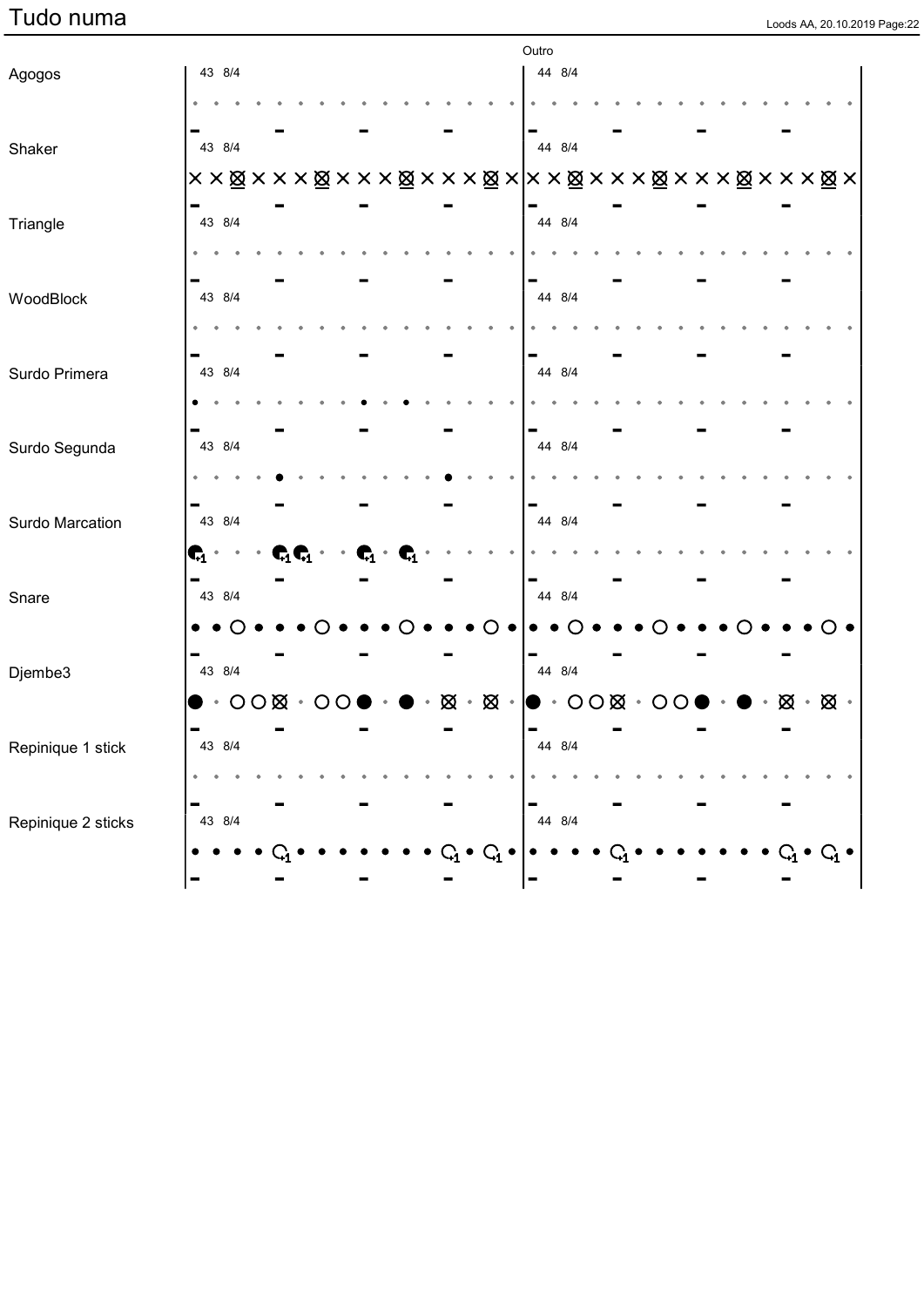| Loods AA, 20.10.2019 Page:23 |  |
|------------------------------|--|

| Agogos             |  | 45 8/4                 |  |  |  |                |  |                                                                                                             |  |                                                                                                       | 46 8/4 |  |  |  |  |                                   |  |  |
|--------------------|--|------------------------|--|--|--|----------------|--|-------------------------------------------------------------------------------------------------------------|--|-------------------------------------------------------------------------------------------------------|--------|--|--|--|--|-----------------------------------|--|--|
|                    |  |                        |  |  |  |                |  |                                                                                                             |  |                                                                                                       |        |  |  |  |  |                                   |  |  |
| Shaker             |  | 45 8/4                 |  |  |  |                |  |                                                                                                             |  |                                                                                                       | 46 8/4 |  |  |  |  |                                   |  |  |
|                    |  |                        |  |  |  |                |  |                                                                                                             |  |                                                                                                       |        |  |  |  |  |                                   |  |  |
| Triangle           |  | 45 8/4                 |  |  |  |                |  |                                                                                                             |  |                                                                                                       | 46 8/4 |  |  |  |  |                                   |  |  |
|                    |  |                        |  |  |  |                |  |                                                                                                             |  |                                                                                                       |        |  |  |  |  |                                   |  |  |
| WoodBlock          |  | 45 8/4                 |  |  |  |                |  |                                                                                                             |  |                                                                                                       | 46 8/4 |  |  |  |  |                                   |  |  |
|                    |  |                        |  |  |  |                |  |                                                                                                             |  |                                                                                                       |        |  |  |  |  |                                   |  |  |
| Surdo Primera      |  | 45 8/4                 |  |  |  |                |  |                                                                                                             |  |                                                                                                       | 46 8/4 |  |  |  |  |                                   |  |  |
|                    |  |                        |  |  |  |                |  |                                                                                                             |  |                                                                                                       |        |  |  |  |  |                                   |  |  |
| Surdo Segunda      |  | 45 8/4                 |  |  |  |                |  |                                                                                                             |  |                                                                                                       | 46 8/4 |  |  |  |  |                                   |  |  |
|                    |  |                        |  |  |  |                |  |                                                                                                             |  |                                                                                                       |        |  |  |  |  |                                   |  |  |
| Surdo Marcation    |  | 45 8/4                 |  |  |  |                |  |                                                                                                             |  |                                                                                                       | 46 8/4 |  |  |  |  |                                   |  |  |
|                    |  |                        |  |  |  |                |  | $\begin{aligned} \mathbf{C}_1\mathbf{C}_1\mathbf{C}_1\cdot\mathbf{C}_1\cdot\mathbf{C}_1\cdot \end{aligned}$ |  |                                                                                                       |        |  |  |  |  |                                   |  |  |
| Snare              |  | 45 8/4                 |  |  |  |                |  |                                                                                                             |  |                                                                                                       | 46 8/4 |  |  |  |  |                                   |  |  |
|                    |  |                        |  |  |  |                |  |                                                                                                             |  |                                                                                                       |        |  |  |  |  |                                   |  |  |
| Djembe3            |  | 45 8/4                 |  |  |  |                |  |                                                                                                             |  |                                                                                                       | 46 8/4 |  |  |  |  |                                   |  |  |
|                    |  | $\cdot$ 000 $\cdot$ 00 |  |  |  | $\blacksquare$ |  |                                                                                                             |  | $\boxtimes \cdot \boxtimes \cdot \, \vert \bullet \cdot \text{OO} \boxtimes \cdot \text{OO} \, \vert$ |        |  |  |  |  | $\boxtimes \cdot \boxtimes \cdot$ |  |  |
| Repinique 1 stick  |  | 45 8/4                 |  |  |  |                |  |                                                                                                             |  |                                                                                                       | 46 8/4 |  |  |  |  |                                   |  |  |
|                    |  |                        |  |  |  |                |  |                                                                                                             |  |                                                                                                       |        |  |  |  |  |                                   |  |  |
| Repinique 2 sticks |  | 45 8/4                 |  |  |  |                |  |                                                                                                             |  |                                                                                                       | 46 8/4 |  |  |  |  |                                   |  |  |
|                    |  |                        |  |  |  |                |  |                                                                                                             |  |                                                                                                       |        |  |  |  |  |                                   |  |  |
|                    |  |                        |  |  |  |                |  |                                                                                                             |  |                                                                                                       |        |  |  |  |  |                                   |  |  |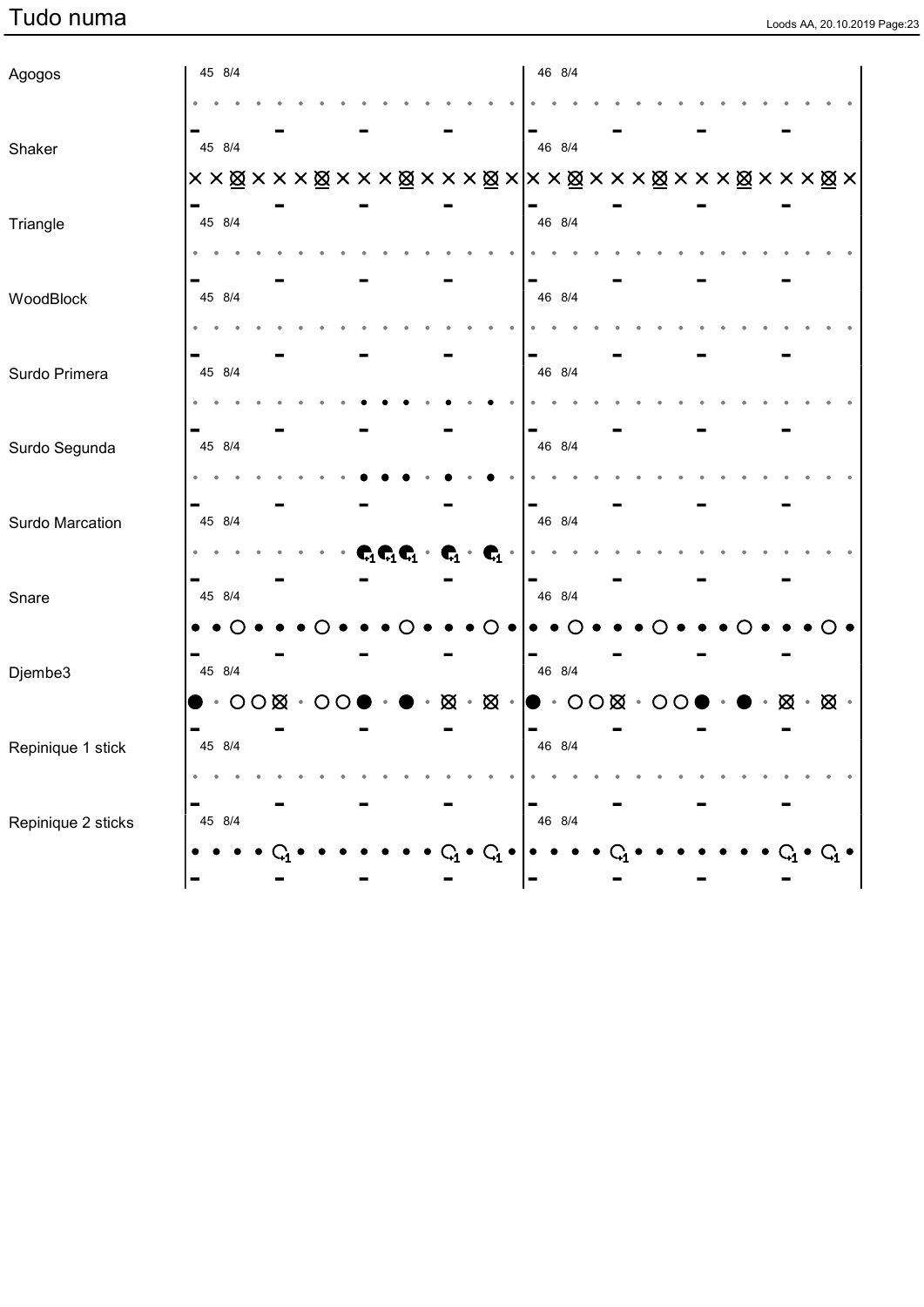|  |  | Loods AA, 20.10.2019 Page:24 |
|--|--|------------------------------|

| Agogos             |  | 47 8/4                 |  |  |  |             |  |                                                                                                        | 48 8/4                                                                                                             |  |  |  |  |  |                                                     |  |  |
|--------------------|--|------------------------|--|--|--|-------------|--|--------------------------------------------------------------------------------------------------------|--------------------------------------------------------------------------------------------------------------------|--|--|--|--|--|-----------------------------------------------------|--|--|
|                    |  |                        |  |  |  |             |  |                                                                                                        |                                                                                                                    |  |  |  |  |  |                                                     |  |  |
| Shaker             |  | 47 8/4                 |  |  |  |             |  |                                                                                                        | 48 8/4                                                                                                             |  |  |  |  |  |                                                     |  |  |
|                    |  |                        |  |  |  |             |  |                                                                                                        | ××⊠×××⊠×××⊠×××⊠× ××⊠×××⊠×××⊠×××⊠×                                                                                  |  |  |  |  |  |                                                     |  |  |
| Triangle           |  | 47 8/4                 |  |  |  |             |  |                                                                                                        | 48 8/4                                                                                                             |  |  |  |  |  |                                                     |  |  |
|                    |  |                        |  |  |  |             |  |                                                                                                        |                                                                                                                    |  |  |  |  |  |                                                     |  |  |
| WoodBlock          |  | 47 8/4                 |  |  |  |             |  |                                                                                                        | 48 8/4                                                                                                             |  |  |  |  |  |                                                     |  |  |
|                    |  |                        |  |  |  |             |  |                                                                                                        |                                                                                                                    |  |  |  |  |  |                                                     |  |  |
| Surdo Primera      |  | 47 8/4                 |  |  |  |             |  |                                                                                                        | 48 8/4                                                                                                             |  |  |  |  |  |                                                     |  |  |
|                    |  |                        |  |  |  |             |  |                                                                                                        |                                                                                                                    |  |  |  |  |  |                                                     |  |  |
| Surdo Segunda      |  | 47 8/4                 |  |  |  |             |  |                                                                                                        | 48 8/4                                                                                                             |  |  |  |  |  |                                                     |  |  |
|                    |  |                        |  |  |  |             |  |                                                                                                        |                                                                                                                    |  |  |  |  |  |                                                     |  |  |
| Surdo Marcation    |  | 47 8/4                 |  |  |  |             |  |                                                                                                        | 48 8/4                                                                                                             |  |  |  |  |  |                                                     |  |  |
|                    |  |                        |  |  |  |             |  | $\begin{array}{cccccc} \mathbf{C}_1\mathbf{C}_1\mathbf{C}_1 & \mathbf{C}_1 & \mathbf{C}_1 \end{array}$ |                                                                                                                    |  |  |  |  |  |                                                     |  |  |
| Snare              |  | 47 8/4                 |  |  |  |             |  |                                                                                                        | 48 8/4                                                                                                             |  |  |  |  |  |                                                     |  |  |
|                    |  |                        |  |  |  |             |  |                                                                                                        |                                                                                                                    |  |  |  |  |  |                                                     |  |  |
| Djembe3            |  | 47 8/4                 |  |  |  |             |  |                                                                                                        | 48 8/4                                                                                                             |  |  |  |  |  |                                                     |  |  |
|                    |  | $\cdot$ 000 $\cdot$ 00 |  |  |  | $\bullet$ . |  |                                                                                                        | $\boxtimes \cdot \boxtimes \cdot \, \vert \bullet \cdot \bigcirc \bigcirc \boxtimes \cdot \bigcirc \bigcirc \cdot$ |  |  |  |  |  | $\bullet\bullet\bullet\boxtimes\cdot\boxtimes\cdot$ |  |  |
| Repinique 1 stick  |  | 47 8/4                 |  |  |  |             |  |                                                                                                        | 48 8/4                                                                                                             |  |  |  |  |  |                                                     |  |  |
|                    |  |                        |  |  |  |             |  |                                                                                                        |                                                                                                                    |  |  |  |  |  |                                                     |  |  |
| Repinique 2 sticks |  | 47 8/4                 |  |  |  |             |  |                                                                                                        | 48 8/4                                                                                                             |  |  |  |  |  |                                                     |  |  |
|                    |  |                        |  |  |  |             |  |                                                                                                        |                                                                                                                    |  |  |  |  |  |                                                     |  |  |
|                    |  |                        |  |  |  |             |  |                                                                                                        |                                                                                                                    |  |  |  |  |  |                                                     |  |  |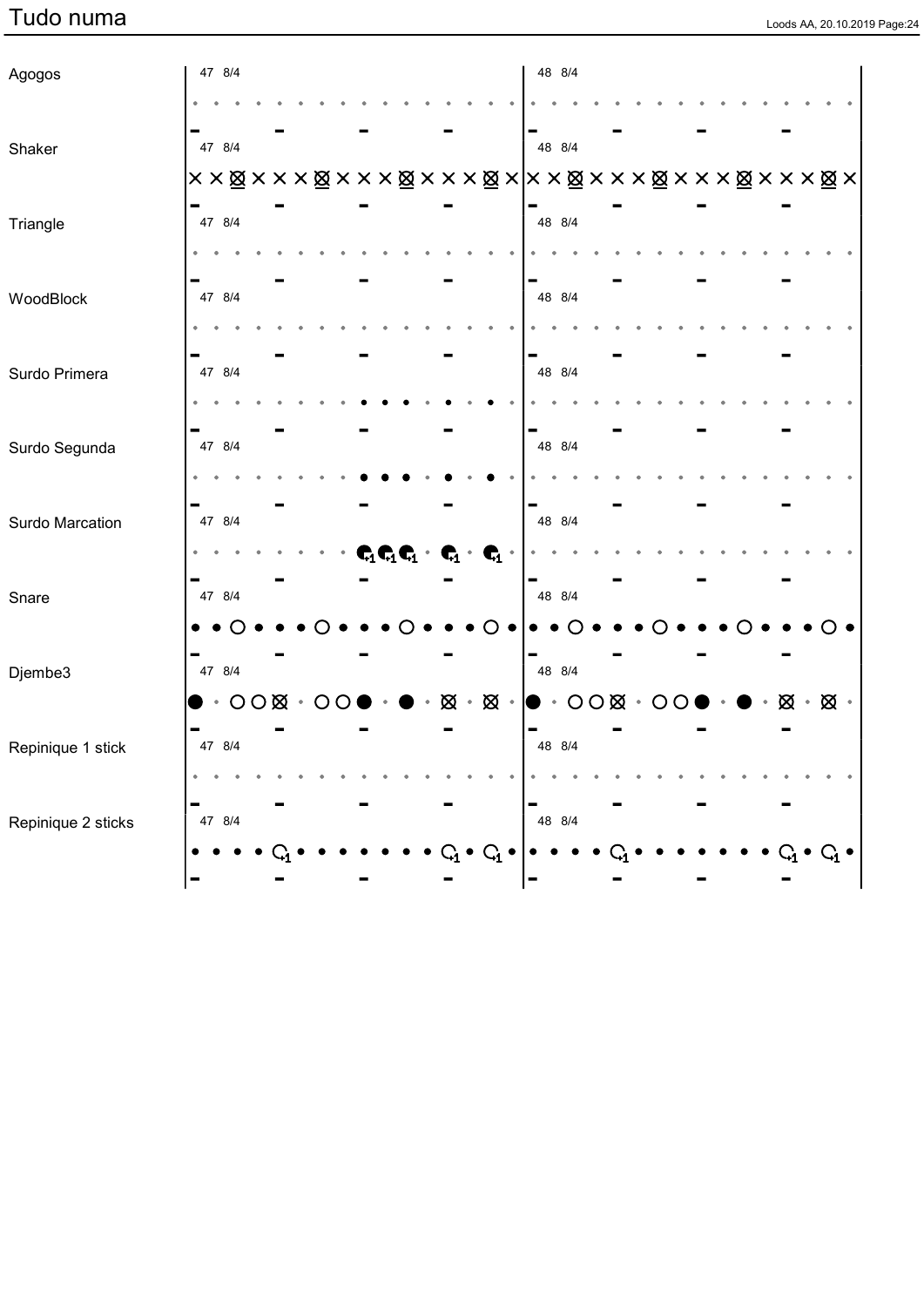| Loods AA, 20.10.2019 Page:25 |  |
|------------------------------|--|

| Agogos             | 49 8/4 |  |  |                        |  |                |  |                                                                                                                                   | 50 8/4                                                                                                             |  |  |  |                                                   |  |                                                         |  |
|--------------------|--------|--|--|------------------------|--|----------------|--|-----------------------------------------------------------------------------------------------------------------------------------|--------------------------------------------------------------------------------------------------------------------|--|--|--|---------------------------------------------------|--|---------------------------------------------------------|--|
|                    |        |  |  |                        |  |                |  |                                                                                                                                   |                                                                                                                    |  |  |  |                                                   |  |                                                         |  |
| Shaker             | 49 8/4 |  |  |                        |  |                |  |                                                                                                                                   | 50 8/4                                                                                                             |  |  |  |                                                   |  |                                                         |  |
|                    |        |  |  |                        |  |                |  |                                                                                                                                   |                                                                                                                    |  |  |  |                                                   |  |                                                         |  |
| Triangle           | 49 8/4 |  |  |                        |  |                |  |                                                                                                                                   | 50 8/4                                                                                                             |  |  |  |                                                   |  |                                                         |  |
|                    |        |  |  |                        |  |                |  |                                                                                                                                   |                                                                                                                    |  |  |  |                                                   |  |                                                         |  |
| WoodBlock          | 49 8/4 |  |  |                        |  |                |  |                                                                                                                                   | 50 8/4                                                                                                             |  |  |  |                                                   |  |                                                         |  |
|                    |        |  |  |                        |  |                |  |                                                                                                                                   |                                                                                                                    |  |  |  |                                                   |  |                                                         |  |
| Surdo Primera      | 49 8/4 |  |  |                        |  |                |  |                                                                                                                                   | 50 8/4                                                                                                             |  |  |  |                                                   |  |                                                         |  |
|                    |        |  |  |                        |  |                |  |                                                                                                                                   |                                                                                                                    |  |  |  |                                                   |  |                                                         |  |
| Surdo Segunda      | 49 8/4 |  |  |                        |  |                |  |                                                                                                                                   | 50 8/4                                                                                                             |  |  |  |                                                   |  |                                                         |  |
|                    |        |  |  |                        |  |                |  |                                                                                                                                   |                                                                                                                    |  |  |  |                                                   |  |                                                         |  |
| Surdo Marcation    | 49 8/4 |  |  |                        |  |                |  |                                                                                                                                   | 50 8/4                                                                                                             |  |  |  |                                                   |  |                                                         |  |
|                    |        |  |  |                        |  |                |  | $\begin{array}{ccccccccc} \mathbf{C}_1 & \mathbf{C}_1 & \mathbf{C}_1 & \cdots & \mathbf{C}_1 & \cdots & \mathbf{C}_1 \end{array}$ |                                                                                                                    |  |  |  | $\mathbf{C}_1\mathbf{C}_1\mathbf{C}_1$ $^{\circ}$ |  | $\mathbf{C}_1 \cdot \mathbf{C}_1 \cdot$                 |  |
| Snare              | 49 8/4 |  |  |                        |  |                |  |                                                                                                                                   | 50 8/4                                                                                                             |  |  |  |                                                   |  |                                                         |  |
|                    |        |  |  |                        |  |                |  |                                                                                                                                   |                                                                                                                    |  |  |  |                                                   |  |                                                         |  |
| Djembe3            | 49 8/4 |  |  |                        |  |                |  |                                                                                                                                   | 50 8/4                                                                                                             |  |  |  |                                                   |  |                                                         |  |
|                    |        |  |  | $\cdot$ 000 $\cdot$ 00 |  | $\blacksquare$ |  |                                                                                                                                   | $\boxtimes \cdot \boxtimes \cdot \, \vert \bullet \cdot \bigcirc \bigcirc \boxtimes \cdot \bigcirc \bigcirc \cdot$ |  |  |  |                                                   |  | $\bullet\bullet\bullet\boxtimes\bullet\boxtimes\bullet$ |  |
| Repinique 1 stick  | 49 8/4 |  |  |                        |  |                |  |                                                                                                                                   | 50 8/4                                                                                                             |  |  |  |                                                   |  |                                                         |  |
|                    |        |  |  |                        |  |                |  |                                                                                                                                   |                                                                                                                    |  |  |  |                                                   |  |                                                         |  |
| Repinique 2 sticks | 49 8/4 |  |  |                        |  |                |  |                                                                                                                                   | 50 8/4                                                                                                             |  |  |  |                                                   |  |                                                         |  |
|                    |        |  |  |                        |  |                |  |                                                                                                                                   |                                                                                                                    |  |  |  |                                                   |  |                                                         |  |
|                    |        |  |  |                        |  |                |  |                                                                                                                                   |                                                                                                                    |  |  |  |                                                   |  |                                                         |  |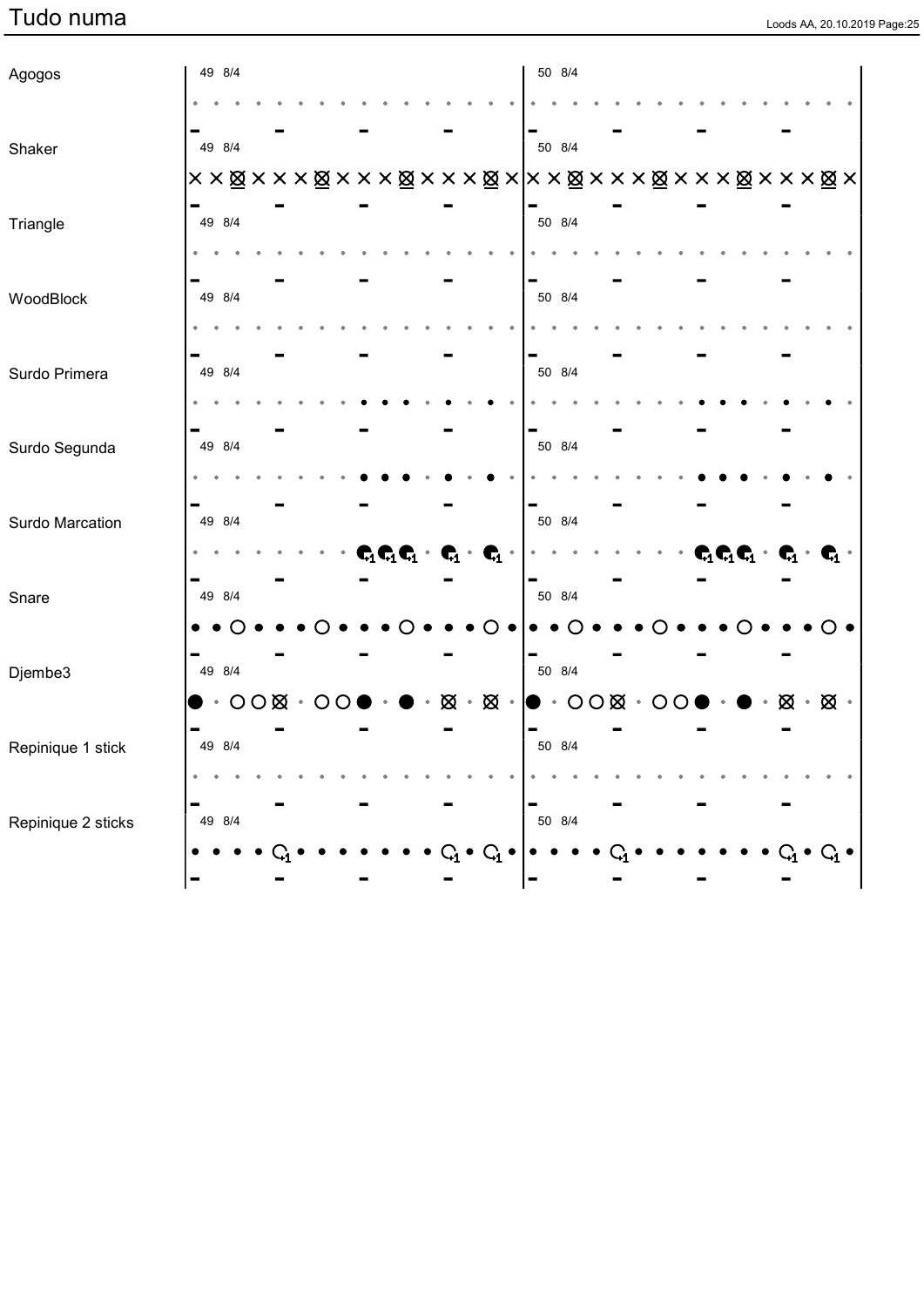|  |  | Loods AA, 20.10.2019 Page:26 |
|--|--|------------------------------|

| Agogos             | 51 8/4 |  |                        |  |  |                                                                                                                                                                                                                     | 52 8/4 |  |  |  |  |  |  |
|--------------------|--------|--|------------------------|--|--|---------------------------------------------------------------------------------------------------------------------------------------------------------------------------------------------------------------------|--------|--|--|--|--|--|--|
|                    |        |  |                        |  |  |                                                                                                                                                                                                                     |        |  |  |  |  |  |  |
| Shaker             | 51 8/4 |  |                        |  |  |                                                                                                                                                                                                                     | 52 8/4 |  |  |  |  |  |  |
|                    |        |  |                        |  |  |                                                                                                                                                                                                                     |        |  |  |  |  |  |  |
| Triangle           | 51 8/4 |  |                        |  |  |                                                                                                                                                                                                                     | 52 8/4 |  |  |  |  |  |  |
| WoodBlock          | 51 8/4 |  |                        |  |  |                                                                                                                                                                                                                     | 52 8/4 |  |  |  |  |  |  |
|                    |        |  |                        |  |  |                                                                                                                                                                                                                     |        |  |  |  |  |  |  |
| Surdo Primera      | 51 8/4 |  |                        |  |  |                                                                                                                                                                                                                     | 52 8/4 |  |  |  |  |  |  |
|                    |        |  |                        |  |  |                                                                                                                                                                                                                     |        |  |  |  |  |  |  |
| Surdo Segunda      | 51 8/4 |  |                        |  |  |                                                                                                                                                                                                                     | 52 8/4 |  |  |  |  |  |  |
|                    |        |  |                        |  |  |                                                                                                                                                                                                                     |        |  |  |  |  |  |  |
| Surdo Marcation    | 51 8/4 |  |                        |  |  |                                                                                                                                                                                                                     | 52 8/4 |  |  |  |  |  |  |
|                    |        |  |                        |  |  | $\mathbf{C}_1\mathbf{C}_1\mathbf{C}_1\cdot\mathbf{C}_1\cdot\mathbf{C}_1\cdot \mathbf{C}_1\mathbf{C}_1\mathbf{C}_1\cdot\mathbf{C}_1\cdot\mathbf{C}_1\cdot\mathbf{C}_1\mathbf{C}_1\cdot\mathbf{C}_1\cdot\mathbf{C}_1$ |        |  |  |  |  |  |  |
| Snare              | 51 8/4 |  |                        |  |  |                                                                                                                                                                                                                     | 52 8/4 |  |  |  |  |  |  |
|                    |        |  |                        |  |  |                                                                                                                                                                                                                     |        |  |  |  |  |  |  |
| Djembe3            | 51 8/4 |  |                        |  |  |                                                                                                                                                                                                                     | 52 8/4 |  |  |  |  |  |  |
|                    |        |  | $\cdot$ 000 $\cdot$ 00 |  |  | ▶ ・● ・⊠ ・⊠ ・│● ・○○⊠ ・○○● ・● ・⊠ ・⊠ ・                                                                                                                                                                                 |        |  |  |  |  |  |  |
| Repinique 1 stick  | 51 8/4 |  |                        |  |  |                                                                                                                                                                                                                     | 52 8/4 |  |  |  |  |  |  |
|                    |        |  |                        |  |  |                                                                                                                                                                                                                     |        |  |  |  |  |  |  |
| Repinique 2 sticks | 51 8/4 |  |                        |  |  |                                                                                                                                                                                                                     | 52 8/4 |  |  |  |  |  |  |
|                    |        |  |                        |  |  | $C_{1}$                                                                                                                                                                                                             |        |  |  |  |  |  |  |
|                    |        |  |                        |  |  |                                                                                                                                                                                                                     |        |  |  |  |  |  |  |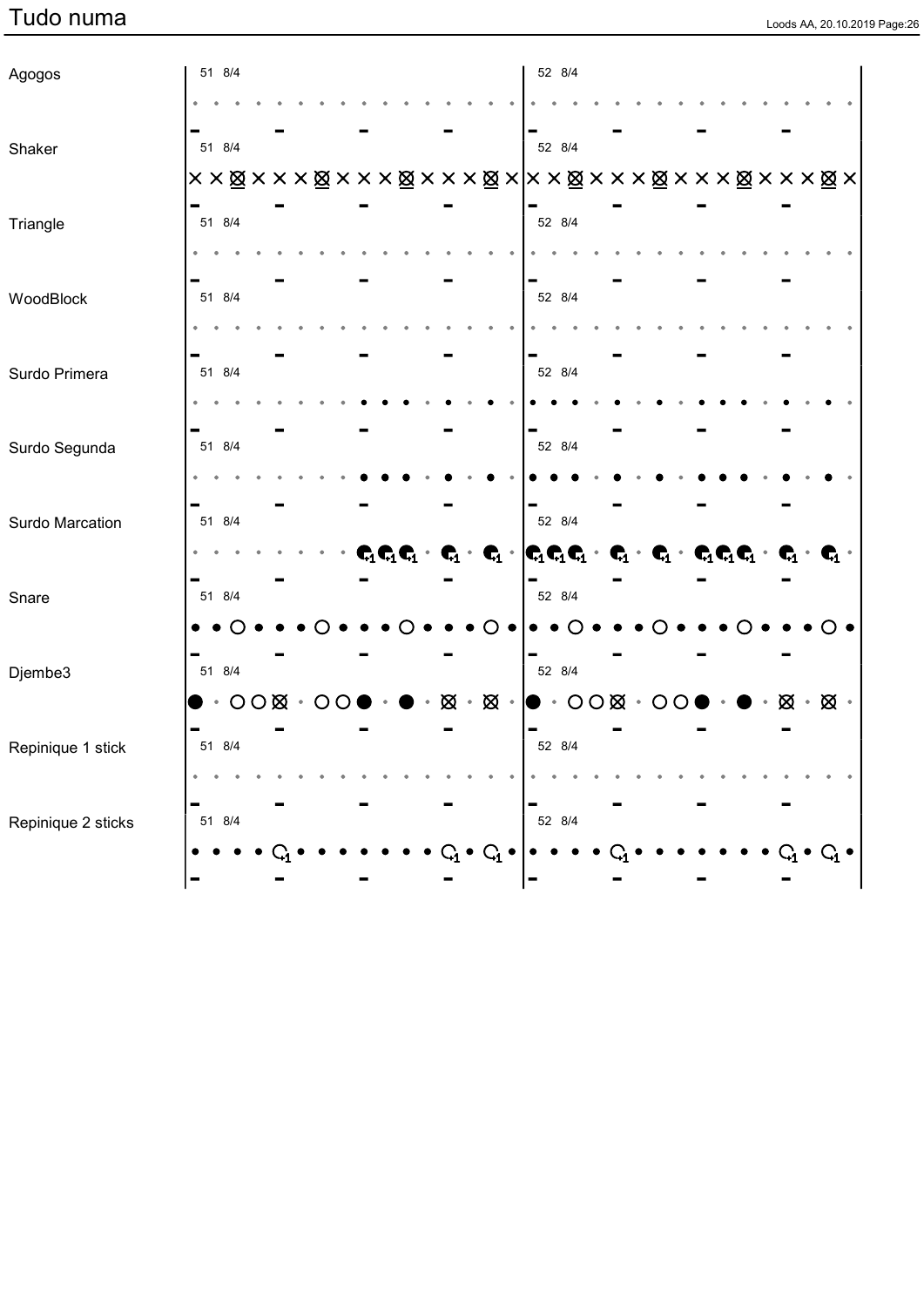|  | Loods AA, 20.10.2019 Page:27 |  |
|--|------------------------------|--|
|  |                              |  |

| Agogos             | 53 8/4 |  |                                                                                                                                                                                                                                                 |                |           |  |                         |  | 54 8/4 |  |  |                                             |           |  |  |                     |
|--------------------|--------|--|-------------------------------------------------------------------------------------------------------------------------------------------------------------------------------------------------------------------------------------------------|----------------|-----------|--|-------------------------|--|--------|--|--|---------------------------------------------|-----------|--|--|---------------------|
|                    |        |  |                                                                                                                                                                                                                                                 |                |           |  |                         |  |        |  |  |                                             |           |  |  |                     |
| Shaker             | 53 8/4 |  |                                                                                                                                                                                                                                                 |                |           |  |                         |  | 54 8/4 |  |  |                                             |           |  |  |                     |
|                    |        |  | <b>× × ⊠ × × × ⊠ × × × ⊠ × × × ⊠ ×</b>                                                                                                                                                                                                          |                |           |  |                         |  |        |  |  |                                             |           |  |  |                     |
| Triangle           | 53 8/4 |  |                                                                                                                                                                                                                                                 |                |           |  |                         |  | 54 8/4 |  |  |                                             |           |  |  |                     |
|                    |        |  |                                                                                                                                                                                                                                                 |                |           |  |                         |  |        |  |  |                                             |           |  |  |                     |
| WoodBlock          | 53 8/4 |  |                                                                                                                                                                                                                                                 |                |           |  |                         |  | 54 8/4 |  |  |                                             |           |  |  |                     |
|                    |        |  |                                                                                                                                                                                                                                                 |                |           |  |                         |  |        |  |  |                                             |           |  |  |                     |
| Surdo Primera      | 53 8/4 |  |                                                                                                                                                                                                                                                 |                |           |  |                         |  | 54 8/4 |  |  |                                             |           |  |  |                     |
|                    |        |  |                                                                                                                                                                                                                                                 |                |           |  |                         |  |        |  |  |                                             |           |  |  |                     |
| Surdo Segunda      | 53 8/4 |  |                                                                                                                                                                                                                                                 |                |           |  |                         |  | 54 8/4 |  |  |                                             |           |  |  |                     |
|                    |        |  |                                                                                                                                                                                                                                                 |                |           |  |                         |  |        |  |  |                                             |           |  |  |                     |
| Surdo Marcation    | 53 8/4 |  |                                                                                                                                                                                                                                                 |                |           |  |                         |  | 54 8/4 |  |  |                                             |           |  |  |                     |
|                    |        |  | $\mathbf{C}_1\mathbf{C}_1\mathbf{C}_1\cdot\mathbf{C}_1\cdot\mathbf{C}_1\cdot\mathbf{C}_1\mathbf{C}_1\mathbf{C}_1\cdot\mathbf{C}_1\cdot\mathbf{C}_1\cdot\mathbf{C}_1\cdot\mathbf{C}_1\mathbf{C}_1\mathbf{C}_1\cdot\mathbf{C}_1\cdot\mathbf{C}_1$ |                |           |  |                         |  |        |  |  |                                             |           |  |  |                     |
| Snare              | 53 8/4 |  |                                                                                                                                                                                                                                                 |                |           |  |                         |  | 54 8/4 |  |  |                                             |           |  |  |                     |
|                    |        |  |                                                                                                                                                                                                                                                 |                |           |  | $\Omega$                |  |        |  |  |                                             | $\bigcap$ |  |  |                     |
| Djembe3            | 53 8/4 |  |                                                                                                                                                                                                                                                 |                |           |  |                         |  | 54 8/4 |  |  |                                             |           |  |  |                     |
|                    |        |  | $\cdot$ 000 $\cdot$ 000                                                                                                                                                                                                                         | $\blacksquare$ | $\bullet$ |  | $\otimes \cdot \otimes$ |  |        |  |  | $\boxtimes \cdot \boxtimes \cdot \boxtimes$ |           |  |  |                     |
| Repinique 1 stick  | 53 8/4 |  |                                                                                                                                                                                                                                                 |                |           |  |                         |  | 54 8/4 |  |  |                                             |           |  |  |                     |
|                    |        |  |                                                                                                                                                                                                                                                 |                |           |  |                         |  |        |  |  |                                             |           |  |  |                     |
| Repinique 2 sticks | 53 8/4 |  |                                                                                                                                                                                                                                                 |                |           |  |                         |  | 54 8/4 |  |  |                                             |           |  |  |                     |
|                    |        |  |                                                                                                                                                                                                                                                 |                |           |  |                         |  |        |  |  |                                             | $C_{1}$   |  |  | $\bar{\phantom{a}}$ |
|                    |        |  |                                                                                                                                                                                                                                                 |                |           |  |                         |  |        |  |  |                                             |           |  |  |                     |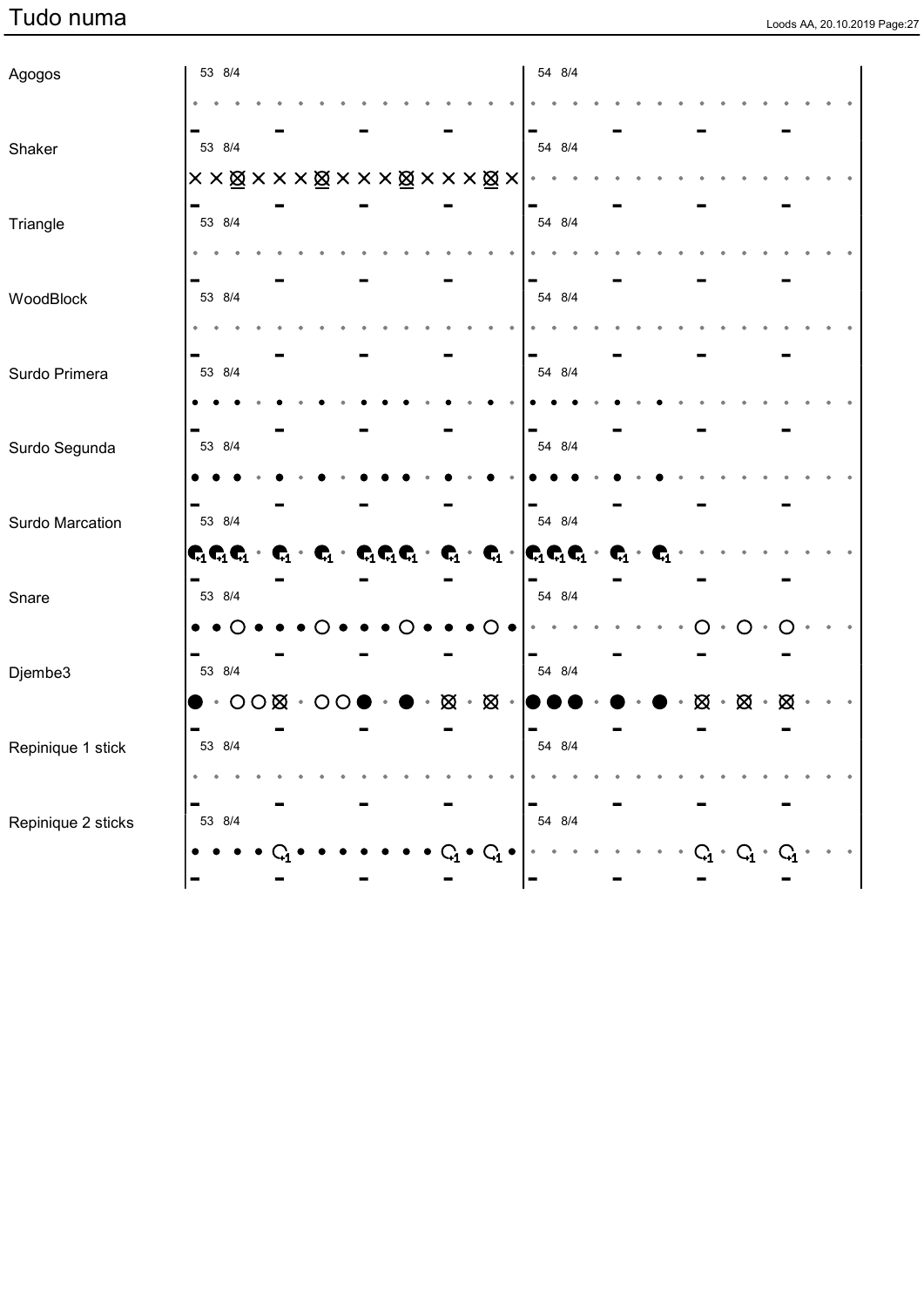| Agogos             |                         | 55 8/4 |  |  |   |  |  |  |    | 56 8/4 |  |  |  |  |                                                               |                                                                                                                               |
|--------------------|-------------------------|--------|--|--|---|--|--|--|----|--------|--|--|--|--|---------------------------------------------------------------|-------------------------------------------------------------------------------------------------------------------------------|
|                    |                         |        |  |  |   |  |  |  |    |        |  |  |  |  |                                                               |                                                                                                                               |
|                    |                         |        |  |  |   |  |  |  |    |        |  |  |  |  |                                                               |                                                                                                                               |
| Shaker             |                         | 55 8/4 |  |  |   |  |  |  |    | 56 8/4 |  |  |  |  |                                                               |                                                                                                                               |
|                    |                         |        |  |  |   |  |  |  |    |        |  |  |  |  |                                                               |                                                                                                                               |
|                    |                         | 55 8/4 |  |  |   |  |  |  |    | 56 8/4 |  |  |  |  |                                                               |                                                                                                                               |
| Triangle           |                         |        |  |  |   |  |  |  |    |        |  |  |  |  |                                                               |                                                                                                                               |
|                    |                         |        |  |  |   |  |  |  |    |        |  |  |  |  |                                                               |                                                                                                                               |
| WoodBlock          |                         | 55 8/4 |  |  |   |  |  |  |    | 56 8/4 |  |  |  |  |                                                               |                                                                                                                               |
|                    |                         |        |  |  |   |  |  |  |    |        |  |  |  |  |                                                               |                                                                                                                               |
|                    |                         |        |  |  |   |  |  |  |    |        |  |  |  |  |                                                               |                                                                                                                               |
| Surdo Primera      |                         | 55 8/4 |  |  |   |  |  |  |    | 56 8/4 |  |  |  |  |                                                               |                                                                                                                               |
|                    |                         |        |  |  |   |  |  |  |    |        |  |  |  |  |                                                               |                                                                                                                               |
|                    |                         |        |  |  |   |  |  |  |    |        |  |  |  |  |                                                               |                                                                                                                               |
| Surdo Segunda      |                         | 55 8/4 |  |  |   |  |  |  |    | 56 8/4 |  |  |  |  |                                                               |                                                                                                                               |
|                    |                         |        |  |  |   |  |  |  |    |        |  |  |  |  |                                                               |                                                                                                                               |
|                    |                         |        |  |  |   |  |  |  |    |        |  |  |  |  |                                                               |                                                                                                                               |
| Surdo Marcation    |                         | 55 8/4 |  |  |   |  |  |  |    | 56 8/4 |  |  |  |  |                                                               |                                                                                                                               |
|                    | $\mathbf{G}_1$<br>٠     |        |  |  |   |  |  |  | ٦, |        |  |  |  |  |                                                               | $\mathbf{C}_1\mathbf{C}_1\mathbf{C}_1\mathbf{C}_1\mathbf{C}_1\mathbf{C}_1\mathbf{C}_1$                                        |
|                    | -                       |        |  |  |   |  |  |  | Ξ  |        |  |  |  |  |                                                               |                                                                                                                               |
| Snare              |                         | 55 8/4 |  |  |   |  |  |  |    | 56 8/4 |  |  |  |  |                                                               |                                                                                                                               |
|                    | O                       |        |  |  |   |  |  |  |    |        |  |  |  |  | 00000000                                                      |                                                                                                                               |
| Djembe3            |                         | 55 8/4 |  |  |   |  |  |  |    | 56 8/4 |  |  |  |  |                                                               |                                                                                                                               |
|                    | $\bullet$               |        |  |  | ∞ |  |  |  | ⊠  |        |  |  |  |  | $\boxtimes \boxtimes \boxtimes \boxtimes \boxtimes \boxtimes$ |                                                                                                                               |
|                    | Ø                       |        |  |  |   |  |  |  |    |        |  |  |  |  |                                                               |                                                                                                                               |
| Repinique 1 stick  |                         | 55 8/4 |  |  |   |  |  |  |    | 56 8/4 |  |  |  |  |                                                               |                                                                                                                               |
|                    |                         |        |  |  |   |  |  |  |    |        |  |  |  |  |                                                               |                                                                                                                               |
|                    |                         |        |  |  |   |  |  |  |    |        |  |  |  |  |                                                               |                                                                                                                               |
| Repinique 2 sticks |                         | 55 8/4 |  |  |   |  |  |  |    | 56 8/4 |  |  |  |  |                                                               |                                                                                                                               |
|                    | $\mathsf{C}_\mathbf{i}$ |        |  |  |   |  |  |  |    |        |  |  |  |  |                                                               | $\begin{array}{ccc} & \textrm{G}_1 \textrm{G}_1 \textrm{G}_1 \textrm{G}_1 \textrm{G}_1 \textrm{G}_1 \textrm{G}_1 \end{array}$ |
|                    |                         |        |  |  |   |  |  |  |    |        |  |  |  |  |                                                               |                                                                                                                               |